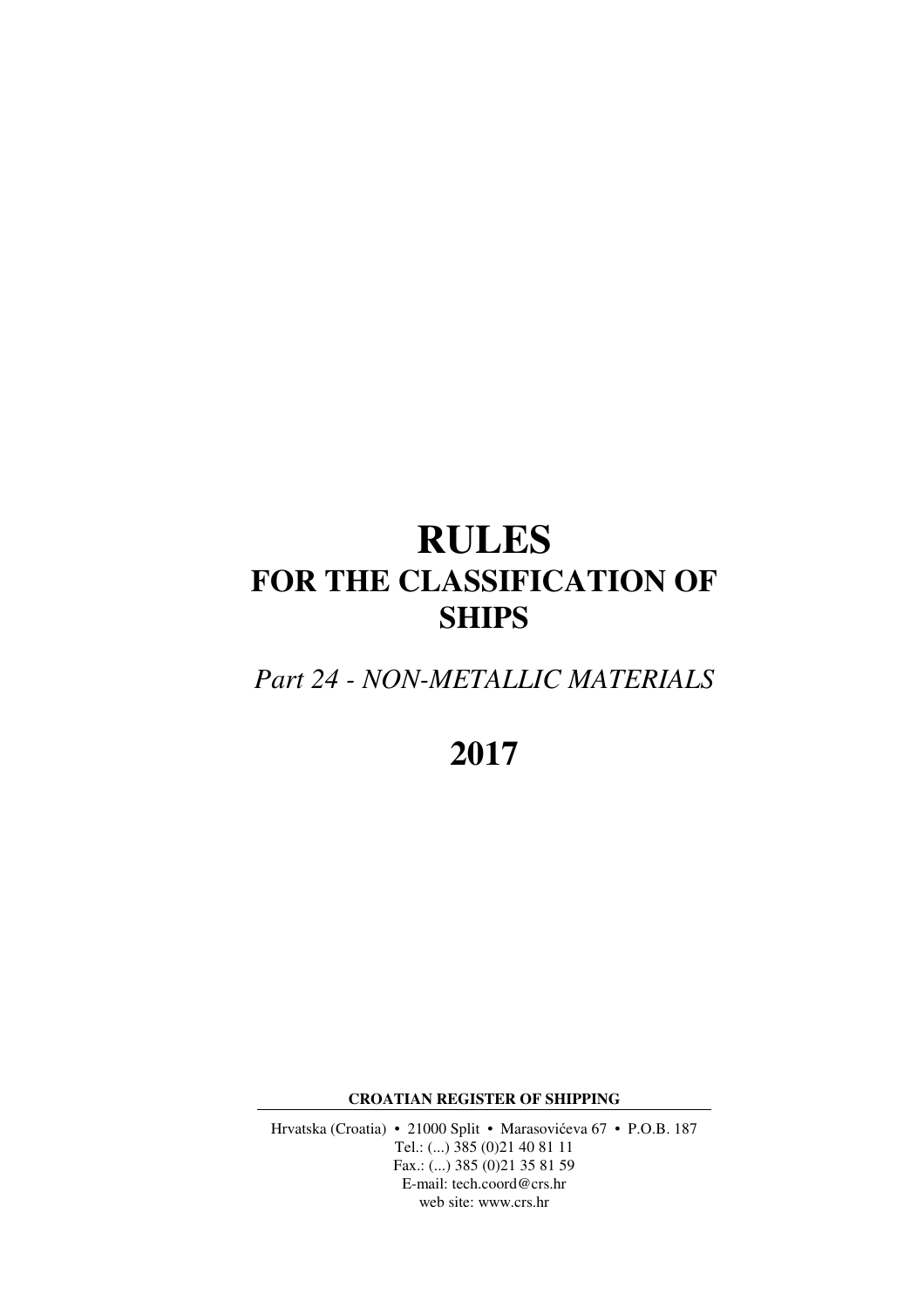By the decision of the General Committee of Croatian Register of Shipping,

## **RULES FOR THE CLASSIFICATION OF SHIPS** Part 24 – NON-METALLIC MATERIALS

have been adopted on  $30<sup>th</sup>$  June 2017 and shall enter into force on  $1<sup>st</sup>$  July 2017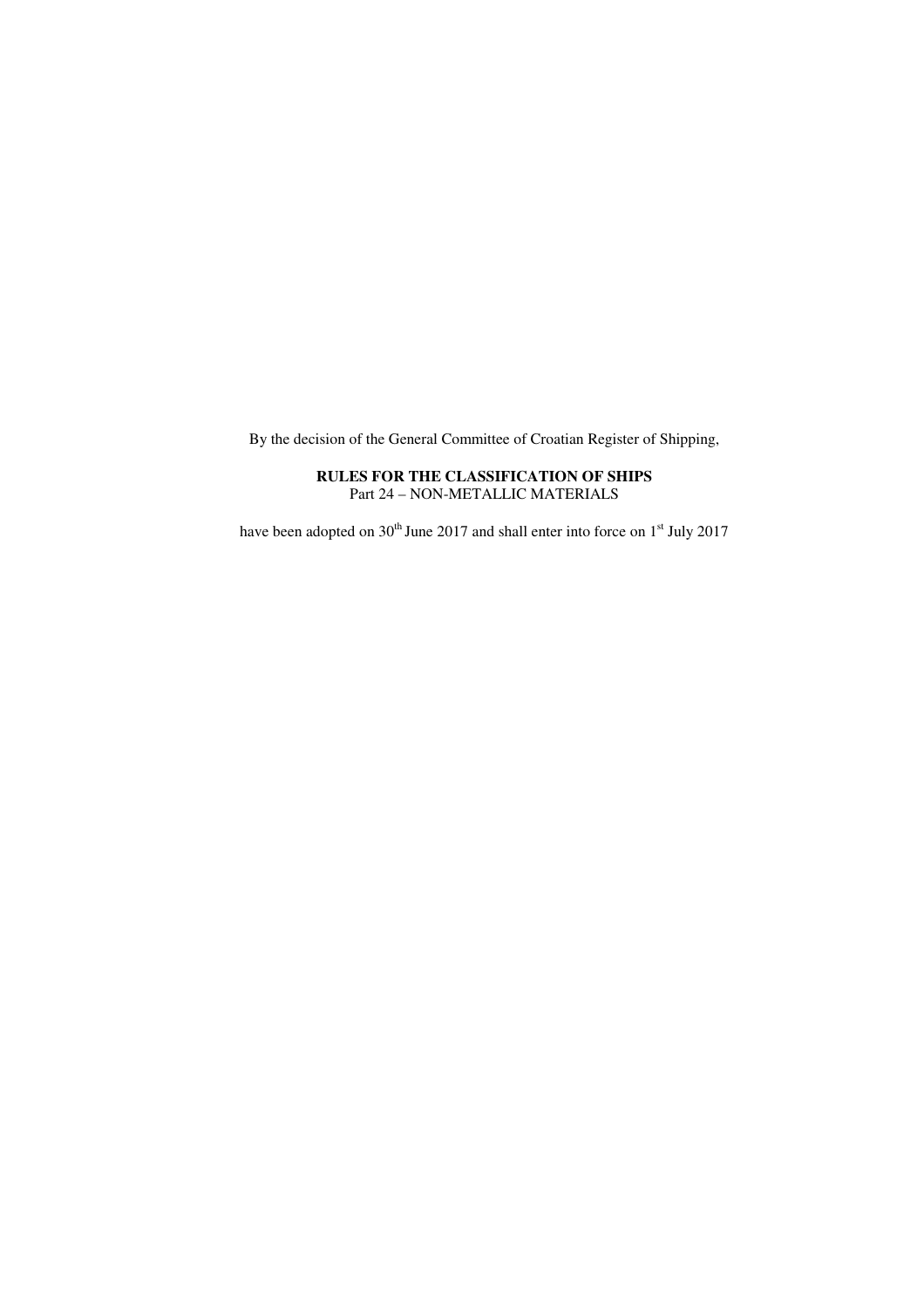# **REVIEW OF AMENDMENTS IN RELATION TO PREVIOUS EDITION OF THE RULES**

# *RULES FOR THE CLASSIFICATION OF SHIPS Part 24 – NON-METALLIC MATERIALS*

All major changes throughout the text in respect to the Rules for technical supervision of sea-going ships, Part 24 – Non-Metallic Materials, edition 2009, forming the basis for this edition of the rules are shaded.

Items not being indicated as corrected have not been changed.

The grammatical and print errors, have also been corrected throughout the text of subject Rules but are not indicated as a correction.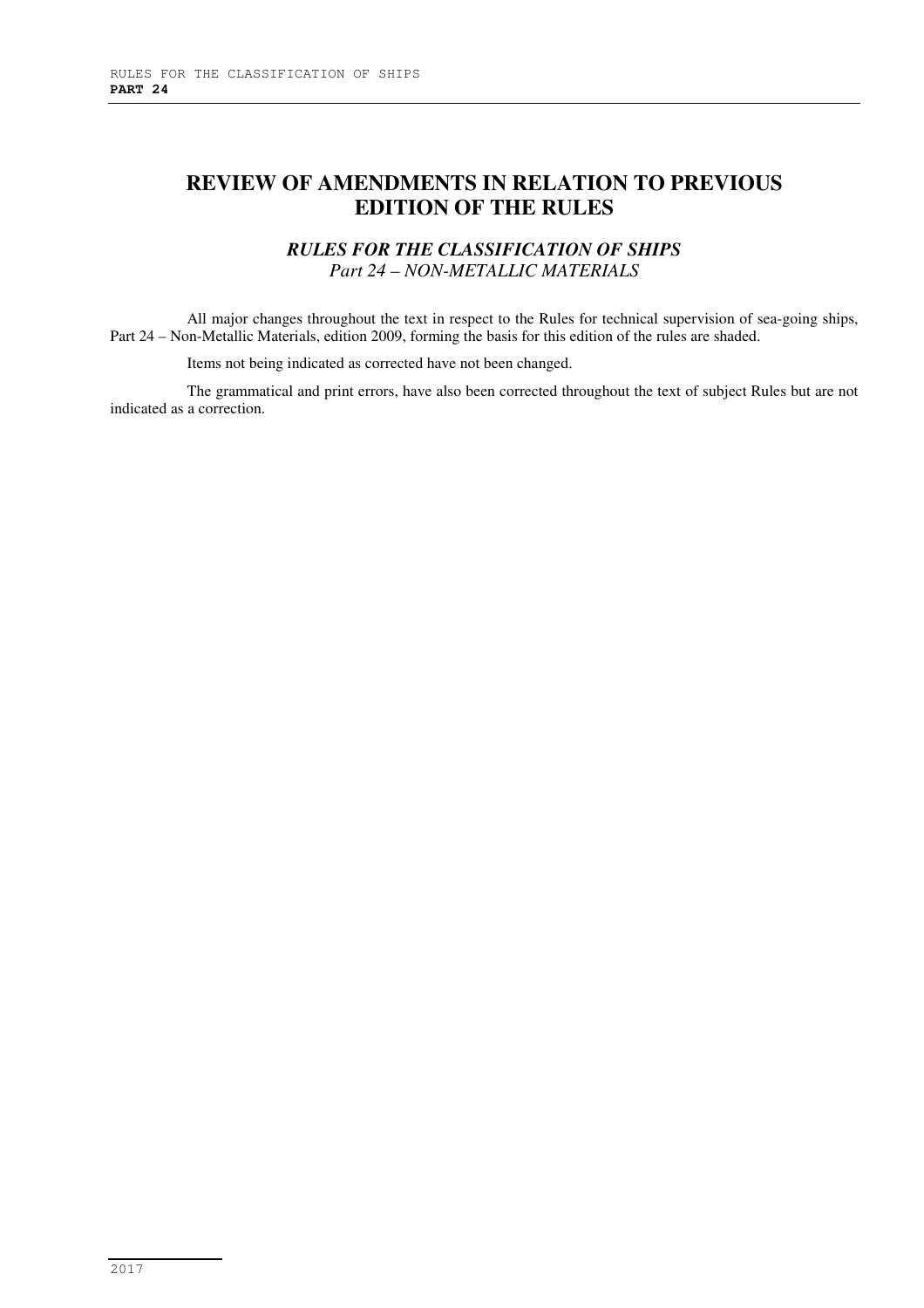The subject Rules include the requirements of the following International Organisations:

#### **International Maritime Organisation (IMO)**

| Conventions: | International Convention for the Safety of Life at Sea 1974 (SOLAS 1974) and all subsequent<br>amendments up to and including the $2006$ amendments (MSC.Res. $216(82)$ )<br>Protocol of 1988 relating to the International Convention for the Safety of Life at Sea 1974, as<br>amended (SOLAS PROT 1988). |
|--------------|-------------------------------------------------------------------------------------------------------------------------------------------------------------------------------------------------------------------------------------------------------------------------------------------------------------|
| Resolutions: | A.752(18), A.798(19), MSC.48(66), MSC.61(67)                                                                                                                                                                                                                                                                |
|              |                                                                                                                                                                                                                                                                                                             |

## **International Association of Classification Societies (IACS):**

| Unified Requirements (UR): | Z8 (Rev. 1 1995); Z9 (Rev. 2 199; Corr. 1997); UR P 2.12 (Rev. 2 Mar 2016) |  |
|----------------------------|----------------------------------------------------------------------------|--|
|                            |                                                                            |  |

*Unified Interpretations (UI):* SC 122 (Rev.1, Aug 2008)

#### **International Standard Organisation (ISO):**

ISO 1751, ISO 3903, ISO 5779, ISO 5797-1, ISO 5780, ISO 21005, ISO 6345, ISO 614, ISO 3434, ISO 3904, ISO 3254, ISO 85011-4 HR EN ISO 527-4, HR EN ISO 14125, HR EN ISO 14126, ISO 1172, ISO 1675, ISO 2555 , ISO 2114, ISO/DIS 7028-2, EN ISO 14130

ISO 2535, ISO 75-2, ISO 62, ISO 527, ISO 1675, ISO 2114, ISO/DIS 17028-2, ISO 2535,

ISO 1421, ISO 4674, ISO 1817, ISO 4675, ISO 3011, ISO 2286, ISO 3864, ISO 7203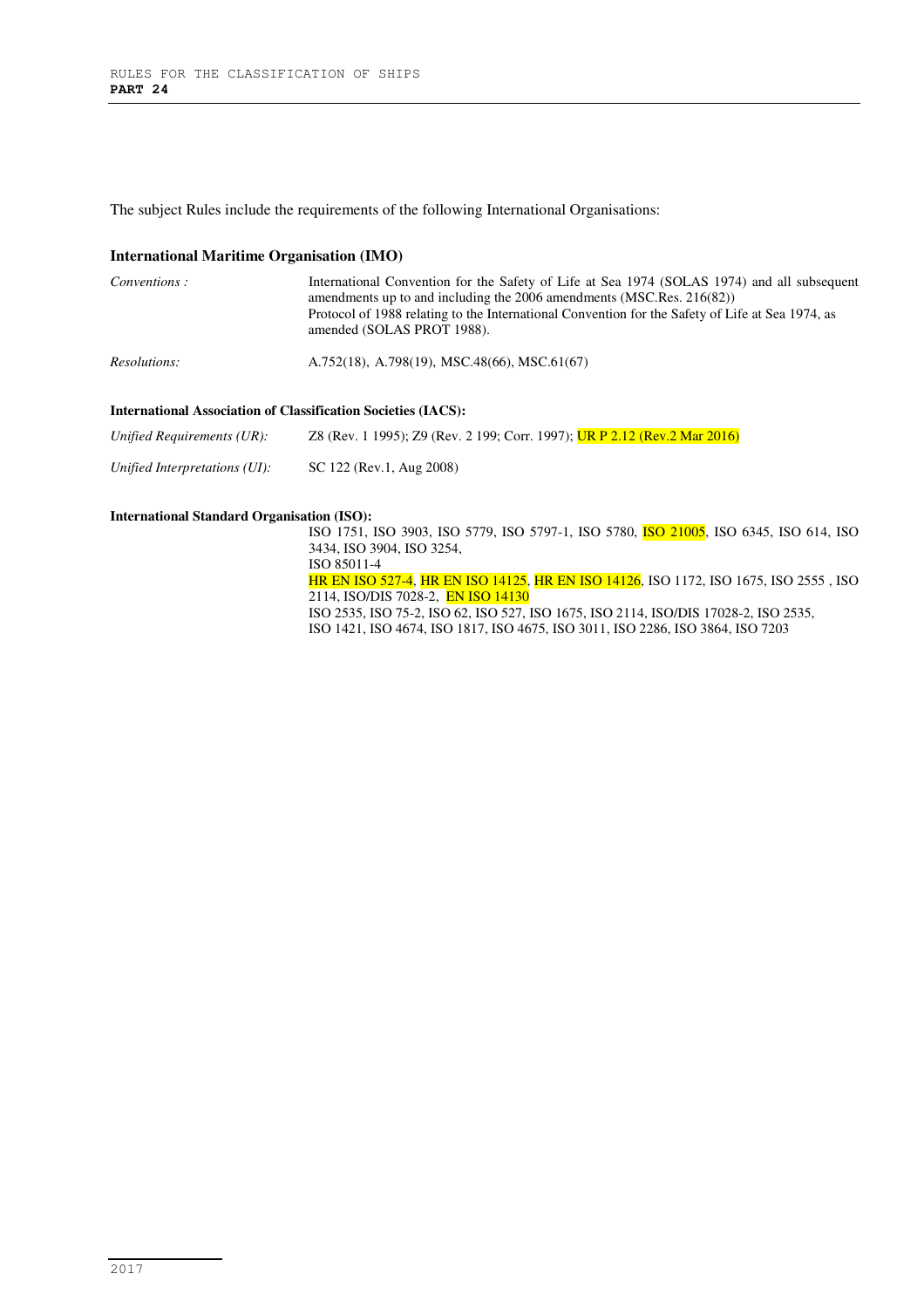# **Contents**

| 1    |  |
|------|--|
| 1.1  |  |
| 1.2  |  |
| 1.3  |  |
| 1.4  |  |
| 1.5  |  |
|      |  |
| 2    |  |
| 2.1  |  |
| 2.2  |  |
| 2.3  |  |
| 2.4  |  |
|      |  |
|      |  |
| 3    |  |
| 3.1  |  |
| 3.2  |  |
| 3.3  |  |
| 3.4  |  |
| 3.5  |  |
| 3.6  |  |
| 3.7  |  |
|      |  |
| 4    |  |
| 4.1  |  |
| 4.2  |  |
| 4.3  |  |
| 4.4  |  |
| 4.5  |  |
| 4.6  |  |
| 4.7  |  |
| 4.8  |  |
| 4.9  |  |
| 4.10 |  |
| 5    |  |
| 5.1  |  |
| 5.2  |  |
| 5.3  |  |
|      |  |
| 6    |  |
| 6.1  |  |
| 6.2  |  |
| 6.3  |  |
| 6.4  |  |
| 6.5  |  |
|      |  |
| 7    |  |
| 7.1  |  |
| 7.2  |  |
| 7.3  |  |
| 7.4  |  |
| 7.5  |  |
| 7.6  |  |
| 7.7  |  |
| 7.8  |  |
| 7.9  |  |
|      |  |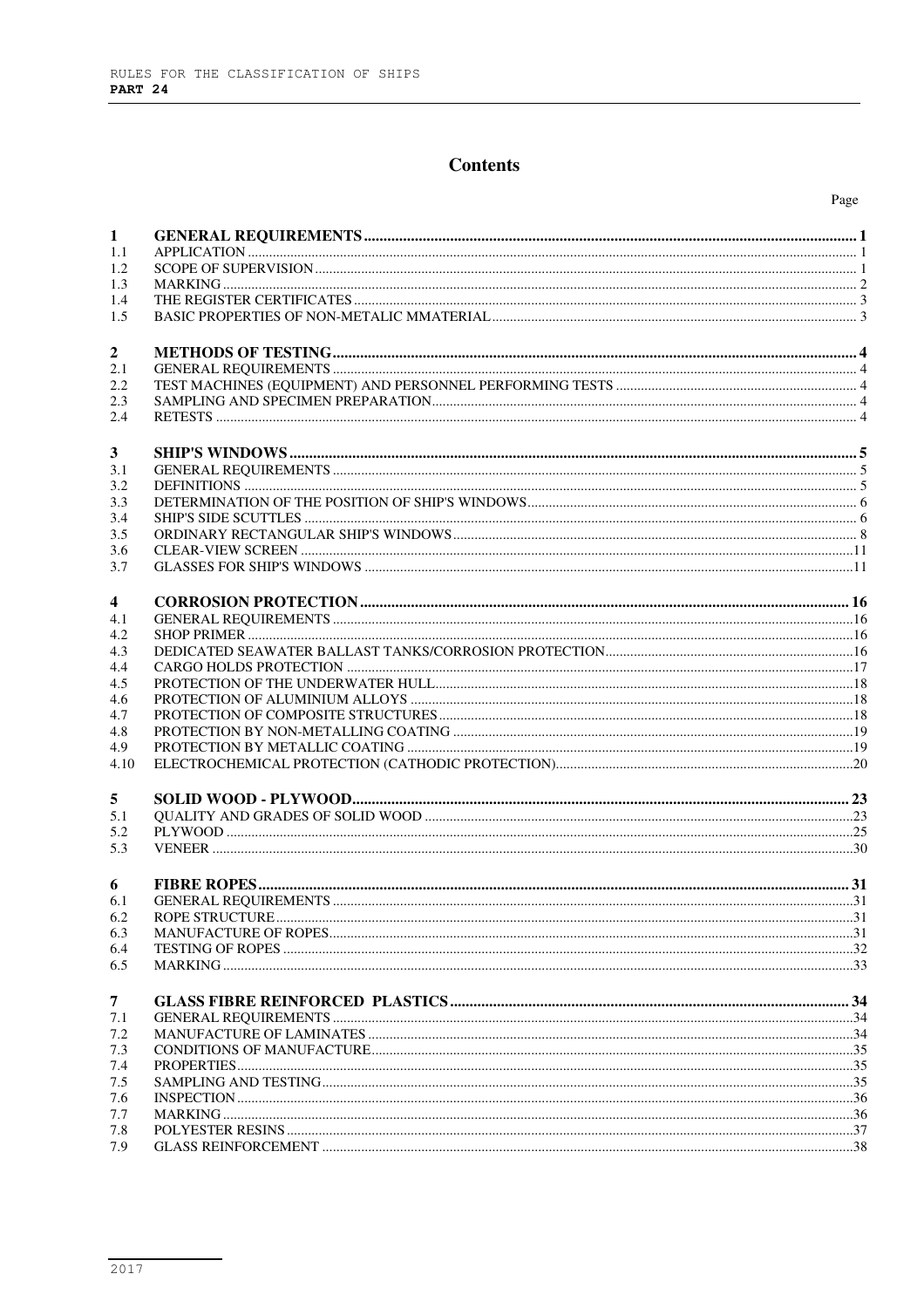| 8          | RUBBERIZED OR PLASTICIZED TEXTILES (TEXTILES WITH POLYMERIC COATINGS)39 |  |
|------------|-------------------------------------------------------------------------|--|
| 8.1        |                                                                         |  |
| 8.2<br>8.3 |                                                                         |  |
|            |                                                                         |  |
| 9          |                                                                         |  |
| 9.1        |                                                                         |  |
| 9.2        |                                                                         |  |
| 9.3        |                                                                         |  |
| 9.4        |                                                                         |  |
| 9.5        |                                                                         |  |
| 10         |                                                                         |  |
| 10.1       |                                                                         |  |
| 10.2       |                                                                         |  |
| 10.3       |                                                                         |  |
| 10.4       |                                                                         |  |
| 10.5       |                                                                         |  |
| 11         |                                                                         |  |
| 11.1       |                                                                         |  |
| 11.2       |                                                                         |  |
| 11.3       |                                                                         |  |
| 12         |                                                                         |  |
| 12.1       |                                                                         |  |
| 12.2       |                                                                         |  |
| 12.4       |                                                                         |  |
| 12.5       |                                                                         |  |
| 13         |                                                                         |  |
| 14         |                                                                         |  |
| 14.1       |                                                                         |  |
| 14.2       |                                                                         |  |
| 15         |                                                                         |  |
| 15.1       |                                                                         |  |
| 15.2       |                                                                         |  |
| 16         |                                                                         |  |
| 17         |                                                                         |  |
| 17.1       |                                                                         |  |
| 17.2       |                                                                         |  |
| 17.3       |                                                                         |  |
| 18         |                                                                         |  |
| 18.1       |                                                                         |  |
| 18.2       |                                                                         |  |
| 18.3       |                                                                         |  |
| 19         |                                                                         |  |
| 19.1       |                                                                         |  |
| 19.2       |                                                                         |  |
| 19.3       |                                                                         |  |

| 20   |                              |  |
|------|------------------------------|--|
| 20.1 | <b>GENERAL REOUIREMENTS.</b> |  |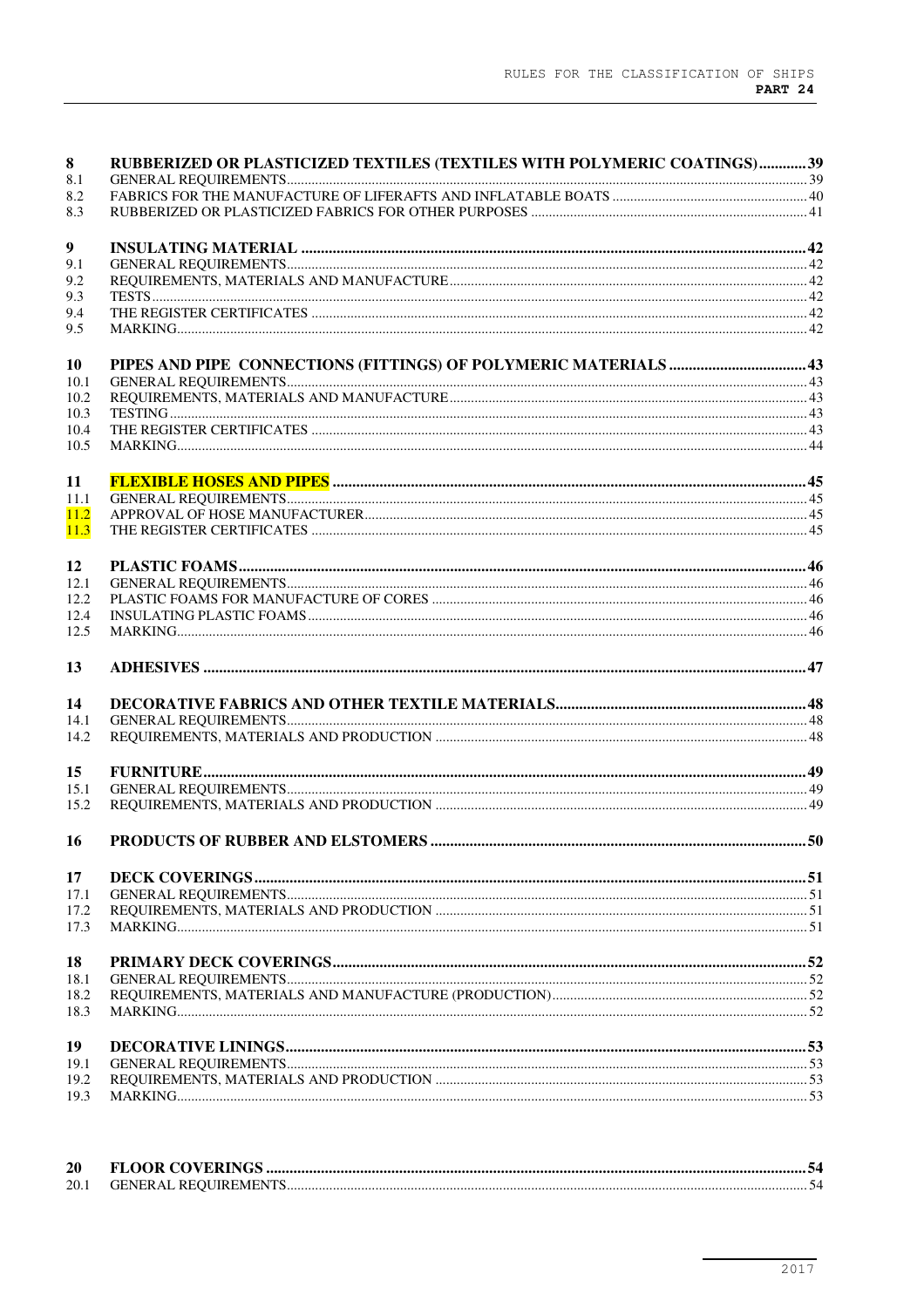L,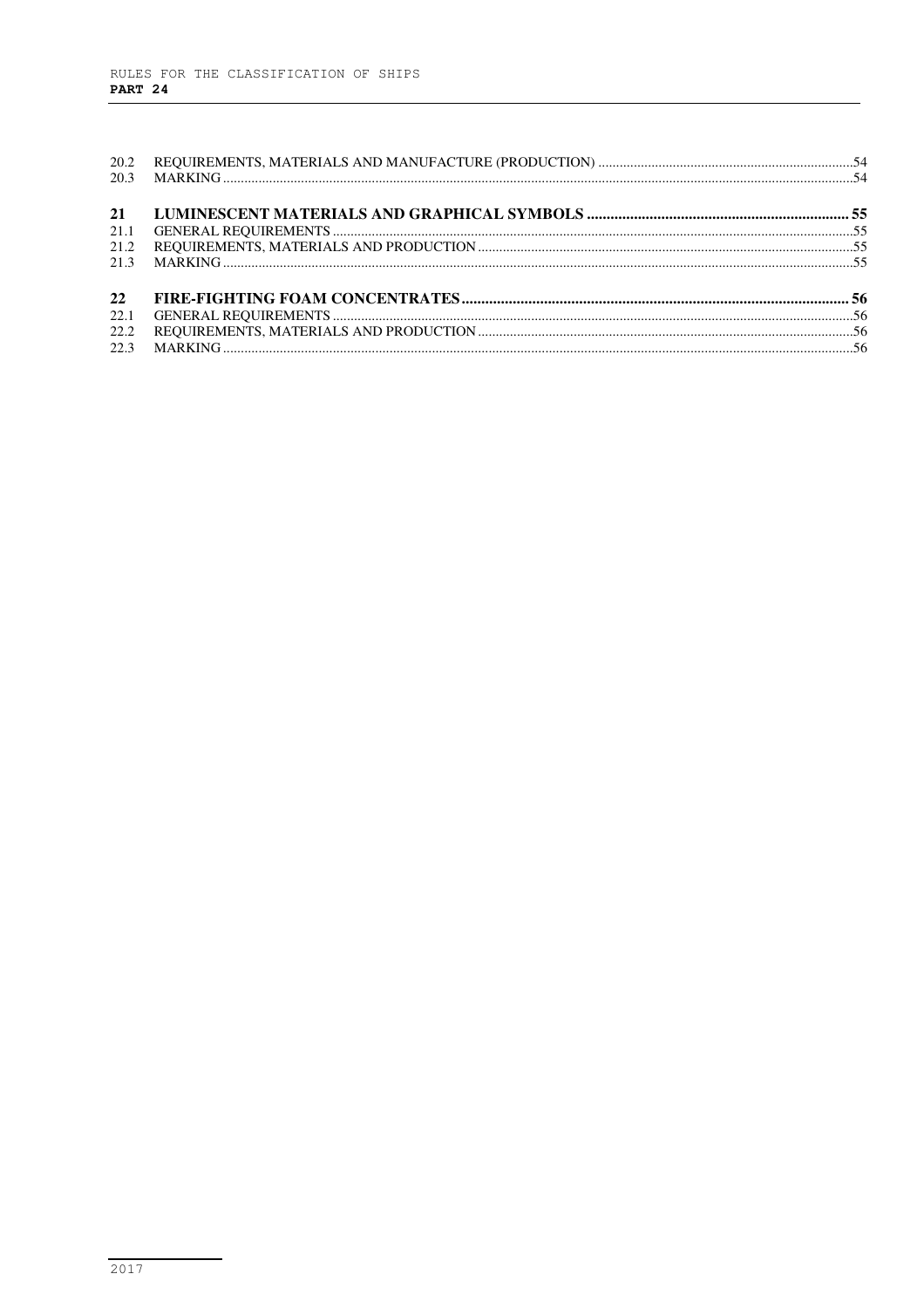## **1 GENERAL REQUIREMENTS**

## **1.1 APPLICATION**

**1.1.1** The present *Part of the Rules for the classification of ships* (hereinafter called the *Rules*) applies to inorganic non-metallic materials and products organic materials and products as well as to polymeric materials and products (hereafter called the *non-*metallic materials) intended for the construction, repair and equipping of ships, offshore installations and other structures and installations, which are manufactured in accordance with the *Rules* and under the supervision of the Croatian Register of Shipping (hereafter called the *Register*).

The requirements related to choice and application of non-metallic materials are specified in the relevant *Parts* of the *Rules*.

**1.1.3** Where there are special grounds for so doing, the *Register* reserves the right to impose more comprehensive requirements with respect to the manufacture, properties and testing of materials and products, where these paper necessary in the light of more recent research or operational experience, and it likewise reserves the right to sanctions departures from these *Rules*, where these are technically justified.

**1.1.4** Where the properties of special materials and products are not covered by requirements specified in these *Rules*, the provisions of the standards applicable to the material or product in question, or where appropriate to the material specifications, accepted by the manufacturer, shall apply.

**1.1.5** The *Register* may permit application of other materials or products, in accordance with national or international standards or special specifications, if their properties are deemed equivalent to the properties of the materials and products specified in the present *Rules*.

**1.1.6** If *Register* has issued the special approval for their application, under these circumstances, the relevant standards and specifications, are considered to be an integral part of this *Rules*.

**1.1.7** Should differences exist between these *Rules* and relevant standards or specifications with regard to their requirements, more stringent requirements shall be applied.

## **1.2 SCOPE OF SUPERVISION**

#### **1.2.1 General Requirements**

**1.2.1.1** Supervision during manufacture of non-metallic materials includes the following:

- approval of technical documentation
- survey and approval of manufacturers
- type approval
- control and testing of materials during manufacture
- issue of relevant certificates after survey.

#### **1.2.2 Approval of Manufacturers**

**1.2.2.1** Manufacturers of non-metallic materials shall be approved by the *Register* in accordance with the requirements specified in the *Rules, Part 1 - General Requirements*, Section 4- Approval of Manufacturers, Testing Institutions and Service Stations.

*Register* may accept manufacturer approved by other Recognized organisation (such as IACS member classification society), subject to special consideration by the *Regiser* in each particular case.

**1.2.2.2** Evaluation and approval in accordance with the *Rules* shall be carried out in order to confirm that the manufacturer has sufficient capacity to achieve such quality of the products, as required by the *Rules*.

**1.2.2.3** Evaluation and approval of the manufacturer relate to precisely determined products.

**1.2.2.4** Evaluation and approval shall be conducted at the appropriate request of the manufacturer.

**1.2.2.5** The *Register* may deviate from the requirements in 1.2.2 in case of the manufacture of materials, the items of which are to be built into engines and installations, that have been type tested and approved in accordance with the *Rules, Part 1 - General Requirements, Section 3 - Type approval of Products.*

#### **1.2.3 Type Approval**

**1.2.3.1** Non-metallic materials subject to supervision by the Register shall comply with the requirements of the *Rules* and shall be type approved by the *Register*, in accordance with the requirements contained in the *Rules, Part 1 - General Requirements*, *Section 3 - Type approval of Products*.

**1.2.3.2** Evaluation and type approval of non-metallic materials shall be carried out at the appropriate request of the manufacturers of such materials.

**1.2.3.3** *Register* may deviate from the requirements of 1.2.3 for those materials, which have been already type tested by other relevant institution and may, after approval at technical documentation accept the type testing results, provided they with the *Rules* requirements.

## **1.2.4 Control and Testing of Materials during Manufacture**

**1.2.4.1** Acceptance tests shall normally be performed in the manufacturing works in the presence of the surveyor to the Register. For this purpose, the manufacturer shall give the surveyor access to all manufacturing and testing departments concerned and shall make available to him all records and information relating to quality control, in so far as this is necessary for the proper discharge of his duties. The surveyor is also entitled to witness the manufacturing process, although this shall not interfere with the workflow.

**1.2.4.2** Non-metallic materials shall meet the requirements of this *Part* of the *Rules* or the technical conditions approved by the *Register*.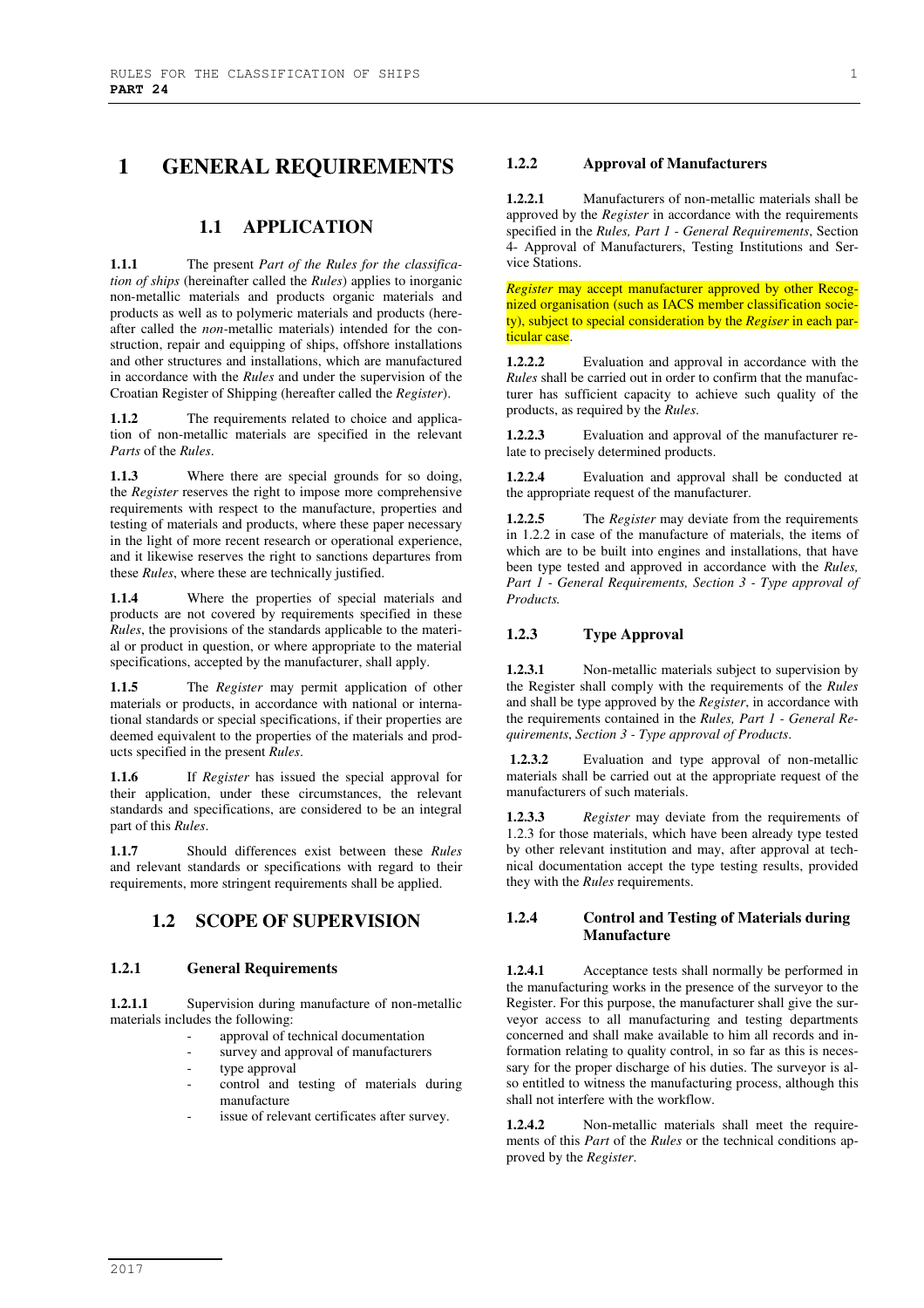**1.2.4.3** The *Register* shall not give any guarantee that the materials supplied to the customer satisfy in size and mass that are free from any defects, which may adversely affect the application of the material for the specified purpose.

**1.2.4.4** Non-metallic materials, which prove defective in the course of subsequent application or processing, may be rejected notwithstanding satisfactory previous testing, in accordance with the requirements of the *Rules* or standards.

**1.2.4.5** Quality control of the material shall perform with the manufacturer or at the testing institution, approved by the *Register*.

**1.2.4.6** The material quality control shall be always carried out after the completed technological processing.

**1.2.4.7** Where samples are manufactured separately, they shall be technologically processed jointly, with semifinished products to which they relate (same batch, same charge or same heat).

**1.2.4.8** The manufacturer shall introduce such a system of monitoring which shall enable identification of product after every stage of the manufacturing process (inter-stage), or after every stage of manufacturing process a product may be traced or every sample may be traced to its appropriate semiproduct or determined batch, respectively.

**1.2.4.9** Marking of semi-products and samples to be tested shall be generally carried out in the presence of the *Register* surveyor. A surveyor to the *Register*, taking account of defined conditions, may allow an appropriate member to the quality control of the approved manufacturer, to apply a personal stamp.

**1.2.4.10** Prior to the material quality testing, the manufacturer shall submit to the *Register* surveyor at least the following data:

- quantity, product type, dimensions, types of material, conditions of delivery (supply) and weight,
- title (name) of purchaser together with number of contract and number of work order,
- number of newbuilding or name of ship (if known),
- application (purpose) where necessary.

**1.2.4.11** For testing of mechanical and technological properties, the methods, samples and specimens shall be used, specified in Chapter 2. The requirements and test results shall be mentioned in SI units.

**1.2.4.12** The tests not referred to in Chapter 2 shall be carried out in accordance with national or international standards, unless otherwise agreed.

**1.2.4.13** The *Register* may require repeating of tests if either a confusion of specimens or test results has occurred or the test results do not define the quality of material with required degree of accuracy. Thus the *Register* may require additional tests.

**1.2.4.14** Should the material properties slightly deviate from the requirements of the present *Part* of the *Rules*, the *Register* may approve their application, at request of the manufacturer, only upon special consideration of such deviation.

**1.2.4.15** Where in exceptional cases, due to technical reasons, the tests cannot be performed in accordance with methods specified in the present *Rules*; equivalent methods or techniques shall be applied.

## **1.3 MARKING**

#### **1.3.1 General Requirements**

**1.3.1.1** The materials manufactured under the supervision of the *Register*, shall be marked with the appropriate *Register* marks.

**1.3.1.2** The surveyor may have specified certificates for consideration, issued or approved by the *Register*, although the material is marked with the *Register* mark.

#### **1.3.2 The Register Mark**

**1.3.2.1** For marking of materials and products, the Register surveyor shall apply steel seals, rubber stamps and brands, in accordance with the Guidelines for usage and storage of seals, stamps and brands.

#### **1.3.3 Conditions of Marking**

**1.3.3.1** Prior to marking with the *Register* mark (stamp), the materials and products shall be marked with the trade mark, which unless otherwise stated in the present *Part* of the *Rules* or in the specifications approved by the *Register*, shall contain the following:

- grade or quality of material,
- figures or other designation to identify the material or product (e.g. number of product, number of heat, number of batch and the like),
- trade mark.

#### **1.3.4 Method of Marking**

**1.3.4.1** As a rule, the marks shall be pressed on the places easily accessible for survey (inspection), after installation in the object.

**1.3.4.2** On the materials subject to subsequent processing, the marks shall be possibly pressed on the places not subject to further processing.

**1.3.4.3** The marking shall normally be impressed with a punch, unless such marking is precluded by materials with a sensitive surface or which are too thin. In such a case marking shall be done with low stress stamps, paint, rubber stamps, adhesive stickers or electric engraving.

**1.3.4.4** Marking of material delivered in single pieces

- .1 In addition to data specified in 1.3.3, the following information shall be stamped on each semi-finished product or product:
	- date of final testing (identical with the date of the certificate on supervision and testing of material),
	- number of the *Register* certificate,
	- final stamp of the *Register*.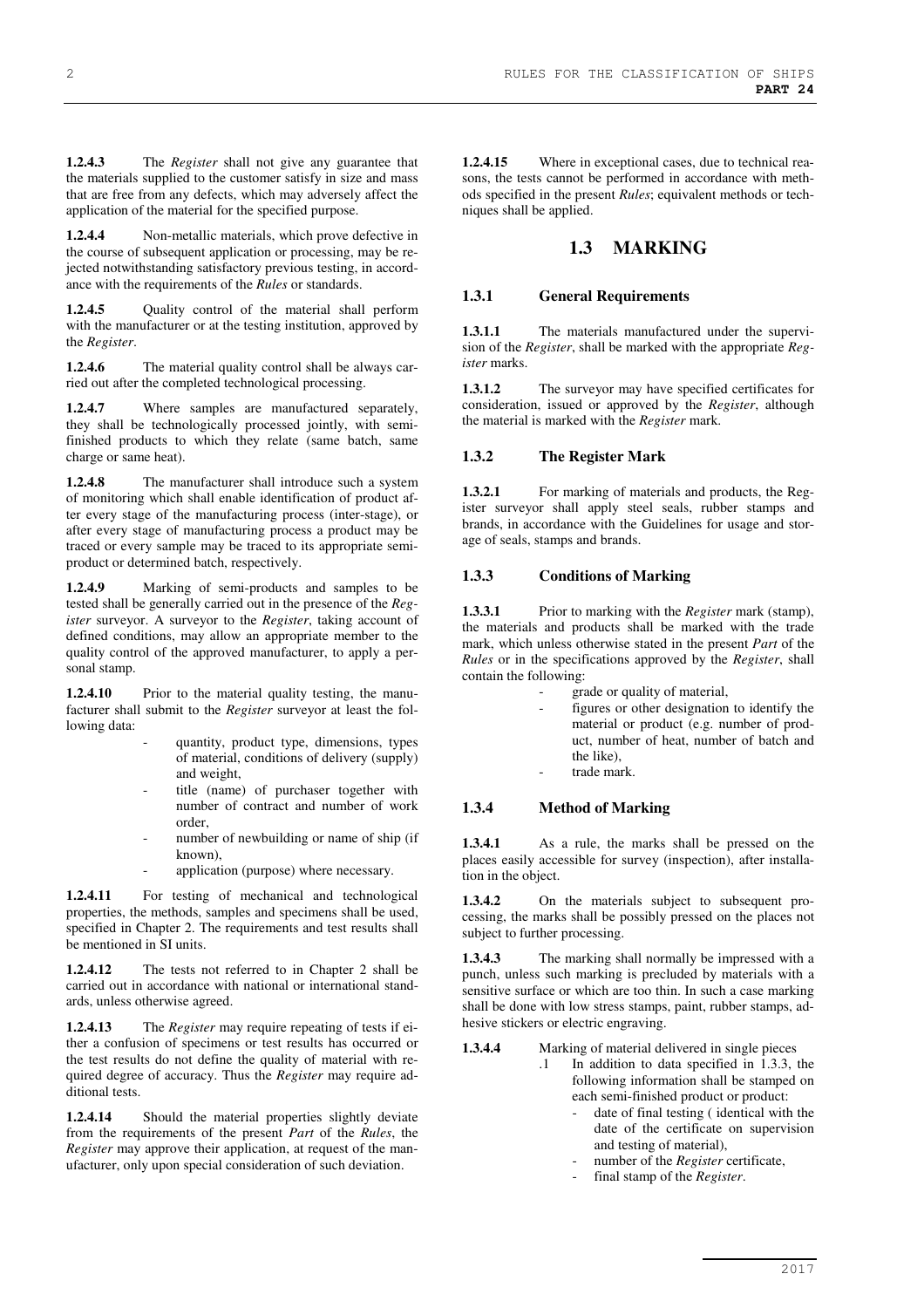#### **1.3.4.5** Marking of material tested in batches

- .1 Besides data specified in 1.3.3, the materials and products, which are tested in batches, shall have the following information impressed on the plates:
	- number of pieces per batch,
	- total mass (in kg), or length (in m), or surface (in  $m^2$ ), or volume (in  $m^3$ ),
	- test pressure or any other specific value, defined for testing in accordance with the *Rules* or specifications,
	- number of the *Register* certificate,
	- final stamp of the *Register*.
- .2 The plates shall be attached to the bunches, drums and the like.

#### **1.3.5 Transfer of Marks**

**1.3.5.1** The *Register* marks shall be preserved during processing, mounting, transportation or storage.

**1.3.5.2** Where during processing of special parts, the *Register* marks have to be removed, they shall transferred to another place.

**1.3.5.3** The marks shall be transferred in the presence of the *Register* surveyor.

**1.3.5.4** The materials that are not fitted with the *Register* mark, are considered as not tested by the *Register* surveyor, unless otherwise proved.

**1.3.5.5** Exceptionally, the *Register* surveyor may permit cancellation of the *Register* mark, under supervision of the quality control staff and transfer to another place. The responsible person of the quality control department shall make an appropriate record and impress a personal stamp.

**1.3.5.6** On the basis of the record and stamp of the quality control department responsible person, the *Register* surveyor shall impress the *Register* stamp on the material.

#### **1.3.6 Cancellation of the Mark**

1.3.6.1 Should it be revealed during supervision over construction of the object that the material does not meet the *Register Rules*, such material may be rejected, irrespective of being previously tested and marked by the *Register* surveyor.

**1.3.6.2** The *Register* marks shall be cancelled on refused materials, in the presence of the *Register* surveyor.

**1.3.6.3** The marks that are impressed with a steel stamp shall be cancelled by grinding or punching, in a way that a stamp shall be marked with sign x.

#### **1.3.7 Storage of Stamps, Seals and Brands**

1.3.7.1 Steel stamps, seals and brands shall be stored by the *Register* surveyor in a way as to exclude any possibility of their misuse.

## **1.4 THE REGISTER CERTIFICATES**

#### **1.4.1 Manufacturer Approval Certificate**

**1.4.1.1** Upon completed procedure of the evaluation of analysis of performed survey and decision of approval of the manufacturers, the *Register* shall issue the Certificate on Approval of the Manufacturer for manufacture of determined products with validity term of four years. Approved manufacturer shall be enlisted in the annual List of type approved products, approved manufacturers, testing institutions and service stations.

#### **1.4.2 Type Approval Certificate**

**1.4.2.1** Upon approval of the technical documentation, completed program of type testing, evaluation of obtained results and decision of type approval, the *Register* shall issue the Certificate on Type Approval of the material with validity term of four years.

**1.4.2.2** Type approved product shall be enlisted in the annual List of type approved products, approved manufacturers, testing institutions and service stations.

#### **1.4.3 Material Certificate**

**1.4.3.1** Where during testing, witnessed by the surveyor, the requirements of the *Rules*, standards and specifications are met, as a prove the *Register* shall issue the Material Certificate.

## **1.5 BASIC PROPERTIES OF NON-METALLIC MATERIALS**

**1.5.1** All non-metallic materials, unless otherwise specified in special sections to these *Rules*, shall have the following properties:

**1.5.1.1** Non-metallic materials shall not be easily flammable and shall not give off more significant quantities of smoke, while burning and shall not produce toxic or explosive vapours at elevated temperatures.

**1.5.1.2** Non-metallic materials shall maintain all own properties and shall enable normal work of the equipment or parts thereof within normal temperature limits:

- on the open deck: from  $-40^{\circ}$ C to  $+70^{\circ}$ C,
	- within enclosed ship/s spaces: from  $-10^{\circ}$ C to  $+70^{\circ}$ C.

**1.5.1.3** During application, non-metallic materials shall not produce detrimental elements, become brittle and their mechanical properties shall not be reduced for more than 30% from the starting values.

**1.5.1.4** Non-metallic materials shall be resistant to fungi, mould, environmental influence and shall not affect other materials with which are in contact.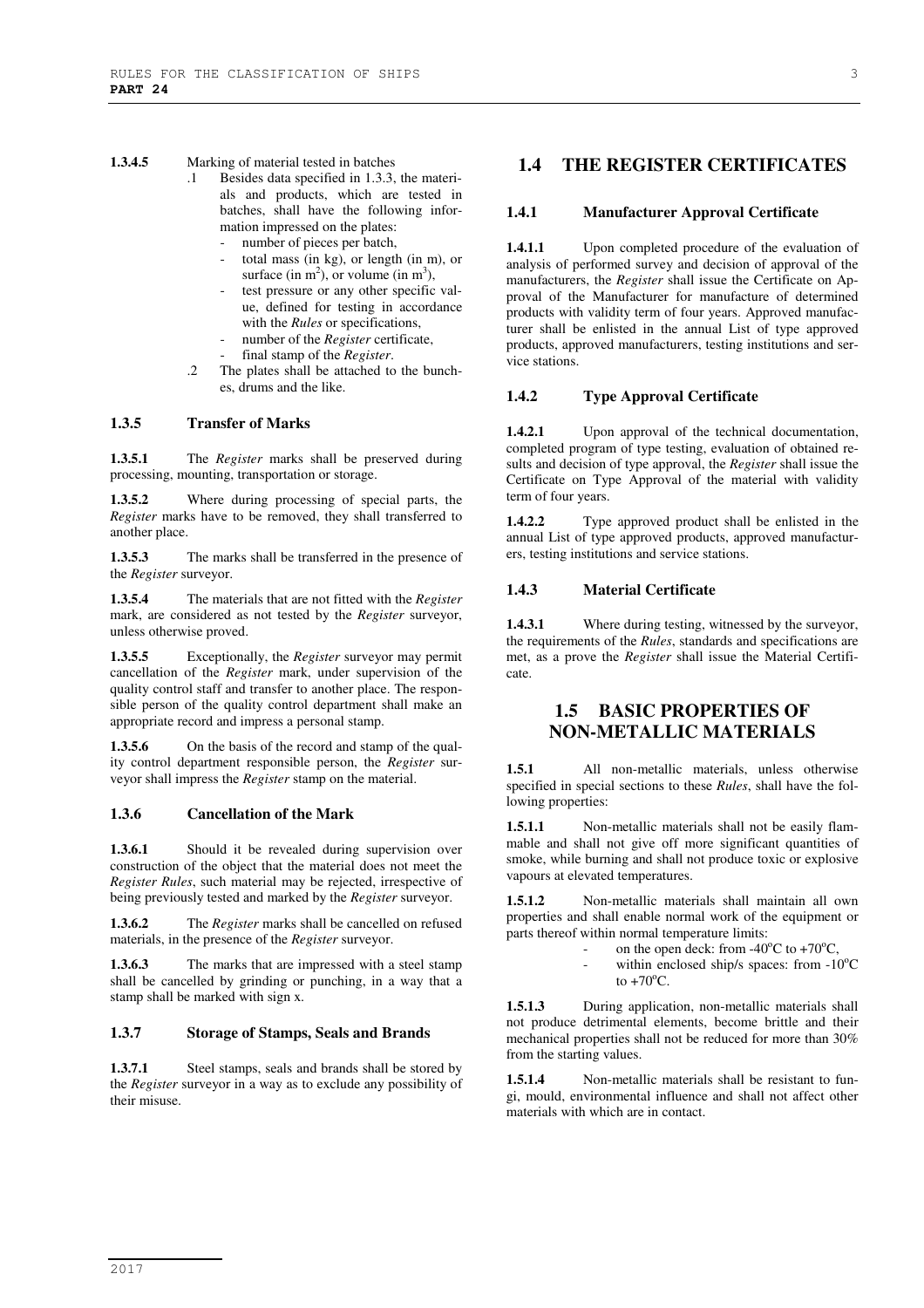## **2 METHODS OF TESTING**

## **2.1 GENERAL REQUIREMENTS**

2.1.1 The present Section contains the requirements related to test methods of mechanical and technological properties of materials and to the necessary test specimen dimensions, which are to be applied for the material testing.

**2.1.2** The fundamental requirement prescribes that all the tests are carried out in accordance with national and/or international standards and in accordance with the present *Part*  of the *Rules*.

**2.1.3** Deviations from the prescribed test specimen dimensions or deviations related to sampling and preparation of specimens, shall be permitted only in exceptional cases, which are technically justified and which enable that the material is adequately tested when the *Register* has given its consent as to the change.

## **2.2 TEST MACHINES (EQUIPMENT) AND PERSONNEL PERFORMING TESTS**

**2.2.1** All tests shall be performed by specially trained personnel, using calibrated test machines and equipment.

**2.2.2** The test machines shall be maintained in good working condition and shall be calibrated in regular intervals by the institutions approved by the *Register*.

**2.2.3** The calibration record shall be kept available for the inspection in the laboratory.

## **2.3 SAMPLING AND SPECIMEN PREPARATION**

#### **2.3.1 Definitions**

**2.3.1.1** Sample is a product (e.g. board or pipe) selected from the test unit or test batch for taking test specimens.

**2.3.1.2** Test unit/test batch is a portion of consignment to which the test results apply.

This term may apply to a specific number of products having same dimensions, to products having different dimensions taken from one heat number or charge or to a single product.

**2.3.1.3** Test section is a section of material (e.g. board or pipe) taken from the sample, intended for the preparation of one or more specimens.

**2.3.1.4** Test specimen is a piece taken from the test section, which in processed or non-processed condition has prescribed dimensions and is subject to the relevant test.

#### **2.3.2 Marking of Test Sections and Test Specimens**

**2.3.2.1** The test sections shall be taken as to present the product quality (see 1.2.4).

**2.3.2.2** The test sections and test specimens shall be marked that after their removal and preparation it is evident from which section are taken as well as how are located and directed in the sample. Should during preparation of test sections and test specimens be impossible to avoid any erasing or deletion of marks, they shall be transferred to another place in due time.

**2.3.2.3** Exceptionally, the surveyor may approve the transfer of marks and stamps by the other person, in accordance with 1.3.

#### **2.3.3 Taking of Test Sections and Their Dimensions**

**2.3.3.1** The test sections shall be taken from a sample in precisely determined places. They shall have sufficiently large dimensions as to ensure enough material for all test specimens prescribed for the relevant test as well as additional material for carrying out additional tests.

**2.3.3.2** In general, test sections may be taken from the sample only after completion of all mechanical and/or heat treatments, applied to a product prior to a delivery.

#### **2.3.4 Manufacture of Test Specimens and Their Dimensions**

**2.3.4.1** The longitudinal axes of test specimens shall be positioned to the main direction of deformation, in accordance with special chapters of the present *Rules*. Nevertheless, in order to save the material and after agreement with a surveyor, the manufacturer may take transverse instead of longitudinal test specimens, provided there are prescribed requirements for transverse test specimens and provided the prescribed requirements for longitudinal specimens are met.

#### **2.3.5 Preparation of Test Specimens**

**2.3.5.1** All test specimens shall be processed to the prescribed dimensions.

**2.3.5.2** In case of taking of test sections or test specimens, deformations of materials shall be avoided as far possible.

## **2.4 RETESTS**

#### **2.4.1 General requirements**

2.4.1.1 If the test sections or test specimens, intended for a test are not properly taken and prepared, the test results obtained with them shall be invalid. The tests shall then be repeated on properly prepared test specimens.

**2.4.1.2** If, in properly performed tests, the requirements are not met, then prior to rejecting test unit, retest may be carried out, subject to conditions stated below. Retest shall not be allowed if a doubt arises that invalid material is concerned.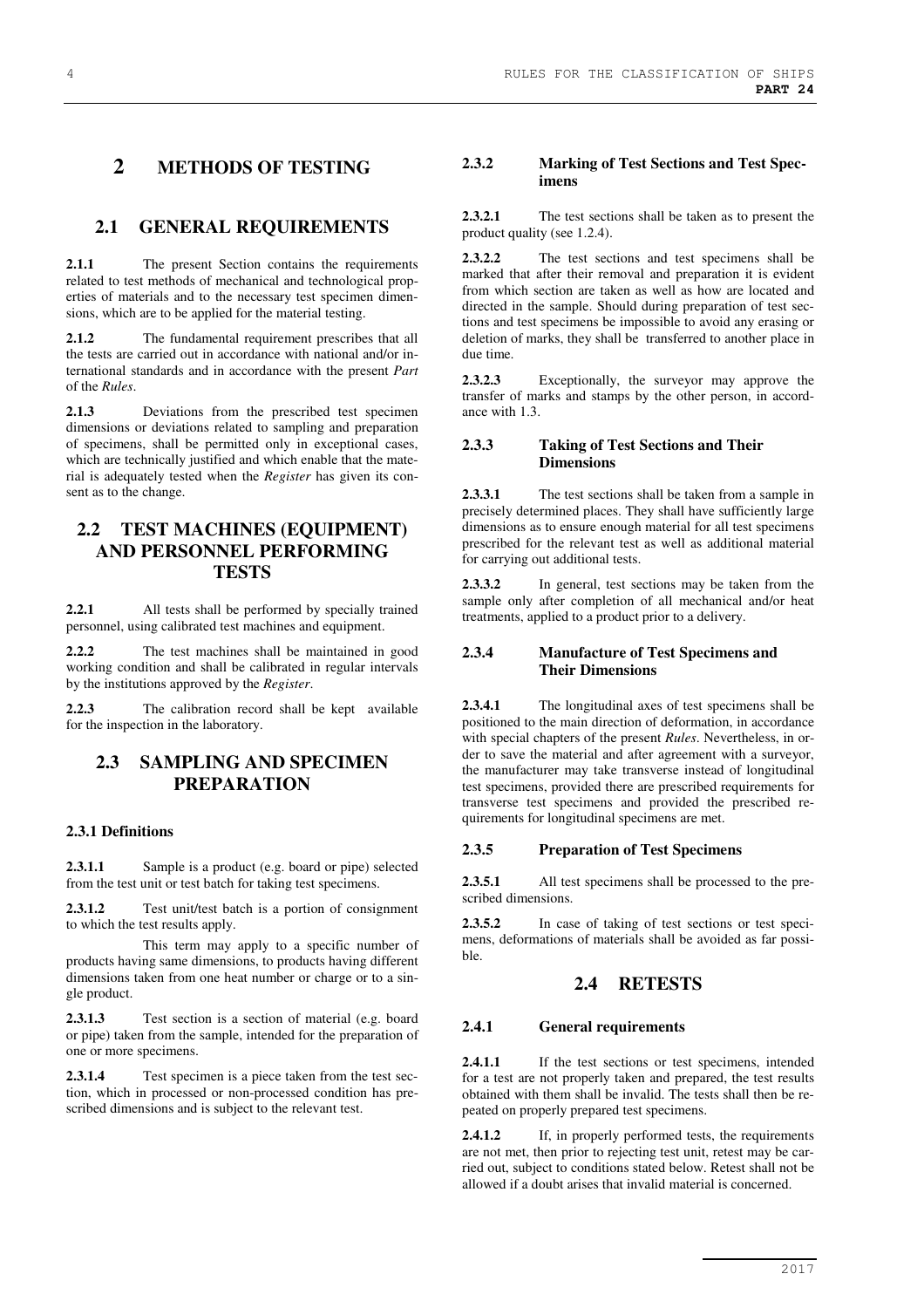# **3 SHIP'S WINDOWS**

## **3.1 GENERAL REQUIREMENTS**

**3.1.1** The requirements of this Section apply to ship/s windows intended to provide light and air and which are exposed to the effect of sea and/or atmospheric conditions.

**3.1.2** The manufacturers of ship's windows shall be approved for the manufacture in question and the windows shall be type approved.

**3.1.3** All materials from which individual parts of ship/s windows are manufactured, shall be resistant to corrosion in sea environment and shall not affect the corrosion resistance of other parts.

**3.1.4** Mechanical properties of applied materials shall meet the requirements of ISO-1751, ISO-3903 and the *Rules, Part 25 - Metallic Materials*.

## **3.2 DEFINITIONS**

**3.2.1** Ship's window is any window regardless of shape, suitable for installation aboard ships and marine structures.

**3.2.2** ISO ship's window is a window complying with all relevant ISO standards in existence at the time of its manufacture.

**3.2.3** Opening ship's window is a window with a hinged or pivoted glassholder or with a sliding part.

**3.2.4** Non-opening window is a fixed window without hinged or sliding part, whose frame of which the main frame and the glassholder form one common component.

**3.2.5** Round ship's window is any ship's window of circular shape.

**3.2.6** Ship's side scuttle is ISO standardised type of an opening hinged or non-opening round ship/s window with or without deadlight (Fig.3.1).



**Fig. 3.1** 

**3.2.7** Rectangular ship's window is any ship's window of rectangular or square shape having straight or arched edges and rounded corners.

**3.2.8** Ordinary rectangular ship's window is ISO standardised type of an opening hinged or non-opening ship/s rectangular window (Fig.3.2).



**Fig 3.2** 

**3.2.9** Main frame is a basic frame of ship's window which is fixed at the structure by means of bolts or welding. For non-opening ship/s windows, the main frame serves at the same time to take up the glass pane. (Fig.3.3).



**Fig. 3.3** 

**3.2.10** Glassholder is a metallic component for taking up the glass pane for all kinds of opening ship's windows (Fig.3.4).



**Fig. 3.4** 

**3.2.11** Glass retaining frame is a light frame (round or rectangular) used for fixing the glass pane in the glassholder of opening ship's windows or in the main frame of nonopening ship's windows (Fig.3.5).



**Fig. 3.5**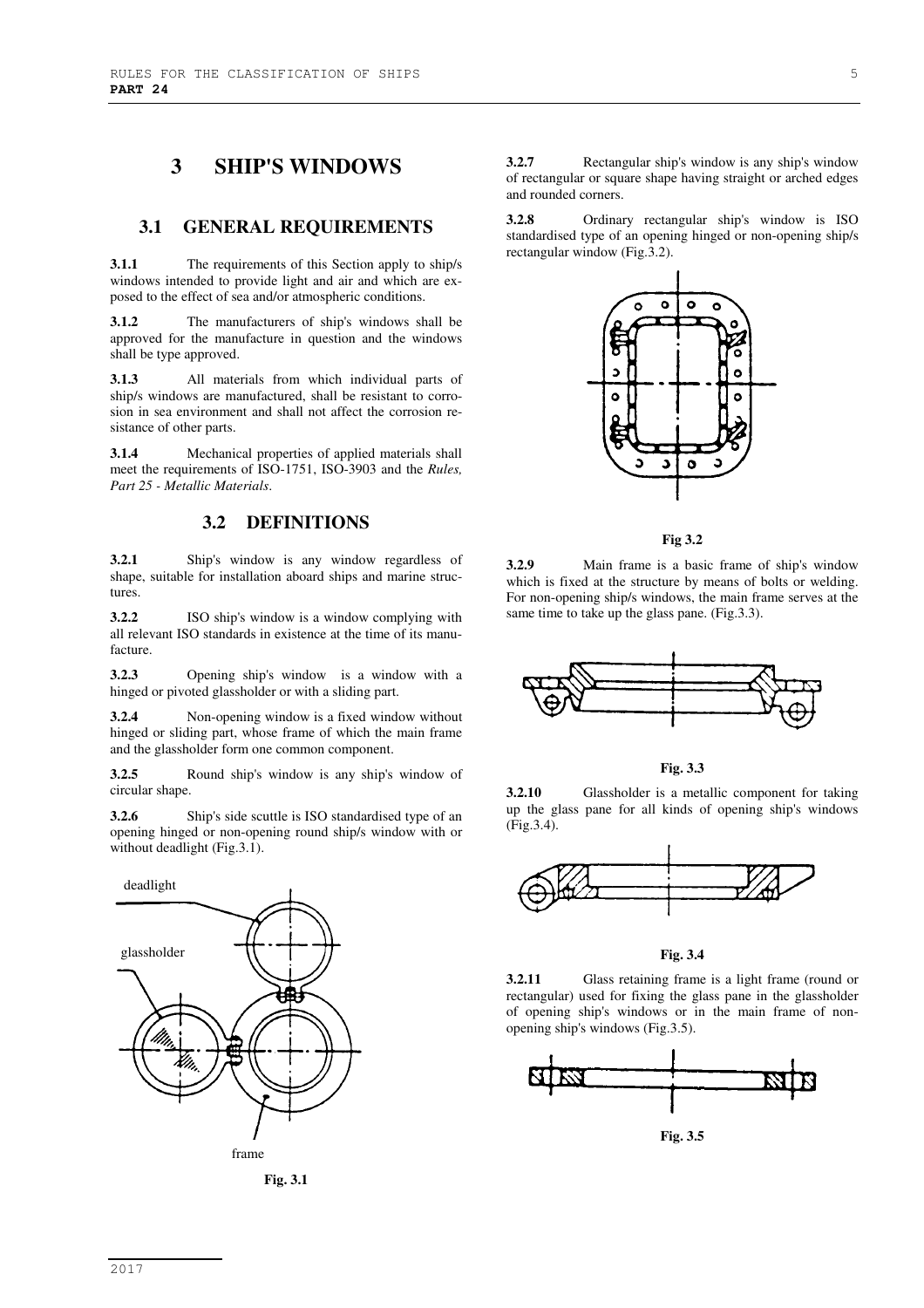**3.2.12** Deadlight is a heavy hinged cover for protection against blows from the sea. (Fig. 3.6 a and b).



**Fig.3.6** 

**3.2.13** Ship's window nominal size is nominal dimension(s) of the clear light size of a ship's window. Fig.3.7 a and b).



**Fig. 3.7** 

## **3.3 DETERMINATION OF THE POSI-TION OF SHIP'S WINDOWS**

**3.3.1** Position of ship's windows shall be determined in accordance with the regulations and provisions of the international conventions and codes, national authorities and classification societies, namely:

- International Convention on safety of Life at sea, SOLAS 1974, as amended,
- IMO International Convention on Load Lines - 1966 (LL 1966).
- IMO FTP Code.
- ISO 5779, ISO 5780,
- *Rules, Part 3 Hull equipment, Part 17 Fire Fighting Equipment*.

## **3.4 SHIP'S SIDE SCUTTLES**

#### **3.4.1 General requirements**

**3.4.1.1** Ship's side scuttles shall meet the requirements of ISO 1751, as regards the dimensions and structural details, materials, manufacture, testing and marking.

**3.4.1.2** Round ship's windows having various dimensions and structural details than those specified in ISO, may be accepted provided they meet the documentation, specially approved by the *Register*.

#### **3.4.2 Classification**

Ship's side scuttles shall be classified by series, types, models and nominal sizes.

#### **3.4.2.1 Regular Series (N)**

Side scuttles of the regular series shall contain a toughened safety glass pane that meets the requirements of ISO 21005.

#### **3.4.2.2 Fire-Resistant Series (P)**

- Side scuttles of the fire-resistant series shall be provided for installation in "A" and "B" class divisions. These side scuttles shall contain glass panes that meet the requirements of ISO 5797-1.
	- .2 Changes in structure and fitting of glass panes as well as additional test and marking shall be in accordance with ISO 5797-1.

## **3.4.2.3 Types**

Ship's side scuttles may be of three types:

- Type A: Heavy-type side scuttle,
- Type B: Medium-type side scuttle,
- Type C: Light-type side scuttle.

#### **3.4.2.4 Models**

- .1 Models shall be designated according to the following principal characteristics:
	- opening or non-opening model,
	- with or without deadlight,
	- opening direction of glassholder,
	- type of fastening.
- .2 The various combinations of these, which are in accordance with the definitions of ISO 6345, are laid down in Table 3.1.

#### **3.4.2.5 Nominal Sizes**

.1 Nominal sizes are defined by the clear light diameter (d1) of the ship's side scuttle, are laid down in Table 3.2.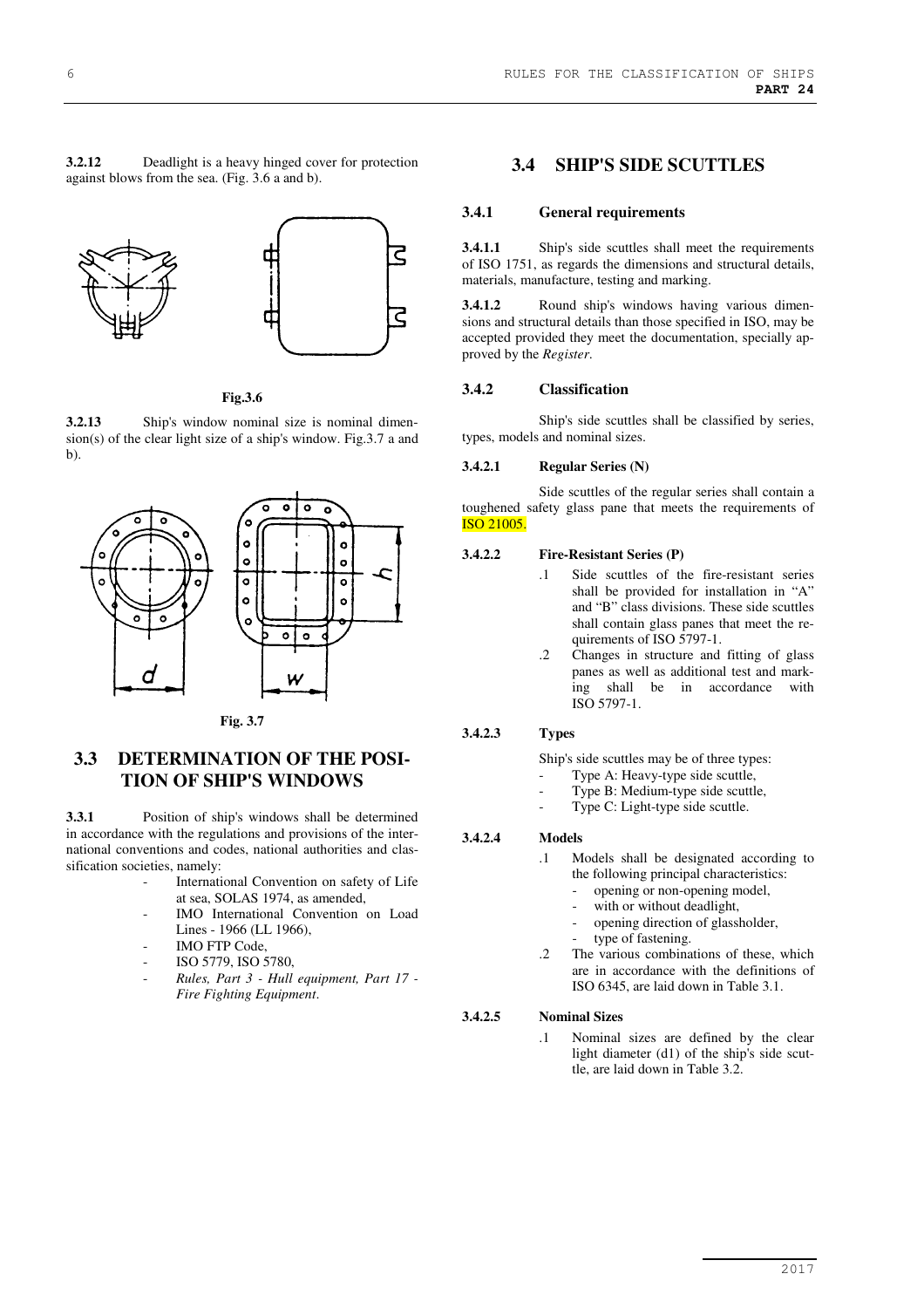| Opening or                        | With or with- | Opening direction of     | Fastening                |        | Model designation<br>code |            |  |
|-----------------------------------|---------------|--------------------------|--------------------------|--------|---------------------------|------------|--|
| non-opening                       | out deadlight | glassholder              | bolted                   | welded | Type                      |            |  |
|                                   |               |                          | (B)                      | (W)    | B<br>А                    | C          |  |
|                                   |               | left hand <sup>1)</sup>  | B                        |        | LB                        |            |  |
|                                   |               | (L)                      | $\overline{\phantom{a}}$ | W      | LW                        |            |  |
|                                   | with          | right hand <sup>1)</sup> | B                        |        | RB                        |            |  |
| Opening                           |               | (R)                      |                          | W      | RW                        |            |  |
|                                   |               | common hinged            | B                        |        | SB.                       |            |  |
|                                   |               | (S)                      |                          | W      | <b>SW</b>                 |            |  |
|                                   | without       |                          | B                        |        |                           | <b>LRB</b> |  |
|                                   |               |                          |                          | W      |                           | <b>LRW</b> |  |
|                                   | with          |                          | B                        |        | NB                        |            |  |
|                                   |               |                          |                          | W      | NW                        |            |  |
| Non-opening                       |               |                          | B                        |        |                           | <b>NB</b>  |  |
|                                   | without       |                          |                          | W      |                           | <b>NW</b>  |  |
| 1) The deadlight opening upwards. |               |                          |                          |        |                           |            |  |

**Table 3.1**  Principal Characteristics of Models

**Table 3.2**  Nominal Sizes of Side Scuttles

| Type         |     |     |     | Nominal size<br>$d_1$<br>mm |     |     | Illustration                         |
|--------------|-----|-----|-----|-----------------------------|-----|-----|--------------------------------------|
| A            | 200 | 250 | 300 | 350                         | 400 |     | ۰<br>α<br>$\bullet$<br>о             |
| B            | 200 | 250 | 300 | 350                         | 400 | 450 | $10^{6}$<br>۰<br>$\bullet$<br>۰<br>o |
| $\mathsf{C}$ | 200 | 250 | 300 | 350                         | 400 | 450 | $\bullet$                            |

#### **3.4.3 Requirements, Materials and Manufacture**

**3.4.3.1** Side scuttles of all series, types, models and nominal sizes shall be manufactured to the requirements ( dimensions, materials, etc.) given in this ISO 1751. They shall be capable of meeting the test requirements specified in 3.4.4.

**3.4.3.2** In addition, for side scuttles for fire-resistant construction, the glassholder and the main frame shall be made of a material that keeps its mechanical characteristics at the temperatures, given in ISO 5797-1.

**3.4.3.3** They shall be designed so that temperature gradients do not develop stresses in the glass which could result in rupture.

**3.4.3.4** Materials for manufacture of individual components shall be of adequate type and characteristics, according to the applicable standard or approved documentation.

**3.4.3.5** Individual components for manufacture of main parts of the ship's side scuttles shall meet the requirements of the *Rules, Part 25 - Metallic Materials*, with respect to the type of material and nature of product.

**3.4.3.6** The product shall be manufactured in accordance with the approved documentation or specification and shall be without defects in the material or those arisen due to manufacturing failure.

**3.4.3.7** The manufacturer is fully responsible for compliance of the final product with ascertained requirements, regardless the testing and checks performed by the *Register*.

#### **3.4.4 Testing**

#### **3.4.4.1 Watertightness Test**

.1 A prototype side scuttle shall be subjected to hydraulic test, using maximum allowa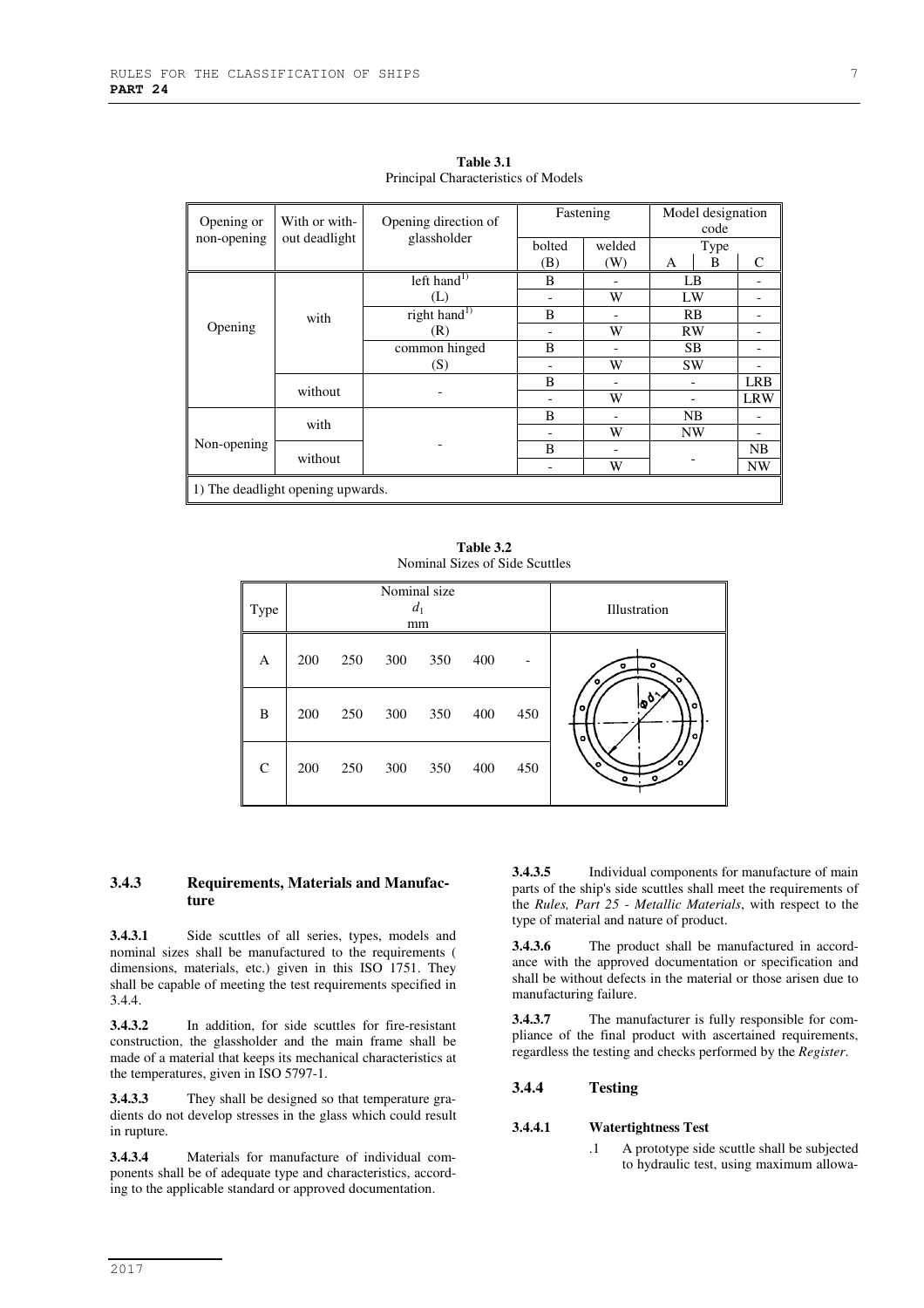ble pressures as to the type, nominal size and glass thickness.

#### **3.4.4.2 Mechanical Strength test**

- .1 A prototype side scuttle without glass pane and with closed deadlight shall be subjected to a mechanical strength test by a punch method, using the test pressures given in Table 3.3.
- .2 This test shall be performed according to ISO 614. The punch shall be placed that pressures the side of the deadlight which could be subjected to direct contact with the sea.

**Table 3.3**  Test Pressures for mechanical strength

| Side scuttle type | Test pressure<br>kPa |
|-------------------|----------------------|
|                   | 240                  |
|                   |                      |

*Note:* 

The test pressures in Table 3 are the values assumed for the calculation of the proof loads to be applied.

#### **3.4.4.3 Shop test**

- .1 After visual tests of applied materials, dimensions, structural details, glass installation etc., according to ISO 1751, the side scuttled shall be subjected to the hydraulic test.
- .2 An equivalent hydraulic test shall be carried out by the manufacturer before dispatch, by means of batch tests approximately 10% of the delivery batch, with a minimum of two side scuttles, namely
- .3 The side scuttles shall be tested by being subjected to the hydraulic pressures given in Table 3.4, under the following conditions:
- Procedure 1: with glass pane and open deadlight except for type A, with diameters of 350 mm and 400 mm, where the deadlight shall be closed..
- Procedure 2: without glass pane and with closed deadlight.

| Table 3.4                         |  |  |  |  |
|-----------------------------------|--|--|--|--|
| Test pressures for watertightness |  |  |  |  |

| Side scuttle type | Test pressure<br>kPa |             |  |  |
|-------------------|----------------------|-------------|--|--|
|                   | Procedure 1          | Procedure 2 |  |  |
|                   | 150                  | 100         |  |  |
|                   | 75                   | 50          |  |  |
|                   |                      |             |  |  |

#### **3.4.4.4 Board Test**

.1 To ensure that the side scuttles and packing are watertight when fitted, a hose test shall be carried out, comprising of hosing the side scuttle by means of at least 12,5 mm nominal size hose held at a distance of not more than 1,5 m from the side scuttle and with a water pressure of at least 25 kPa.

.2 All tests shall be carried out according to ISO - 1751 requirements

#### **3.4.4.5 Fire-Resistance Test**

.1 Side scuttles for fire-resistant constructions of series P shall have been subjected to prototype testing for fire-resistance, in accordance with the requirements of ISO-5797-1 or FTP Code, Part 3, respectively.

#### **3.4.5 Marking**

#### **3.4.5.1 Regular Side Scuttles Series (N)**

- .1 Marking of Body
	- a) The main frame or some other metallic main component part shall be marked with the letter for the type (A, B or C).
	- b) Further marking indications are optional, for example:
		- nominal size,
		- material class.
		- manufacturer's name or trade mark,
	- number of the International standard.
- .2 Marking of Glass Pane The glass pane shall be marked in accordance with ISO 614.

#### **3.4.5.2 Fire-resistant Series (P)**

.1 Marking of Body

Besides the indication given in 3.4.5.1, fire-resistant side scuttles shall be marked on the inside of the glassholder with the following indications:

- fire-resistant class (B-O or B-15, or any other),
- number of the test report.
- .2 Marking of Glass Pane The fire-resistant glass pane shall be marked in accordance with ISO 5797-1.

## **3.5 ORDINARY RECTANGULAR SHIP'S WINDOWS**

#### **3.5.1 General Requirements**

**3.5.1.1** In general, the ordinary rectangular ship's windows shall meet the requirements of ISO 3903, as regards dimensions and structural details, materials, manufacture, testing and marking.

For passenger ships neither engaged in international navigation nor on domestic line service, which are carrying up to 36 cabin passengers or ships intended for one day excursions, navigating from April 1st to October 31st within the restricted area 6, 7 or 8, may have windows that meet the requirements of the *Rules, Part 3-Hull equipment, Annex A.*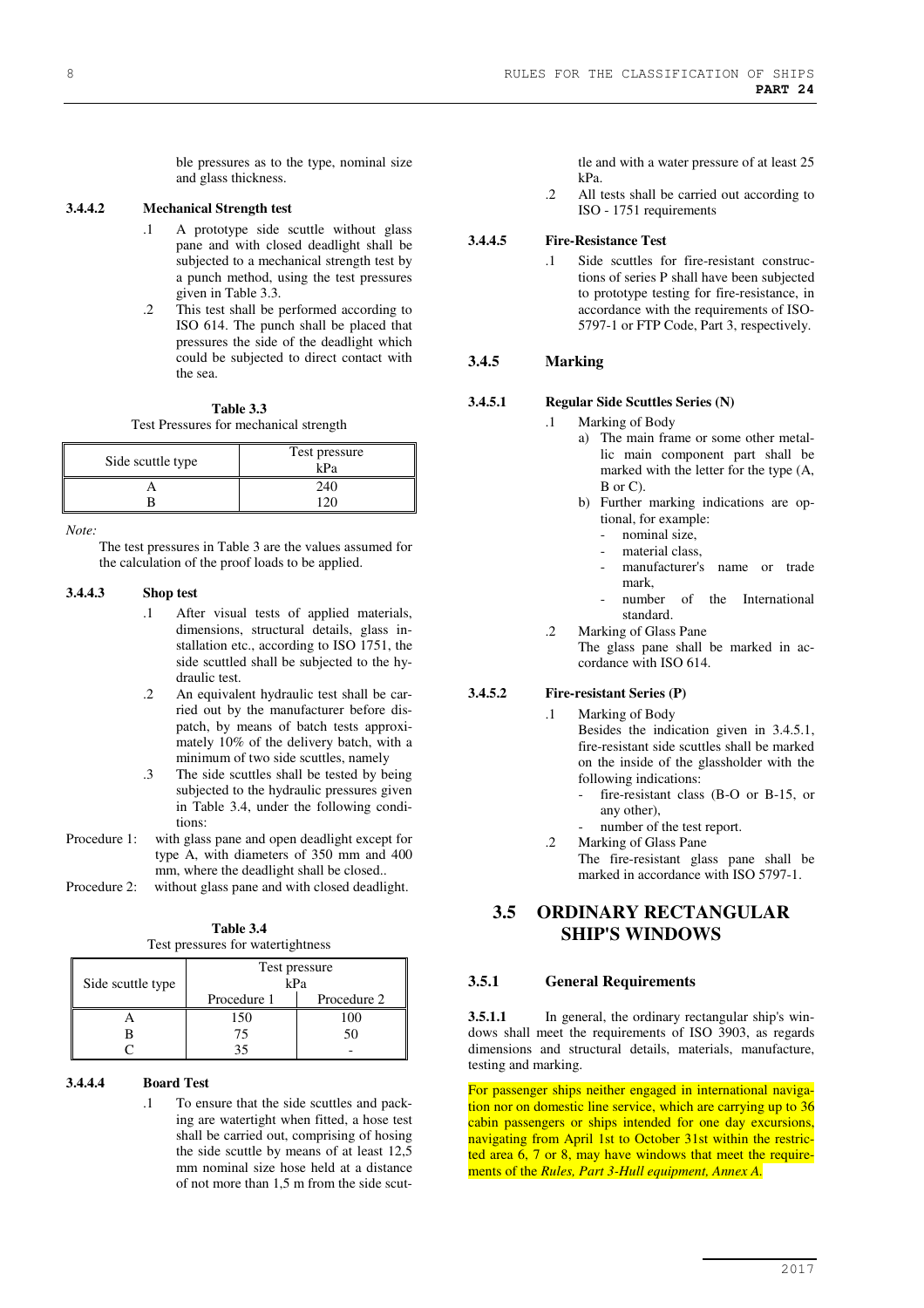**3.5.1.2** Rectangular ship's windows having various dimensions and structural details than those specified in 3.5.1.1 may be accepted provided they meet the documentation, specially approved by the *Register*.

#### **3.5.2 Classification**

Rectangular windows shall be classified by series, types, models and nominal sizes.

#### **3.5.2.1 Regular Series (N)**

.1 Rectangular windows of the regular series shall contain a toughened safety glass pane that meets the requirements of ISO 3254.

#### **3.5.2.2 Fire-Resistant Series (P)**

- .1 Rectangular windows of the fire-resistant series shall be provided for installation in "A" or "B" class divisions, containing a glass pane that meets the requirements of ISO 5797-1.
- .2 Modifications to the construction and installation of the glassholder and main frame as well as additional testing and marking, shall be in accordance with ISO 5797-1.

#### **3.5.2.3 Heated Series (H)**

.1 Rectangular windows of the heated series shall contain a heated glass pane in accordance with ISO 3434.

.2 For heated rectangular windows, deviations in the design of glassholder or main frame based on the thickness of the heated glass pane and the electrical connection, shall be taken into consideration.

#### **3.5.2.4 Types**

- .1 Ordinary rectangular ship's windows may be of two types:
	- Type E: Heavy type rectangular window
	- Type F: Light type rectangular window

#### **3.5.2.5 Models**

- .1 Models shall be designated according to the following characteristics:
	- opening or non-opening model,
	- opening direction of glassholder,
	- type of fastening.
- .2 The various combinations of these, which are in accordance with the definitions in ISO 6345, are laid down in Table 3.5.

| Opening or  |                   | Fastening   |            | Model  |        |            |
|-------------|-------------------|-------------|------------|--------|--------|------------|
| non-opening | Opening direction |             |            | bolted | welded | designated |
|             |                   |             |            | (B)    | (W)    | code       |
|             |                   | side hinged | left hand  | B      |        | ILB        |
|             |                   |             | (L)        |        | W      | <b>ILW</b> |
|             | inwards           |             | right hand | B      |        | <b>IRB</b> |
|             | $\rm (I)$         |             | (R)        |        | W      | <b>IRW</b> |
|             |                   | top hinged  |            | B      |        | <b>ITB</b> |
| opening     |                   | ('I')       |            |        | W      | <b>ITW</b> |
|             | outwards<br>(0)   | side hinged | left hand  | B      |        | <b>OLB</b> |
|             |                   |             | (L)        |        | W      | <b>OLW</b> |
|             |                   |             | right hand | B      |        | <b>ORB</b> |
|             |                   |             | (R)        |        | W      | <b>ORW</b> |
|             |                   | top hinged  |            |        | B      |            |
|             |                   | (T)         |            |        | W      | <b>OTW</b> |
| non-opening |                   |             |            | B      |        | <b>NOB</b> |
| (NO)        |                   |             |            |        | W      | <b>NOW</b> |

**Table 3.5**  Principal Characteristics of Models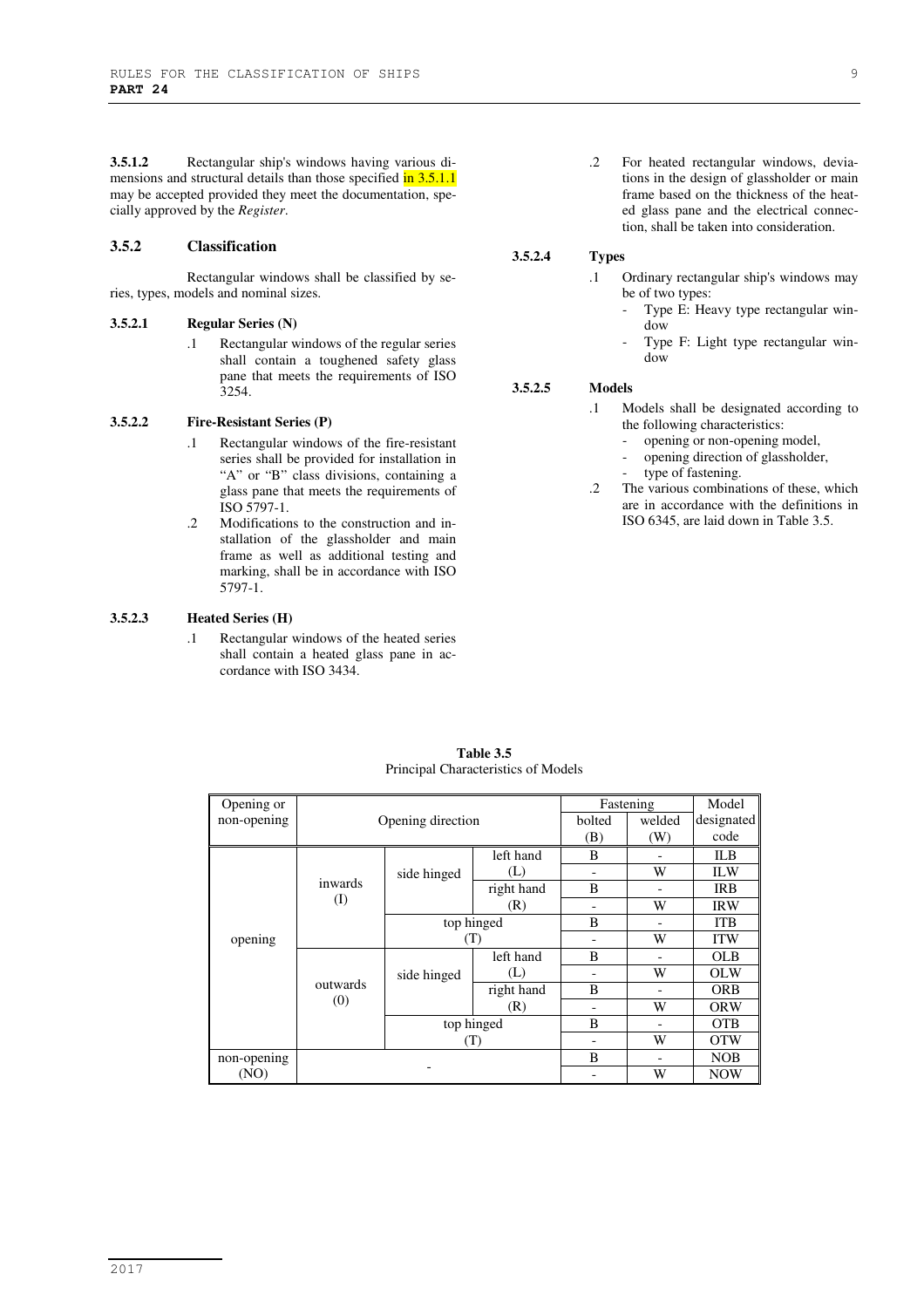#### **3.5.2.6 Nominal Sizes**

.1 The nominal sizes are defined by the clear light dimension for width  $(w_1)$  and height  $(h_1)$  of side rectangular window and are given in Table 3.6.

**Table 3.6**  Nominal Sizes

| Code No.              | Nominal size<br>$w_1 \times h_1$                                                                | Illustration |
|-----------------------|-------------------------------------------------------------------------------------------------|--------------|
| 2<br>3<br>4<br>5<br>6 | $300 \times 425$<br>$355 \times 500$<br>$400 \times 560$<br>450 x 630<br>500 x 710<br>560 x 800 | ě            |
| 8<br>Q                | 900 x 630<br>$1000 \times 710$<br>1100 x 800                                                    | ě<br>w,      |

#### **3.5.3 Requirements, materials and Manufacture**

**3.5.3.1** Rectangular windows of all series, types, models and nominal sizes shall be manufactured to the requirements (dimensions, materials, etc.) given in this ISO 3903 and shall be capable of meeting the test requirements specified in 3.5.4. In addition, for rectangular windows for fireresistant constructions, the glass holder and the main frame shall be made of a material that keeps its mechanical characteristics at the temperatures given in ISO 5797-1.

**3.5.3.2** They shall be designed so that temperature gradients do not cause stresses in the glass which could result in rupture.

**3.5.3.3** The materials for the manufacture of individual main components shall be of adequate type and characteristics, in accordance with applicable standard or approved documentation.

**3.5.3.4** Particular materials for the manufacture of main components of rectangular windows shall meet the requirements of the *Rules, Part 25 - Metallic Materials*, as regards the type of material and nature of product.

**3.5.3.5** The product shall be manufactured in accordance with approved documentation or specification and shall be without defects in the material or those arisen due to manufacturing failure.

**3.5.3.6** The manufacturer shall be fully responsible for compliance of the final product with specified requirements, regardless the testing and checks performed by the *Register*.

## **3.5.4 Testing**

#### **3.5.4.1 Watertightness Test**

.1 A prototype of rectangular windows shall be subjected to hydraulic test, using maximum allowable pressures as to the type, nominal size, deviations and glass thickness.

#### **3.5.4.2 Mechanical Strength Test**

- .1 A prototype of rectangular windows shall be subjected to a mechanical strength test method, applying a load equivalent to the following pressures:
	- type E windows: 75 kPa
	- type F windows: 35 kPa.

#### **3.5.4.3 Shop Test**

- .1 After completed visual tests, tests of applied materials, dimensions, structural details, glass installation etc., performed in accordance with ISO 3903, the rectangular windows shall be subjected to the hydraulic test.
- .2 An equivalent hydraulic test shall be carried out by the manufacturer before dispatch by means of batch tests, approximately 10% of the delivery batch, with a minimum of one window, at a test pressure of 25 kPa.

#### **3.5.4.4 Board Test**

.1 To ensure that rectangular window and packing are watertight when fitted, a hose test shall be carried out, consisting of hosing the rectangular window by means of at least 12,5 mm nominal size hose held not more than 1,5 m from the window and with a water pressure of at least 25 kPa.

#### **3.5.4.5 Fire-resistance Test**

.1 Rectangular windows for fire-resistant construction of series P shall be subjected to prototype testing for fire-resistance, in accordance with ISO 5797-1 or FTP Code, Part 3, respectively.

#### **3.5.4.6 Test for Heated Windows**

.1 Heated windows shall be subjected to the electrical testing described in ISO 3434, clause 5.

#### **3.5.5 Marking**

#### **3.5.5.1 Regular Rectangular Windows (Series N)**

- .1 Marking of Body
	- a) The main frame or some other metallic main component part of the rectangular window shall be marked with the letter for the type (E or F).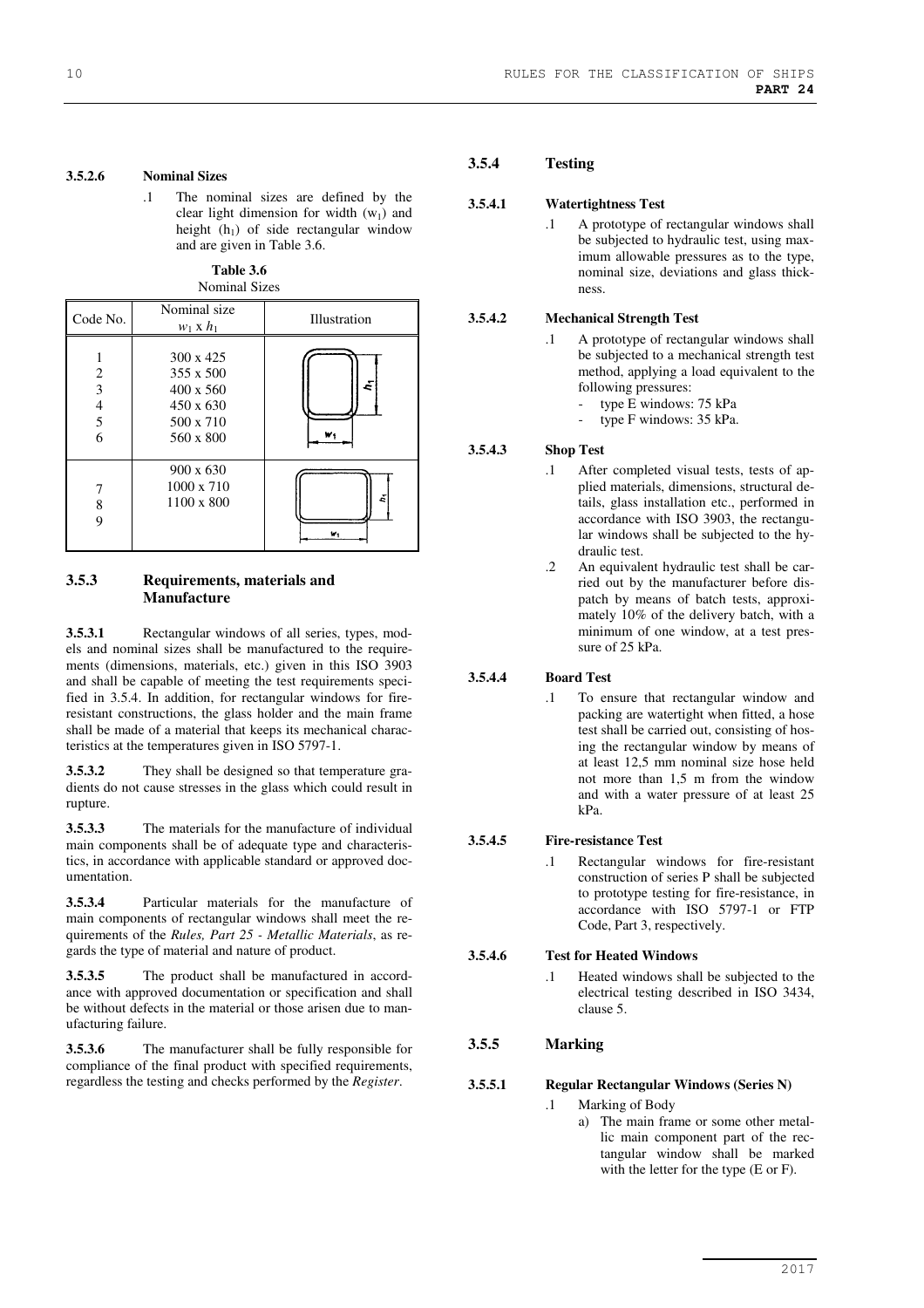- b) Further marking indications are optional, for example:
	- nominal size,
	- material class.
	- manufacturer's name or trade mark,
	- number of standard.
- .2 Marking of Glass Pane The glass pane shall be marked in accordance with ISO 614.

#### **3.5.5.2 Fire-Resistant (Series P)**

.1 Marking of Body

In addition to the indication given in 3.5.5.1.1 body of fire-resistant rectangular window, shall be marked with the following indication:

- fire-resistant class (B-0 or B-15 or similar)
- .2 Marking of Glass Pane Fire-resistant Glass Pane shall be marked in accordance with ISO 5797-1.

#### **3.5.5.3 Heated Rectangular Windows (Series H)**

- .1 Marking of body of heated rectangular window shall be marked in accordance with body of heated 3.5.5.1.1.
- .2 Marking of Glass Pane The heated glass pane shall be marked in accordance with ISO 3434, clause 7.

## **3.6 CLEAR-VIEW SCREEN**

#### **3.6.1 General Requirements**

**3.6.1.1** This side scuttle is intended to ensure clear vision in any weather conditions or in heavy seas.

**3.6.1.2** The side scuttle shall contain main metallic frame with rapidly rotating glass disc, electric-motor driven.

#### **3.6.2 Classification**

**3.6.2.1** Clear view screen shall be classified by type as regards position of electric motor, as follows:

- Type A: Electric motor is fitted directly above main frame.
- Type B: Electric motor is fitted directly at the side of main frame.
- Type C: Electric motor is fitted in glass disc metal wall.

## **3.6.3 Requirements, Materials and Manufacture**

**3.6.3.1** The clear view screens shall meet the requirements of ISO 3904 as regards construction, dimensions, applicable materials, rotating speed, testing and installation.

**3.6.3.2** The electrical equipment shall meet the requirements of IEC 92 and IEC 94.

## **3.7 GLASSES FOR SHIP'S WINDOWS**

#### **3.7.1 General Requirements**

**3.7.1.1** The manufacturers of glass intended for ship/s windows shall be approved by the *Register* and glasses shall be type approved.

*Register* may accept manufacturer approved by other Recognized organisation (such as IACS member classification society), subject to special consideration by the *Regiser* in each particular case.

**3.7.1.2** Technology of manufacture and control of glass manufacture shall be subjected to approval.

**3.7.1.3** For the approval of the types of products, the information containing composition and characteristics shall be submitted to the *Register* by the manufacturer.

**3.7.1.4** Physical and chemical properties of glass shall be tested for the purpose of type approval.

**3.7.1.5** Physical and chemical properties shall be controlled in accordance with national and international standards, accepted by the *Register* under the scope established during approval of the testing program for the approval of particular type.

#### **3.7.2 Definitions**

**3.7.2.1** Glass pane: is a flat piece of glass cut or edgeworked to size and shape ready for glazing.

**3.7.2.2** Heated glass Pane: two or more glass panes, laminated and bonded together with an electrical heating element between them to ensure unrestricted vision in frost and snow conditions.

**3.7.2.3** Fire-resistant glass pane: is a glass pane consisting of one or more glass panes and one or more intermediate layers which consists of a gas, a transparent plastic or any other transparent material.

**3.7.2.4** Safety glass: is a glass which, if fractured, gives fragments which are less liable to cause severe cuts than fragments of ordinary glass. Laminated and wired glass are considered to be types of safety glass.

**3.7.2.5** Toughened safety glass: is a glass which has been converted to safety glass by subjection to a process of heating and rapid cooling, so that, if fractured, it disintegrates into small pieces and, in addition, its liability to fracture under action of external forces or changes of temperatures is greatly reduced.

**3.7.2.6** Plate glass: is a transparent soda-lime-silica glass produced by floating molten glass on a bath of molten metal thus creating flat parallel and polished surface.

**3.7.2.7** Sheet glass: is a transparent soda-lime-silica glass obtained by continuous vertical drawing thus creating fire-polished surfaces.

**3.7.2.8** Clear glass: is a non-tinted transparent sodalime-silica glass.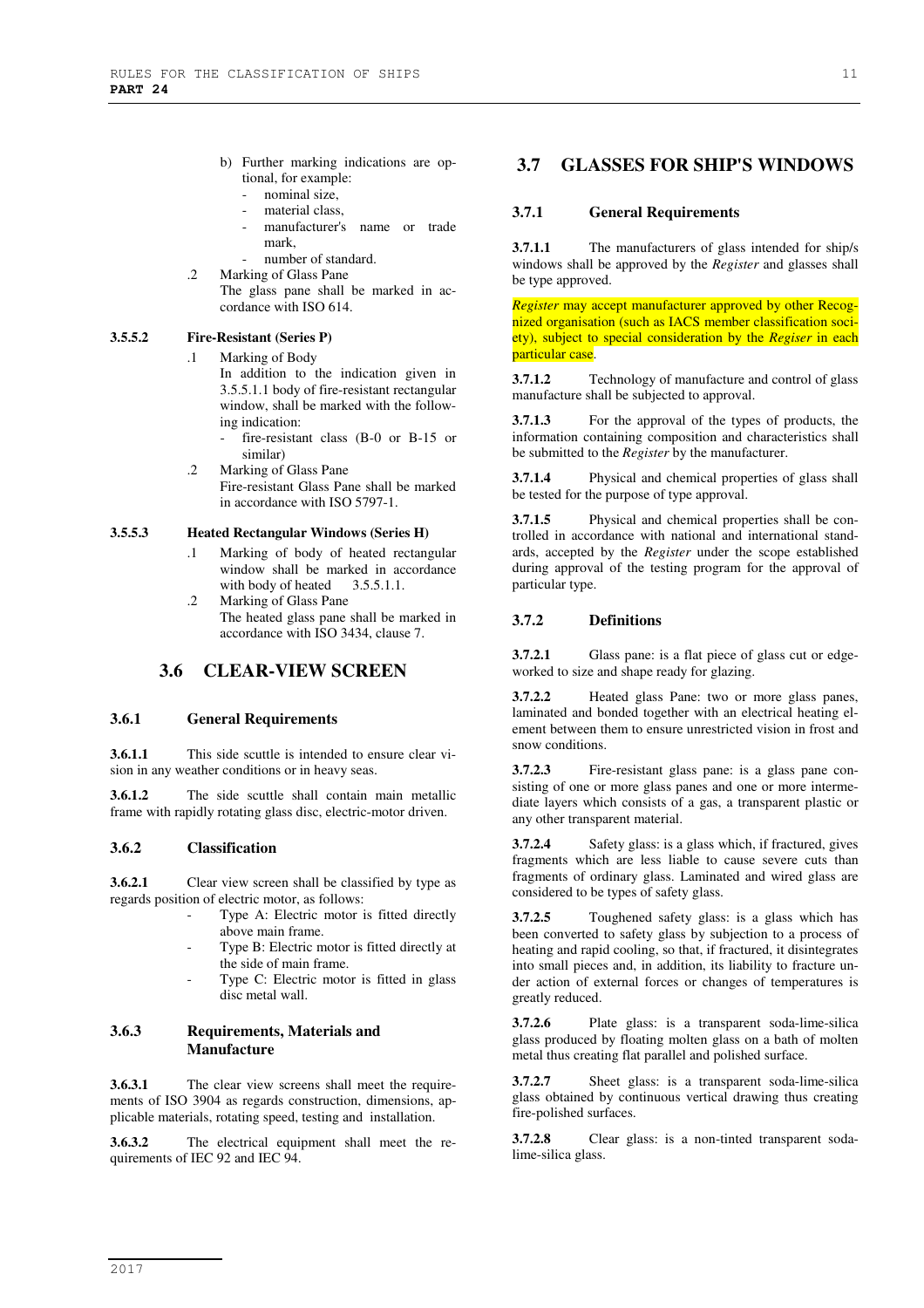**3.7.2.9** Tinted glass: is a soda-lime silica glass, coloured in the body of the glass, surface modified or coated.

**3.7.2.10** Obscured glass: is a transparent soda-lime silica glass which, after manufacture, is surface-worked by sandblasting or acid etching on one or both surfaces. Such treatment prevents clear vision through the glass.

#### **3.7.3 Requirements, Materials and Manufacture**

**3.7.3.1** Glasses for side scuttles and rectangular ship's windows as regards the materials and processing, dimensions, tolerances, optical qualities, parallelism, flatness, testing and marking, shall meet the requirements of ISO 21005 of ISO 3254.

**3.7.3.2** Glass panes for ship's windows shall be manufactured of plate glass and toughening shall be performed in vertical furnaces.

#### **3.7.3.3 Heated Glass Panes**

- .1 Heated glass panes as regards the construction characteristics, optical qualities and heating circuit, dimensions (outer dimensions and glass thickness), tests and marking shall meet the requirements of ISO 3434.
- .2 The composition of laminated pane (type A - two glass panes and type B - three glass panes) shall be as shown in Fig. 3.8 and in Table 3.7.
- .3 Heated glass panes shall ensure perfect visibility in all weather conditions to the  $temperature -40^\circ$ , and shall not also cause any significant reduction in the resolving power of the eye or binoculars.
- .4 The carrier glass pane shall be manufactured from clear safety glass toughened in vertical furnaces and shall meet the requirements of ISO 3254.
- .5 The cover glass pane protects the heating element and it is thinner than the carrier pane.
- .6 The heating element consists of a thin wire, a transparent conductive film or a transparent coating.
- .7 Inter-layer is a thin plastics material (foil) of 0,76 mm minimum thickness.
- .8 In order to avoid any penetration of humidity or any other form of chemical attack between the layers of the laminate and to protect the edges against impact as well as to ensure durable electrical insulation, the periphery of the glass pane shall be protected by materials such as silicone, rubbers, polysulfides or similar compatible with the plastics inter-layers of the laminate. This edge protection shall be bonded to the edge and not thicker than 3 mm.

#### **3.7.3.4 Fire-Resistant Glass Pane**

- .1 Construction of fire-resistant glass panes shall meet the requirement of ISO 5797.
- .2 As regards the composition there are three types of glass pane:

Type T - single: one single glass pane of toughened safety glass,

Type L - laminated: two glass panes with an interlayer. The external glass pane is of toughened safety glass (main glass pane), the internal glass pane of a safety glass material type that is left optional, Type MT and ML - separated: two or

more glass panes separated by a gap. The external glass pane shall be in accordance with glass pane type T or L. The internal glass pane is of a safety glass material type that is left optional.

.3 Outer dimensions, edges parallelism, flatness and tolerances for glass panes of rectangular windows and side scuttles shall be in accordance with the requirements of ISO 3254 or ISO 21005 respectively.

**3.7.3.5** The manufacturer is fully responsible for compliance of the finished product with established requirements, regardless the testing and checks performed by the *Register*.



**Fig. 3.8**  Cross-section of heated glass panes

**Table 3.7**  Components of heated glass panes

| Component No.<br>(see Fig. $3.8$ ) | Term            |  |
|------------------------------------|-----------------|--|
|                                    | Carrier pane    |  |
|                                    | Cover pane      |  |
|                                    | Heating element |  |
|                                    | Inter-layer     |  |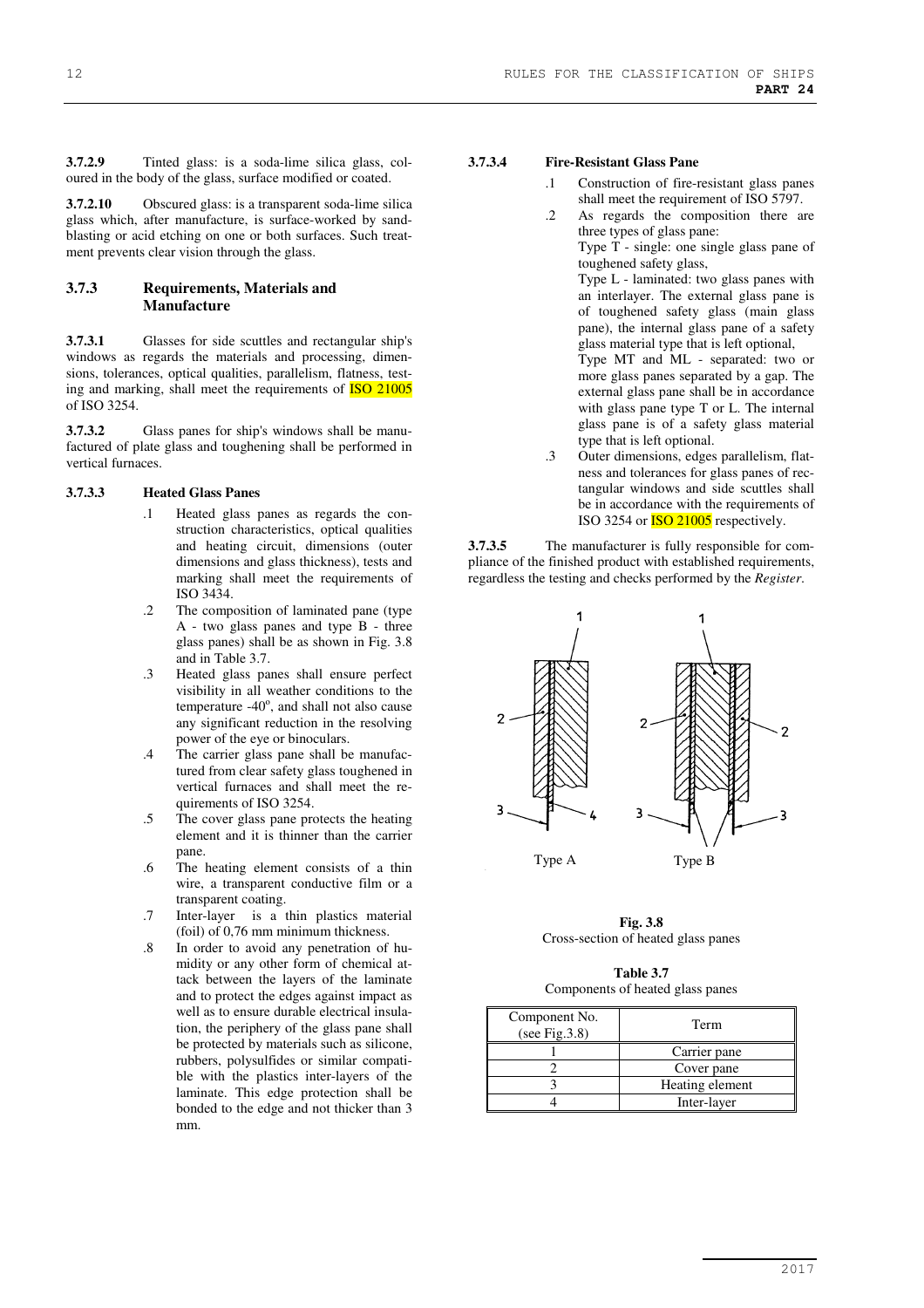

**Fig.3.9**  Composition of whole glass panes

#### **3.7.4 Testing**

**3.7.4.1** Tests of the raw material shall be carried out in order to meet specified requirements as regards the application of final product.

**3.7.4.2** Records shall be taken about performed tests, which shall be submitted to the Register for consideration, during survey.

**3.7.4.3** The manufacturer shall submit a record on temperature conditions in furnace for every manufactured quantity of glass panes.

**3.7.4.4** The manufacturer shall take into account that the edges of glass panes shall not exceed 15 mm from the glass edge, for the glasses of larger size.

**3.7.4.5** The manufacturer shall ensure proof for the clear plate glass that the light transmission through the glass exceeds the value given in Table 3.8.

| <b>Table 3.8</b> |  |
|------------------|--|
|                  |  |

| Nominal thickness of glass<br>pane | Light transmission |
|------------------------------------|--------------------|
| mm                                 | $\%$               |
| 6                                  | 85                 |
| 8                                  | 83                 |
| 10                                 | 81                 |
| 12                                 | 79                 |
| 15                                 | 76                 |
| 19                                 | 72                 |

**3.7.4.6** The manufactured toughened safety glass panes shall be subjected to the tests of:

.1 dimensions and markings,

- .2 edges processing, taking account of final size within permissible tolerances,
- .3 optical characteristics (visibility),
- .4 toughening quality,
- .5 construction (heated and fire-resistant glass),
- .6 parallelism,
- flatness,
- .8 glass strength. tests specified in .1, .2, .6 and .7 shall be carried out in accordance with **ISO 21005** or ISO 3254, as applicable.

**3.7.4.7 Examination of Toughening Quality** 

.1 A suitable type of polariscope shall be used for examination of toughening quality, shown in Fig. 3.10. White light from two fluorescent tubes passes through a sheet of diffusing glass and a sheet of transparent polarising material, both of which extend the full width of the glass to be examined. The glass is supported on rollers and passes in front of the polarising sheet so that the whole of the glass is viewed in succession through a second polarising device, e.g. spectacles with polarising material correctly orientated to obtain a polarisation pattern. A sheet of plate glass is placed between the polarisation sheet and the glass being examined to protect the former from damage.

#### **3.7.4.8 Examination of Toughened Safety Glass Strength**

.1 Examination of toughened safety glass strength shall be performed in accordance with ISO 614.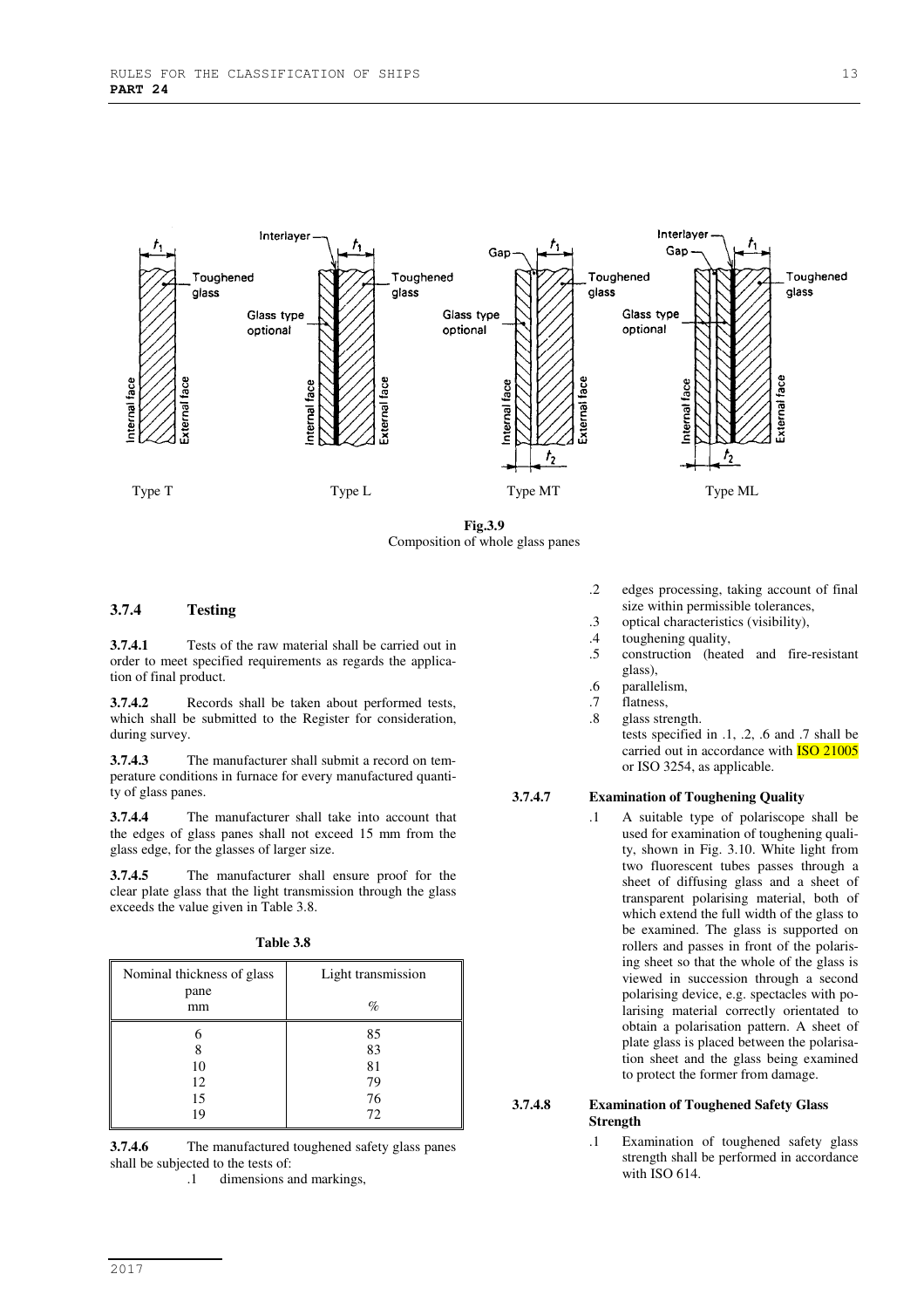- .2 Form of the apparatus is given in Fig. 3.11.
- .3 This method is applied for examination of toughened safety glass of round and rectangular form. The relevant load is transferred to the glass fitted on a steel pad with a circular orifice through rounded steel mandrel, acting vertically to the orifice centre.
- .4 This procedure shall be applied for all samples of the individual batch.
- .5 Appropriate proof load according to the glass thickness and diameter of orifice is specified in Table 3.9.
- .6 Appropriate proof load shall be reached by an increase of load rate of 1000 N per second, and then shall be maintained for a period of 5 seconds. After gradual relive of load, no signs of damage shall be seen on the glass pane.



**Fig. 3.10** 



**Fig. 3.11**  Apparatus for examination of the toughened safety glass strength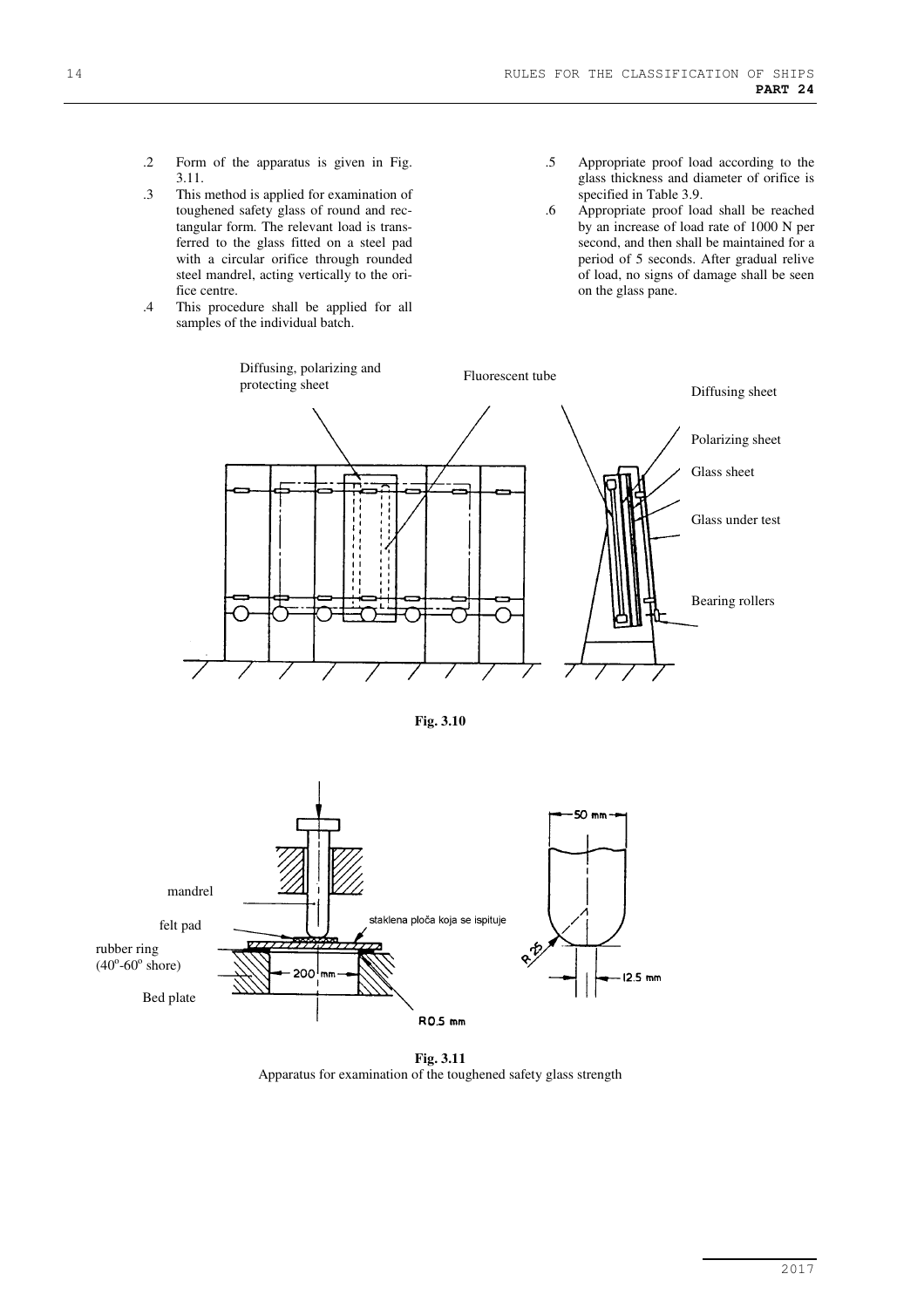|                      | Thickness of glass pane. | Proof load with test apparatus |                  |
|----------------------|--------------------------|--------------------------------|------------------|
|                      | Tolerance                |                                |                  |
| Nominal<br>thickness | Clear glass<br>pane      | $200 \text{ mm}$               | $150 \text{ mm}$ |
| mm                   | mm                       | N                              | N                |
|                      | $\pm 0.2$                | 3400                           | 3500             |
|                      |                          | 6500                           | 6700             |
| 10                   | $\pm 0.3$                | 10200                          | 11000            |
| 12                   |                          | 15500                          |                  |
| 15                   | $\pm 0.5$                | 24000                          |                  |
| 19                   | $+1$                     | 33400                          |                  |

**Table 3.9** 

#### **3.7.4.9 Marking**

.1 Glass panes tested in accordance with the requirements of ISO 614 shall be marked as specified in clause 5. of ISO 614.

#### **3.7.4.10 Hydrostatic Tests**

- .1 Instead of the tests prescribed under ISO, the *Register* may allow for the hydrostatic tests of strength.
- .2 From a batch consisting of 100 samples, or parts thereof, having the same nominal size and nominal thickness, produced in the same process, under consistent controlled conditions, one sample shall be tested.
- .3 Hydrostatic test pressure shall be determined according to diameter, thickness and type of glass, under table 3.10. Where glasses are tested which have not round form from the selected glass of a batch, a round sample shall be cut.
- .4 For toughened safety glasses a sample shall be taken prior to heat treatment and shall be heat treated with the whole batch which it is represents.
- .5 A sample shall be maintained under pressure for at least 60 seconds and during that period the glass shall not break.
- .6 Where during the test a glass pane (sample) breaks, at request of the manufacturer the test shall be repeated on further two samples from the same batch, whereby both samples shall withstand the pressure unbroken.
- .7 Where during final inspection of the heat treated glass pane, which is not of round form, first sample breaks, and previously two further samples were not taken, individual test shall be followed, under the procedure specified in 3.7.4.8.

#### **Table 3.10**

| Glass     | Glass diameter (mm)             |      |      |      |      |      |
|-----------|---------------------------------|------|------|------|------|------|
| thickness | 200                             | 250  | 300  | 350  | 400  | 450  |
| (mm)      | Hydrostatic test pressure (MPa) |      |      |      |      |      |
|           | 0.33                            | 0,21 |      |      |      |      |
| 8         | 0.58                            | 0,37 | 0,26 | 0,19 |      |      |
| 10        | 0,92                            | 0,58 | 0,41 | 0,30 | 0,23 | 0,18 |
| 12        | 1,32                            | 0,84 | 0.59 | 0,43 | 0.33 |      |
| 15        | 2,12                            |      |      | 0.67 | 0,52 | 0,41 |
| 19        |                                 | 2.00 |      | 1.07 | 0,82 |      |

#### **3.7.4.11 Visual examination**

- .1 This examination shall ensure that the glass pane is free from:
	- inclusions, blisters,
	- corrugation,
	- then that the visibility is clear and undisturbed when the glass pane is fitted vertically and under angle of 15° to  $25^\circ$ ,
	- that there is no change in appearance of colour.

*Note:* 

Visual examination shall be carried out on the cleaned and non-greased glass panes.

#### **3.7.4.12 Packing, Storage and Transport**

- .1 Package and transport shall be such as to protect the glass panes from possible physical damages and humidity.
- .2 Storage shall be provided in closed and low heated space, as to avoid vapour condensation.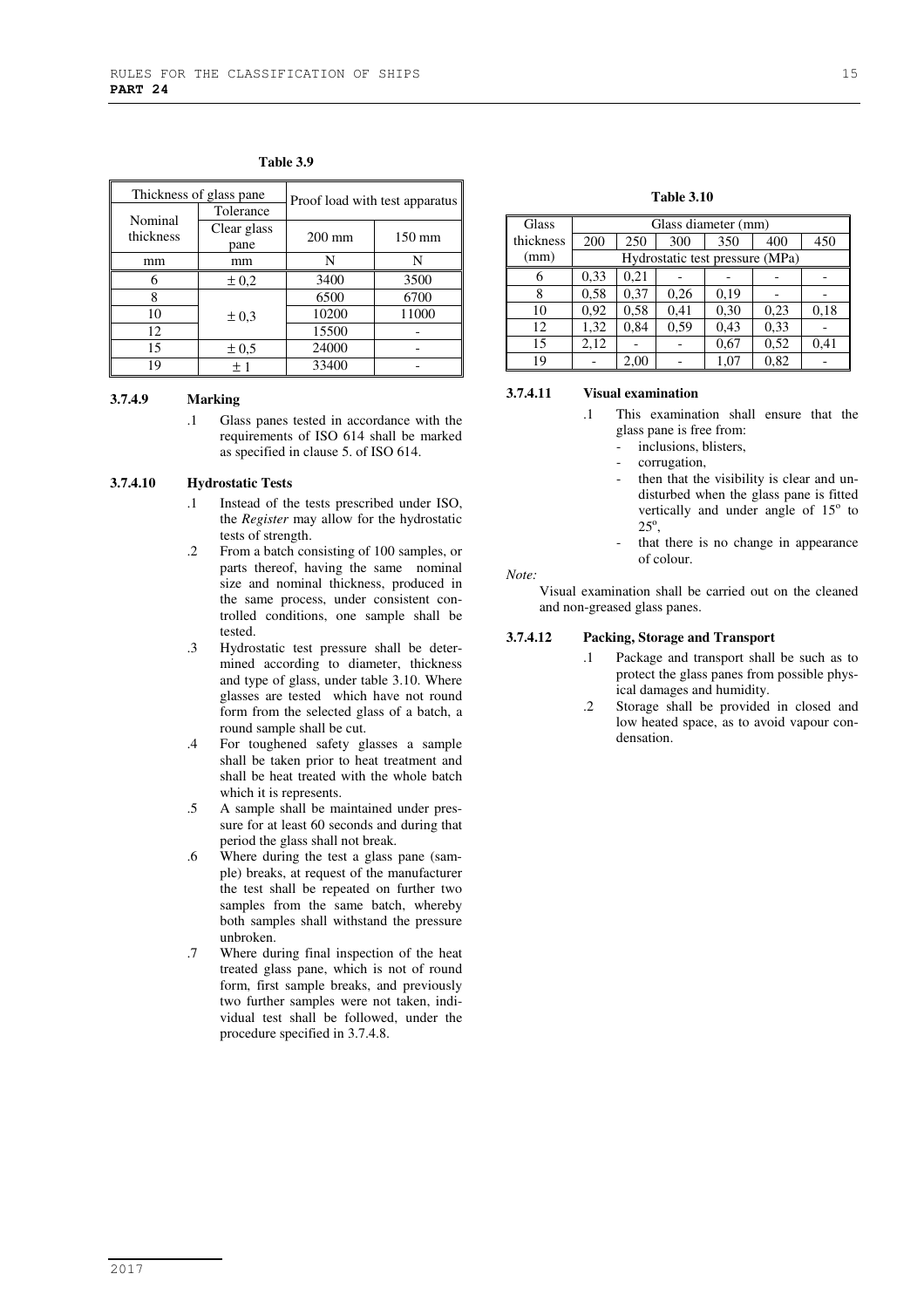# **4 CORROSION PROTECTION**

## **4.1 GENERAL REQUIREMENTS**

**4.1.1** This Section recommends the requirements for the corrosion protection of the steel sea-going ships.

**4.1.2** Corrosion protection of other types of ships coated with other materials, e.g. aluminium, shall be specially considered by the *Register*.

**4.1.3** Coating manufacturers shall be approved by the *Register* and special products shall be type approved for the intended application.

**4.1.4** The plans, selection, application, procedures and inspections of the corrosion protection system should follow the requirements of IMO Resolution A.798(19) (SOLAS 74, Chapter II-1,Part A-1, Regulation 3-2, Regulation 3-11).

**4.1.5** The plans, procedures and corrosion protection materials shall be submitted for approval.

**4.1.6** Special attention shall be paid to the protection of assemblies, which are after installation very hard to be inspected or repaired, as well as to the areas effected by aggressive media.

**4.1.7** All necessary actions shall be taken to prevent the contact corrosion occurred due to application of different metals with various potentials liable to come in contact with electrolyte solution such as sea water, (selection of appropriate materials, sealing, effective protective coating, catholic protection).

**4.1.8** Direct contact of materials whose potential difference exceeds 300 mV shall be avoided.

## **4.2 SHOP PRIMER**

**4.2.1** During storage, transport and work processes the steel parts shall be coated with shop primer.

**4.2.2** In order to reach adequate protection in duration of c/a 6 months, under normal working conditions in the yard, the coatings with thickness of dry film of 15 µm to 20 µm shall be applied.

**4.2.3** The shop primer shall be highly resistant to mechanical stresses, to which shall be exposed during ship/s construction.

**4.2.4** Shop primer shall be resistant to alkalis and shall not hydrolyse.

**4.2.5** The shop primer shall be type approved, whereby the following shall be checked:

- that the compatibility of shop primer meets the standards - for the corrosion protection system,
- the shop primer does not affect the welding.

# **4.3 DEDICATED SEAWATER BALLAST TANKS / CORROSION PROTECTION**

#### **4.3.1 General**

**4.3.1.1** All dedicated seawater ballast tanks (which include double bottom, shell plating, deck) shall be protected by effective corrosion protection system.

One of the following corrosion protection systems shell be applied:

| - protection by coatings (as specified in 4.3.2) |
|--------------------------------------------------|
|--------------------------------------------------|

 - combined protection by coatings and cathodic protection (as specified in 4.3.3)

 - protection by cathodic protection without coatings ( as specified in 4.3.4)

**4.3.1.3** Impressed current system shall not be applied for protection of ballast tanks.

#### **4.3.2 Protection by Coatings**

**4.3.2.1** Corrosion protection coatings shall be resistant to sea water, coastal sea water and harbour sea water as well as to the substances they may include.

**4.3.2.2** The surfaces that are shielded or are not evenly distributed for the application of the spraying system shall be specially and formerly coated as to achieve adequate coating thickness.

**4.3.2.3** The surface to be protected shall be prepared in accordance with the manufacturers' recommendations and approved documentation.

**4.3.2.4** Surface preparation shall be assessed according to **ISO 8501** or any other equivalent agreed standard.

**4.3.2.5** Coating dry film thickness shall be in accordance with the approved documentation and shall be at least 250 µm.

**4.3.2.6** Prescribed coating thickness shall be of minimum coating thickness and shall be achieved under all conditions.

#### **4.3.3 Combined Coating and Cathodic Protection**

#### **4.3.3.1** Coating protection shall be applied as specified in 4.3.2.

**4.3.3.2** Besides, the coatings shall be resistant to cathodic protection, i.e. the coatings shall not result in any loosening of their protection performance to potential more negative than -1200 mV related to Ag/AgCl electrode. Resistance control as regards the cathodic protection shall be performed according to an approved standard, e.g. DIN 50928 or similar.

**4.3.3.3** For the combined cathodic and coating protection of ballast tanks, zinc and aluminium anodes shall be applied.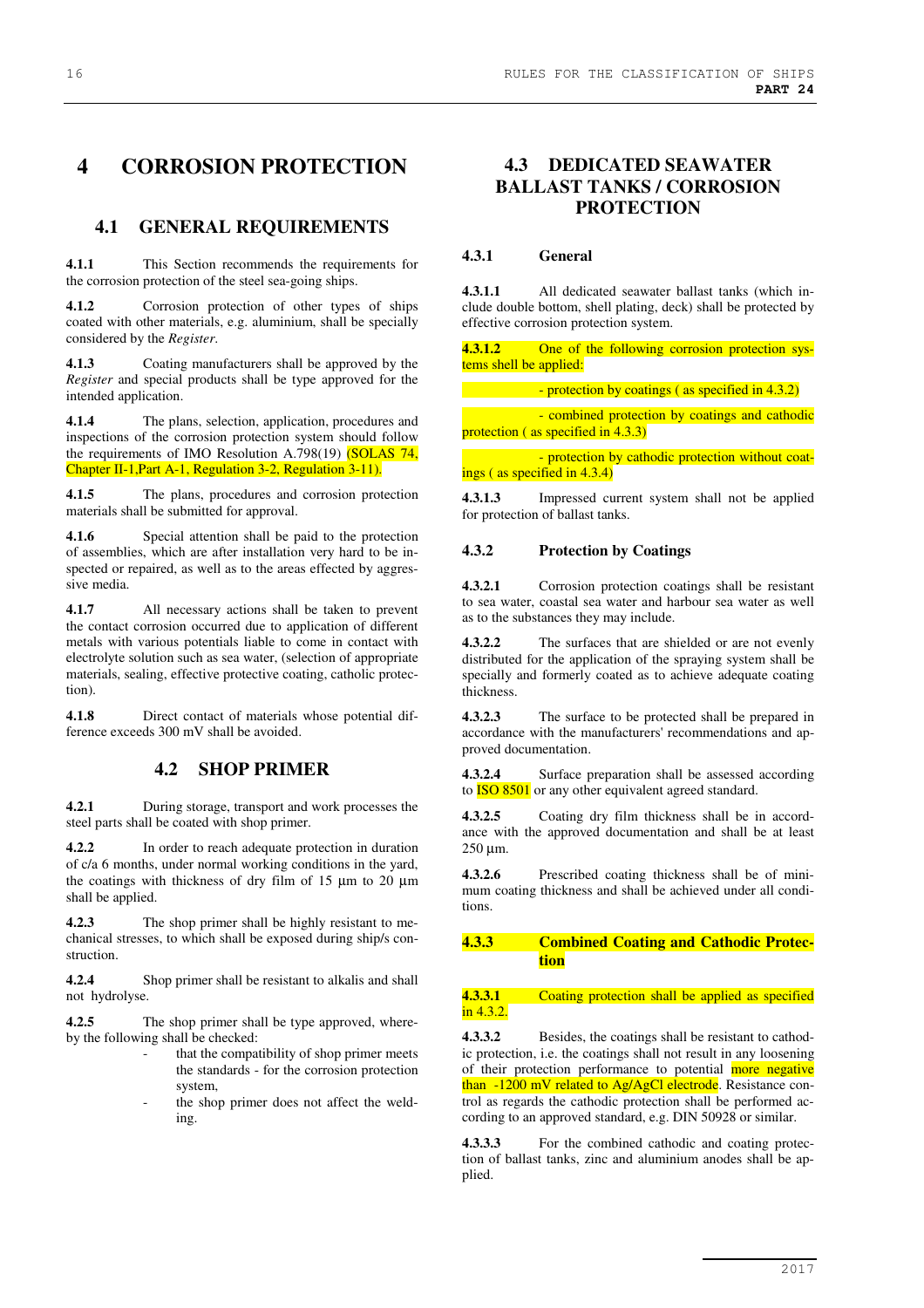**4.3.3.4** Zinc anodes shall be applied when working temperatures may be expected to exceed  $60^{\circ}$ C.

**4.3.3.5** For the protected surface coating of ballast tanks, the required protective current density shall be 0,02  $A/m<sup>2</sup>$ .

**4.3.3.6** In case the ballast tanks are exposed to the temperatures exceeding 25°C, e.g. due to adjacent heated fuel oil tanks, protective current density shall be increased by 1 mA/m<sup>2</sup> for every  $\mathrm{^oC}$  above 25 $\mathrm{^oC}$ .

**4.3.3.7** Protection of ballast tanks shall be planned for a period of at least 5 years.

**4.3.3.8** Position and arrangement of anodes in the tank shall be such as to achieve necessary protection of current density in all surfaces.

**4.3.3.9** Number and size of anodes depends on design and calculated anode inlet current.

**4.3.3.10** Increase of number of required anodes may be requested under the following conditions:

- Where frequent low filling level lead to limitation area, efficiently protected by anodes,
	- structure reduces actual current in some tank surfaces,
- increased protection current density is required for the protection of more noble material, e.g. internals made of stainless steel inner surfaces.

#### **4.3.4 Cathodic Protection Without Coating**

**4.3.4.1** In special cases, e.g. in relatively small ships having low double bottom heights, corrosion protection with sacrificial anodes of ballast tanks, without additional coatings, may be permitted.

**4.3.4.2** In such cases, the corrosion protection calculation shall specifically prove that the protection is appropriate for the assumed working conditions.

**4.3.4.3** In such cases the cathodic protection by sacrificial anodes shall meet the following requirements:

- steel surfaces shall be coated with shop primer,
- ballast tanks shall be filled with sea water for a period over 50% of the (efficient) service time,
- ballast tanks shall be either complete filled or completely empty.

**4.3.4.4** Protection current density of  $0,12$  A/m<sup>2</sup> shall be ensured in order to protect the non-coated surfaces inside the ballast tanks.

**4.3.4.5** In case that in ballast tanks the temperatures exceed for 25°C, e.g. caused due to adjacent heating of fuel oil tanks, the required protection current density shall be increased by 2 mA/m<sup>2</sup>, for every Oct above 25<sup>o</sup>C.

**4.3.4.6** The protection of ballast tanks shall be planned for a period of 5 years.

**4.3.4.7** Number, size, position and arrangement of anodes shall be in accordance with 4.3.3.8, 4.3.3.9 and 4.3.3.10.

#### **4.3.5 Documentation**

**4.3.5.1** The plan of protection of ballast tanks by coatings shall be submitted for the approval to the *Register*.

**4.3.5.2** The plan shall include the work process, materials and inspection.

**4.3.5.3** The report (data sheet) on performed protection, including work phases, signed by the coating manufacturer, subcontractor, shipyard representative and owner shall be submitted to the *Register* for approval.

**4.3.5.4** The report comprising the coating manufacturer and/or subcontractor or shipyard, shall include the following information:

- Place and date,
- Ship and tanks to be protected,
- Specification of the coating manufacturer (number of layers, thickness of coating layer, total thickness of dry film, protection conditions),
- Coating technical data,
- Number of type approval,
- Preparation of the surface (procedures, materials, environmental conditions),
- Condition of surface before coating (purity, roughness, existing workshop protection coating, achieved surface quality level),
- Application (procedure, number of layers),
- Application conditions (time, surface, environmental temperature, humidity, dew point, ventilation),
- Report on measurement of thickness and visual examination,
- Signatures (of shipyard representative, coating manufacturer, subcontractor).

**4.3.5.5** In case of combined cathodic and coating protection of ballast tanks, the report specified in 4.3.5.1 shall also comprise the plan and calculation of the cathodic protection.

**4.3.5.6** In case of cathodic protection of ballast tanks, the following documentation shall be submitted for approval:

- drawings,
- calculation,
- details of anodes.

**4.3.5.7** Description of the cathodic protection system with guidelines shall be included in the ship's documentation.

**4.3.5.8** Details of the level of filling ballast tanks shall be recorded and filed.

## **4.4 CARGO HOLDS PROTECTION**

#### **4.4.1 General Requirements**

**4.4.1.1** In bulk carriers, the total shell plating and structural transverse superstructures area, including elements thereof which are in contact with cargo shall be provided with an efficient coating protection (epoxy or equivalent coating), applied in accordance with the manufacturer's recommendations. When selecting the coating, care shall be taken of intended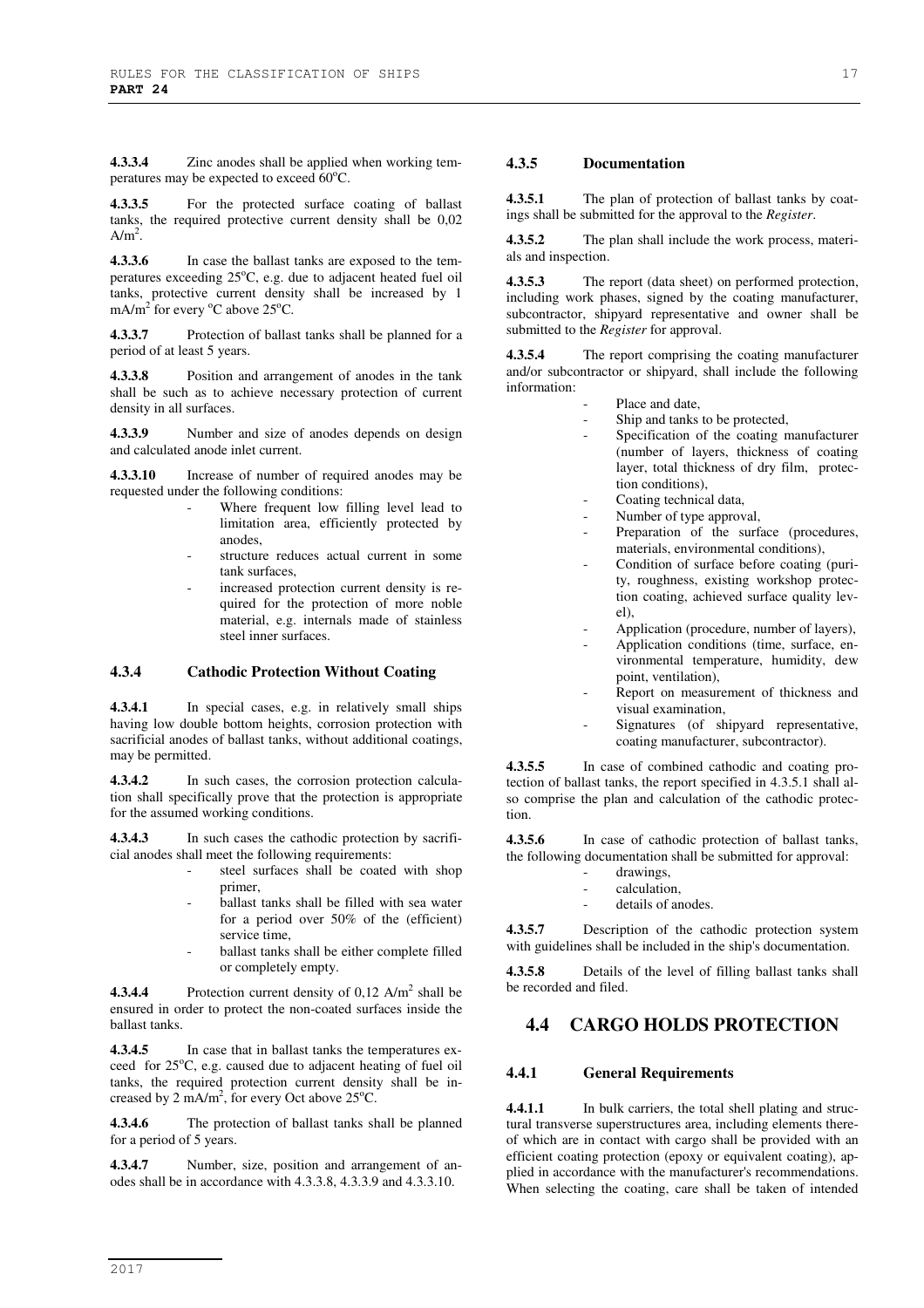cargoes and expected conditions, that can appear during exploitation.

**4.4.1.2** Cargo hold protecting coatings shall be approved for their purpose.

#### **4.4.2 Documentation**

**4.4.2.1** The cargo hold protection plan shall be submitted for approval.

**4.4.2.2** The protection plan shall include the protection system, work process and inspection.

**4.4.2.3** The report on performed coating protection, which shall be made by the coating manufacturer and/or works/ executor and/or shipyard representative, shall be submitted for approval.

## **4.5 PROTECTION OF THE UNDERWATER HULL**

#### **4.5.1 General Requirements**

**4.5.1.1** The underwater hull shall be protected with an adequate corrosion protection system comprising coating and cathodic protection.

**4.5.1.2** For this purpose the coatings based on epoxy resin, polyurethane and polyvinyl chloride shall be suitable.

**4.5.1.3** When providing corrosion protection, account shall be taken of the recommendations of the coating manufacturer, related to the surface preparation, application conditions and protection performance.

**4.5.1.4** Coating system, without anti-fouling, shall have the thickness of dry film at least 250 µm and shall be compatible with cathodic protection, in accordance with recognised standards. Additionally, protection system shall be suitable for mechanical underwater cleaning.

**4.5.1.5** The cathodic protection by sacrificial anodes or impressed current may be applied.

**4.5.1.6** Under normal conditions of the protection of steel corrosion, the current density of at least  $10 \text{ mA/m}^2$  shall be provided.

**4.5.1.7** Cathodic protection by sacrificial anodes shall be provided for a period of one docking.

**4.5.1.8** In case of protection by impressed current, over protection due to inadequate low potential, shall be avoided.

**4.5.1.9** A protection screen shall be fitted as close as possible to the impressed current anode.

#### **4.5.2 Documentation**

**4.5.2.1** The coating protection plan and the cathodic protection plan shall be submitted for approval.

**4.5.2.2** Where protection by impressed current is applied, the following information shall be submitted:

place and method of anode installation,

- description of the method providing rudder, propeller and - shaft in the cathodic protection plan,
- system of resources and current distribution.

**4.5.2.3** The report on performed corrosion protection shall include information on all accomplished controls during performance and then shall be submitted for approval.

In case of protection by impressed current application, the functioning at sea shall be inspected. The obtained value for the protection current and voltage shall be recorded and filed.

## **4.6 PROTECTION OF ALUMINIUM ALLOYS**

**4.6.1** The aluminium alloys in the present item are considered to be the alloys referred to in the Chapter 5 of the *Rules, Part 25, Metallic Materials*.

#### **4.6.2 Coating protection**

**4.6.2.1** When parts made of aluminium alloys are to be protected from corrosion with coating, they shall be thoroughly cleaned and degreased, prior to application of anticorrosion coatings.

**4.6.2.2** To ensure efficient adhesion between anticorrosion coating and material to be protected, the respective part shall be pre-coated with a layer of adhesion increasing compound or an active pigmentation primer.

**4.6.2.3** Special compositions shall be selected for the priming of aluminium alloys which shall not contain copper, lead and mercury pigments or bitumen-based paints containing phenol, shall be strictly avoided.

#### **4.6.3 Cathodic protection**

**4.6.3.1** The potential of the aluminium alloys as defined in 4.6.1 is generally in the range  $-0.7$  to  $-0.9$  V with reference to a Ag/AgCl sea water reference electrode. A negative potential swing of at least 0,1 V from the corrosion potentialis necessary to provide cathodic protection in sea water (i.e. -0,8 to  $-1.0$  V). The limit of negative potential is, however, not to exceed -1,1 V with reference to a Ag/AgCl sea water reference electrode. Zinc or aluminium anodes may be used for cathodic protection but aluminium anodes containing mercury are not acceptable.

**4.6.3.2** Where cathodic protection is used for corrosion protection, protection plan shell be submitted to the *Register,*  as specified in  $4.10.1.8$ .

## **4.7 PROTECTION OF COMPOSITE STRUCTURES**

**4.7.1** In structures of different materials, their structural elements shall be isolated from each other with an appropriate insulating medium.

**4.7.2** Steel parts with belonging screws and washers, the contact of which with the aluminium alloys cannot be avoided, shall be zinc or cadmium coated. The parts used inside plant units which are constantly filled with oil mist or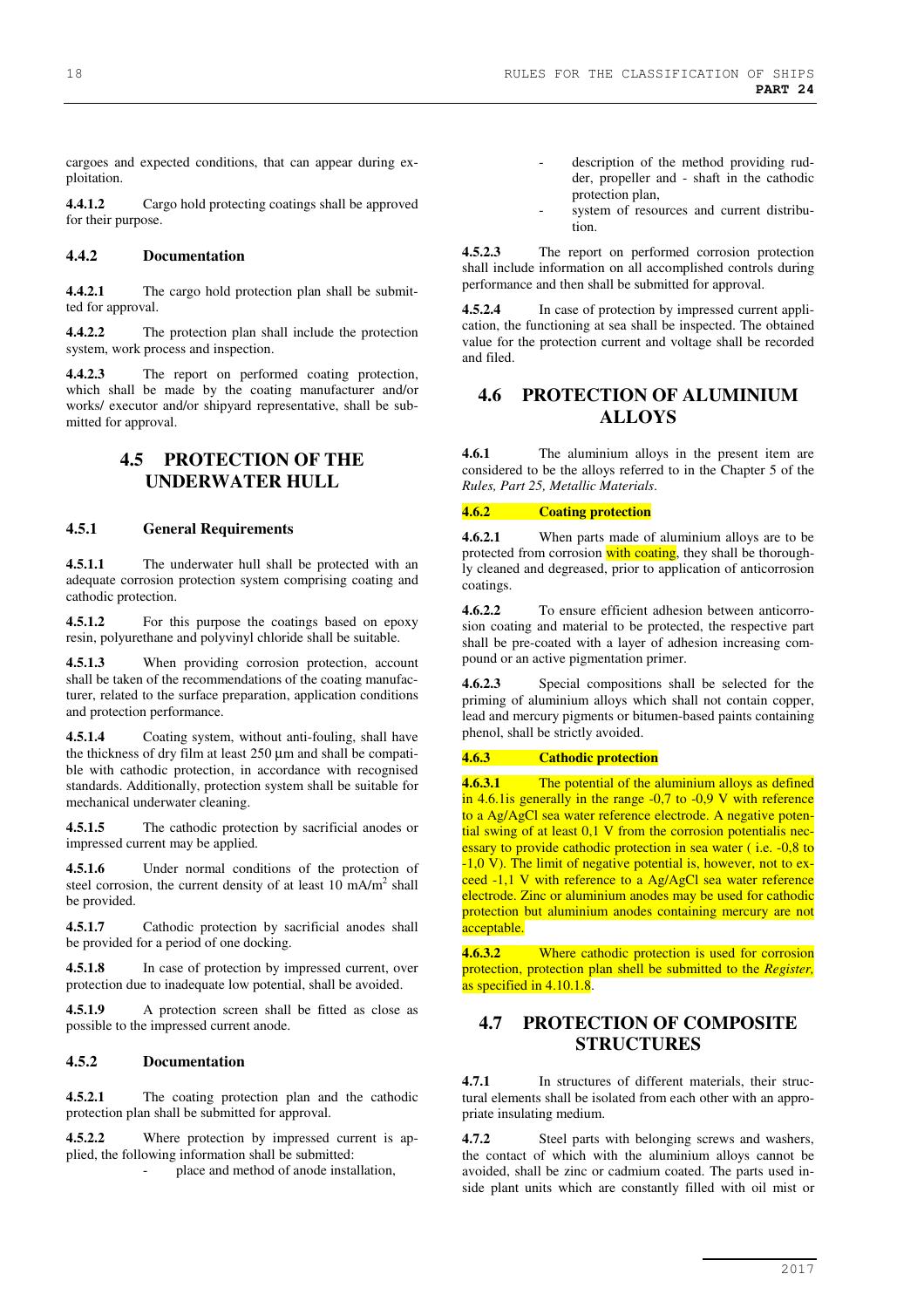permanently closed, may be exempted. The thickness of coating shall be in accordance with Table 4.1, for permanent exposure to seawater.

**4.7.3** In special cases, on agreement with the *Register*, less thickness of coating than that specified in Table 4.1, may be permitted.

**4.7.4** Zinc or cadmium by galvanisation shall be carried out only using the baths and anodes without admixture of mercury.

**4.7.5** The use of fastening bolts, rivets and similar made of copper alloys shall not be permitted for riveting or fixing elements made of aluminium alloys.

**4.7.6** Where practicable, screwed connections shall be used for joining the parts inside aluminium alloy structures.

**4.7.7** External screwed connections shall be insulated by packing or sealing material against moisture affect.

**4.7.8** For screwed connections exposed to high stresses or those frequently unscrewed, provisions shall be made for the threaded steel bushings for screws to be twisted. The bushings shall be zinc or cadmium coated before they are fixed into place.

**4.7.9** Contact areas between aluminium alloys and acid containing wood or other materials deleterious for the aluminium alloys shall be adequately insulated by means of coatings or gaskets.

**4.7.10** Sealing materials shall be subject to the *Register* for approval.

## **4.8 PROTECTION BY NON-METALLING COATING**

## **4.8.1 Protection by Coatings (Paints)**

**4.8.1.1** Steel structures may be protected by coatings of the approved types as well as systems of coating, made by the manufacturers approved for such purpose.

#### **4.8.1.2 Type Approval**

- .1 For approval of particular coating systems, the following shall be tested:
	- adhesion,
	- resistance to sea water,
	- temperature range (maximum and minimum limits),
	- resistance to ageing,
	- resistance to mechanical damage, i.e. impact resistance, elongation and tensile strength,
	- resistance to biological attack for coating exposed to seawater,
	- resistance to boundlessness in combination with cathodic protection,
	- compatibility of different coatings, if the system is so combined,
	- reparation during construction, installation and service.

## **4.8.1.3 Coating Application**

- .1 A specification of the coating application procedure shall be submitted to the *Register* for approval, which shall comprise:
	- description of general conditions in the coating yard,
	- method and equipment for the surface preparation,
	- temperature, conditions and relative humidity,
	- application method,
	- interval between surface preparation and primer,
	- minimum and maximum dry film thickness of a single coat,
	- number of coats and minimum total dry film thickness,
	- data on dryness i.e. possibility of repeated coating application as to the temperature and relative humidity,
	- procedure for repair of damaged coating,
	- method of supervision.
- .2 Surface may be prepared and cleaned provided the surface temperature is at least 3°C above dew point or provided the relative humidity is below 90%, unless otherwise recommended by the coating manufacturer.
- .3 The application process shall be supervised and relevant reports shall be available at request of the *Register*. The report shall cover:
	- acceptance in accordance with approved specifications,
	- data on the surface preparation,
	- measurement of temperature and humidity,
	- data on adhesion,
	- dry film thickness of particular coating system,
	- total dry film thickness of the applied coating.

#### **4.8.2 Protection by Other Non-metallic Coatings**

**4.8.2.1** The *Register* shall approve plastics used for protection of propeller shafts, pipelines and machinery components, subject to the supervision of the *Register*.

**4.8.2.2** Plastics used for corrosion protection may be applied by spraying, melting, or like solutions and by gluing.

## **4.9 PROTECTION BY METALLIC COATING**

**4.9.1** The thickness of protection layer of the items and products for galvanisation and cadmium plating may be defined in accordance with the approved standards, and in no case it shall not be less than the value specified in Table 4.1.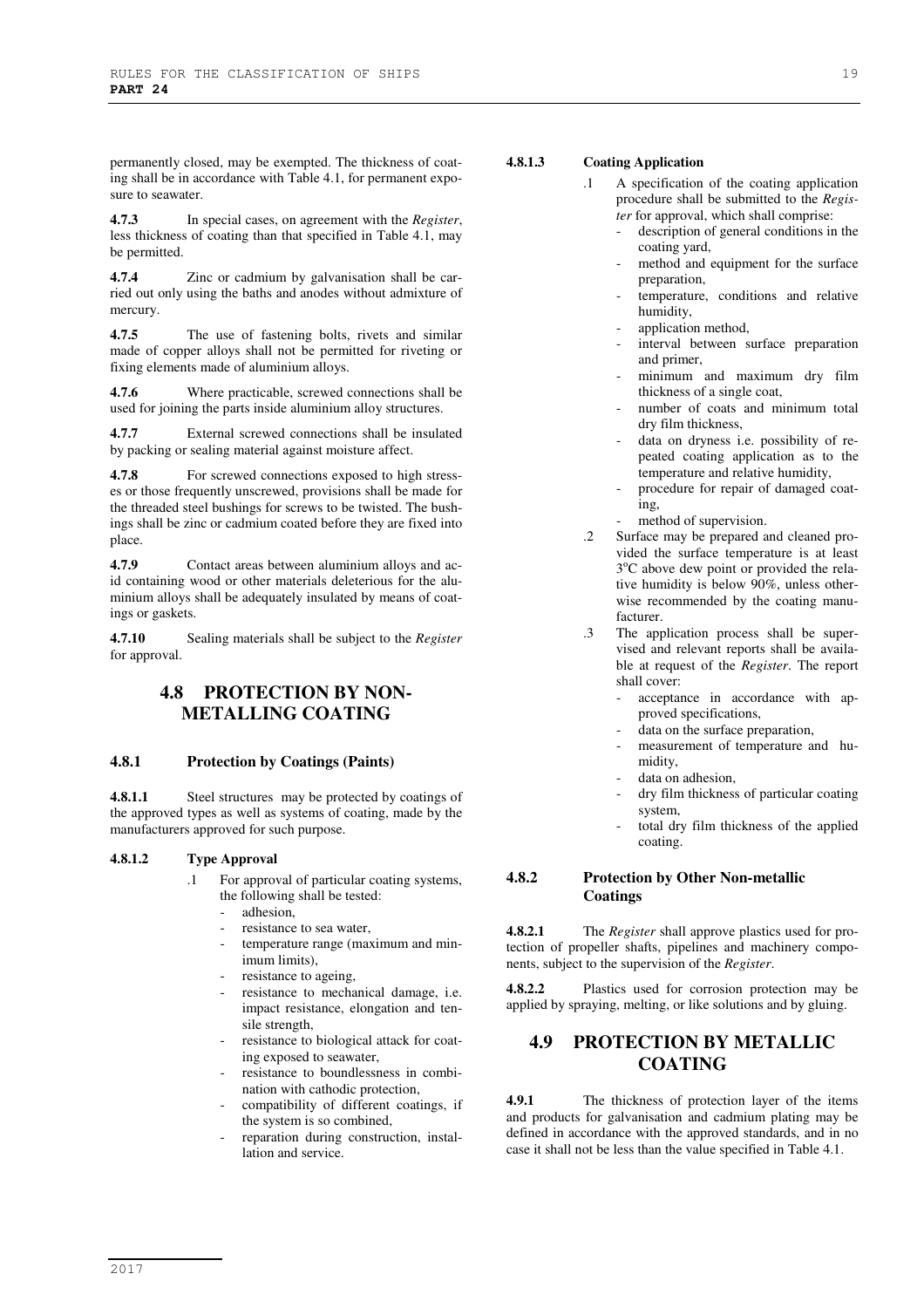less noble than steel, i.e. metals having lower potential in sea

**4.10.1.2** The anodes shall be of a long lifetime and shall have a high capacity (in ampere-hours per weight unit). The current generated by sacrificial anodes shall be constant and shall not be reduced by deposit of corrosion products on the anode surface. Consumption of anodes shall be uniform.

**4.10.1.3** Sacrificial anodes may be made of zinc, aluminium and magnesium. Oppositely, zinc which has to be of very high grade of purity (especially regarding iron), aluminium

**4.10.1.4** Some properties of the anode materials are spec-

and magnesium shall be alloyed with other metals.

| Load group | Corrosion medium                   | Minimum thickness<br>$\text{Zn}$ or $\text{Cd}$ ( $\mu$ m) |
|------------|------------------------------------|------------------------------------------------------------|
|            | Permanent exposure<br>to sea water | 48                                                         |
|            | Temporary exposure<br>to sea water | 24                                                         |
|            | Effect of seawater<br>splashing    | 12                                                         |
|            | Effect of marine<br>atmosphere     |                                                            |

**Table 4.1** 

**4.9.2** As to the structure, pipeline and parts thereof as well as environmental corrosion properties, the *Register* may require the layer thickness to be increased.

# **4.10 ELECTROCHEMICAL PROTECTION (CATHODIC PROTECTION)**

#### **4.10.1 Protection by Sacrificial Anodes**

**4.10.1.1** For the electrochemical protection of structures and structural elements, the anodes may be made of metals

**Table 4.2** 

water.

ified in Table 4.2.

| Anode<br>material | Potential against<br>reference<br>electrode | Anode<br>efficiency | Output<br>capacity | Anode consumption<br>$(Kg/A.$ year) |
|-------------------|---------------------------------------------|---------------------|--------------------|-------------------------------------|
|                   | Ag/AgCl(V)                                  | $(\%)$              | (Ah/kg)            |                                     |
| Mg-alloys         | $-1,50$<br>to<br>$-1,70$                    | 55-65               | 1200-1400          | $6,5 - 8$                           |
| Al alloys         | $-1,00$<br>to<br>$-1,35$                    | 50-95               | 1500-2900          | $2,9-4,7$                           |
| Zn                | $-1,05$<br>to<br>$-1.10$                    | 80-95               | 760-810            | $\approx 11$                        |

**4.10.1.5** Recommended alloy components for manufacture of sacrificial anodes are given in Table 4.3.

**Table 4.3** 

|                | Al-Anode $\lceil \% \rceil$ | $Zn$ -Anode [%] | Mg-Anode     |
|----------------|-----------------------------|-----------------|--------------|
| Si             | total                       |                 | < 0.02       |
| Fe             | $\leq 0,1$                  | < 0,0014        | $\leq 0,003$ |
| Sn             | $\leq 0.02$                 | $\leq 0,005$    |              |
| C <sub>d</sub> |                             | $0.025 - 0.07$  |              |
| Mn             | 0,10                        |                 | $\geq 0.2$   |
| Zn             | $2,0 - 5,0$                 | rest            | $2,3 - 3,5$  |
| Ti             | $0.01 - 0.05$               | $\leq 0,006$    |              |
| Pb             |                             | 0,006           |              |
| In             | $0.01 - 0.015$              |                 |              |
| Cu             | < 0,005                     | $\leq 0,005$    | $\leq 0.01$  |
| Al             | rest                        | $0,1-0,5$       | $5,3 - 6,7$  |
| Mg             |                             |                 | 91           |

**4.10.1.6** Sacrificial anodes may be made in different shapes and sizes, by casting, as well as in the form of strips and wires.

**4.10.1.7** The manufacturers of anodes intended for the electrochemical protection shall be approved for the manufacture and the anodes shall be of approved type. The certificate on testing and inspection of anodes shall include:

- Type approval certificate,
- Actual chemical analysis before casting,
- Actual chemical analysis of finished an-
- odes, Number of batch.

**4.10.1.8** Protection plan shall be submitted to the *Register* for approval. The specification plan shall include the following data:

- Area to be protected.
- Method of electric connection,
- Required current density,
- Design, weight, arrangement and anodes total number,
- Anode material and manufacturer,
- System efficiency calculation,
- Method of anode installation.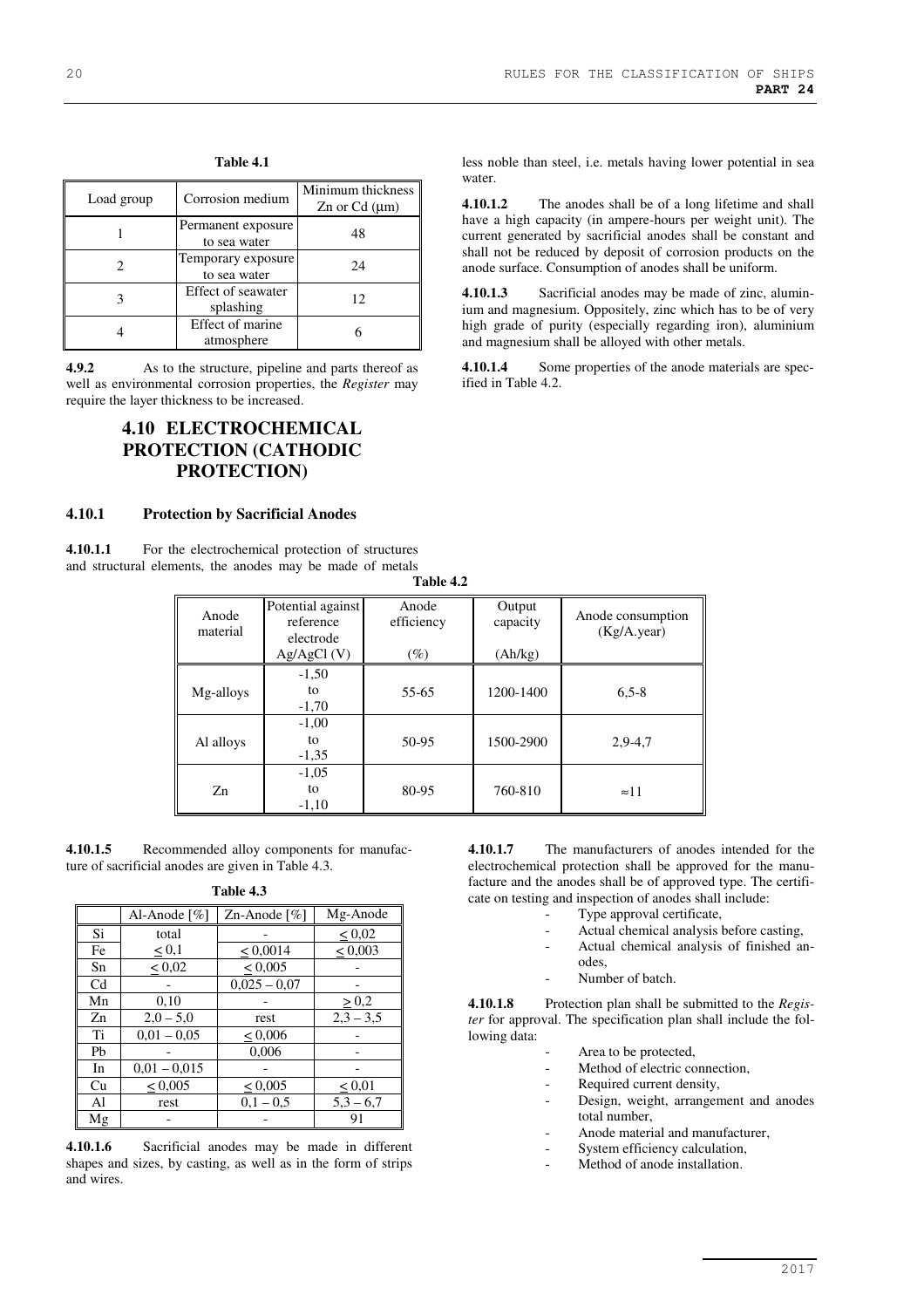**4.10.1.9** Cathodic protection system shall ensure sufficient current supply as to obtain potentials specified in Table 4.4 within structural area.

**Table 4.4** 

| Metal                         | Protection potential (V) |         |         |  |
|-------------------------------|--------------------------|---------|---------|--|
|                               | Reference electrodes     |         |         |  |
|                               | $Cu/CuSO4$ Ag/AgCl       |         | Zn      |  |
| Steel in aerobic environment: |                          |         |         |  |
| a) positive limit             | $-0.85$                  | $-0.80$ | $+0,25$ |  |
| b) negative limit             | $-1,10$                  | $-1,05$ | $+0.00$ |  |
| Steel in anaerobic environ-   |                          |         |         |  |
| ment:                         | $-0.95$                  | $-0.90$ | $+0.15$ |  |
| a) positive limit             | $-1,10$                  | $-1,05$ | $+0.00$ |  |
| b) negative limit             |                          |         |         |  |
| High strength steel           |                          |         |         |  |
| (ultimate tensile strength    |                          |         |         |  |
| $>800$ N/mm <sup>2</sup> ):   |                          |         |         |  |
| a) positive limit             | $-0.85$                  | $-0.80$ | $+0,25$ |  |
| b) negative limit             | $-1,00$                  | $-0.95$ | $+0,10$ |  |

**4.10.1.10** Bare steel area to be protected shall be defined. For unprotected area to be protected, a percentage of the total area, gained on the basis of experience of coating damage and resistance, shall be specified.

**4.10.1.11** Required current density shall be determined under environmental conditions, either by experience in similar conditions or by measurement.

**4.10.1.12** Cathodic protection system using sacrificial anodes shall be so designed as to ensure required potential throughout the assumed service.

**4.10.1.13** A shorter service period may be taken into account if a change of anode is planned.

**4.10.1.14** The anodes shall be located as to provide uniform distribution of current over the steel structure.

**4.10.1.15** Output current from anodes shall be defined by working potential and circuit resistance or by test measurements.

**4.10.1.16** Effective anode lifetime (L) shall be determined by Owner, taking into account the likelihood of the design life of the protection object being extended.

**4.10.1.17** Minimum required amount of anode material may be obtained, from the formula:

$$
W=\frac{L\cdot I\cdot t\cdot 100}{C\cdot u}\,,
$$

where:

- *W* = minimum amount of anode material, in kg;
- $L =$  effective anode lifetime, in years;
- $t =$  total submersion time in hours/years  $= 8760$  hours/years
- $I = \text{required current, in A};$
- $u =$  anode utility factor, in %;
- *C* = anode material capacity, in Ah/kg.

Required current shall be obtained from the formula:

$$
I = \frac{F \cdot I_a}{1000} \,,
$$

where:

 $I =$  required current, in A;

- $=$  required current density, in mA/m<sup>2</sup>;
- *Ia*  $F = \text{area to be protected, in m}^2$ .

**4.10.1.18** Anodes shall be so designed as to ensure sufficiently large area to produce required current, taking account of the maximum possible current density.

**4.10.1.19** Anode core shall be so designed as to support anode throughout all structural and operational phases, i.e. transportation, attachment, etc.

**4.10.1.20** Anodes shall be attached as to ensure proper current conductivity. Resistance shall not exceed 0,02 ohm, unless anodes attachment is made by adjustable resistance and unless reduction of protection potential is required by switching adjustable resistance.

**4.10.1.21** Anodes which are fitted for protection of cargo tanks shall be properly designed and attached as to fix anode and fittings with supports, in case of anode consumption.

**4.10.1.22** Steel fitting shall be fastened to the structure by a continuous weld of adequate section,. Alternatively, when it is fastened by bolts on particular supports, minimum of two bolts shall be provided and they shall be secured by lock nuts.

**4.10.1.23** Anode ends shall not be attached to separate structural parts, which are likely to shift.

**4.10.1.24** Where magnesium anodes are used for protection of bare light alloy, structural parts shall be shielded with non-conductive blinds to prevent corrosion of light alloys due to excessive protection.

**4.10.1.25** Where magnesium anodes are used for protection of slashed parts of structures made of steel or aluminium, a reinforced protection coating shall be prescribed.

**4.10.1.26** In the cargo tanks of oil tankers the application of magnesium anodes shall not be permitted.

**4.10.1.27** The application of aluminium anodes shall not be allowed in cargo tanks of oil tankers, in places where potential energy exceeds 275 J; whereas the height of attached anodes shall be measured from tank bottom to the anode centre and its mass shall be taken as anode mass, in the form as fitted, including fastening device.

**4.10.1.28** However, where aluminium anodes are fitted in horizontal areas, such as bulkhead/ stiffeners, deck girders, etc., at least 1 m in width and if fitted with perpendicular flange or strake protruding at least 75 mm, the height of anode fitting shall be measured from such areas.

**4.10.1.29** Aluminium anodes shall not be fitted below openings and hatches unless protected against metallic items of adjacent structures, liable to fall.

#### **4.10.2 Protection by Impressed Current**

**4.10.2.1** For protection by impressed current the conditions valid for protection by sacrificial anodes, as specified in 4.10.1, shall be met.

**4.10.2.2** In oil tankers the application of protection by impressed current shall not be allowed.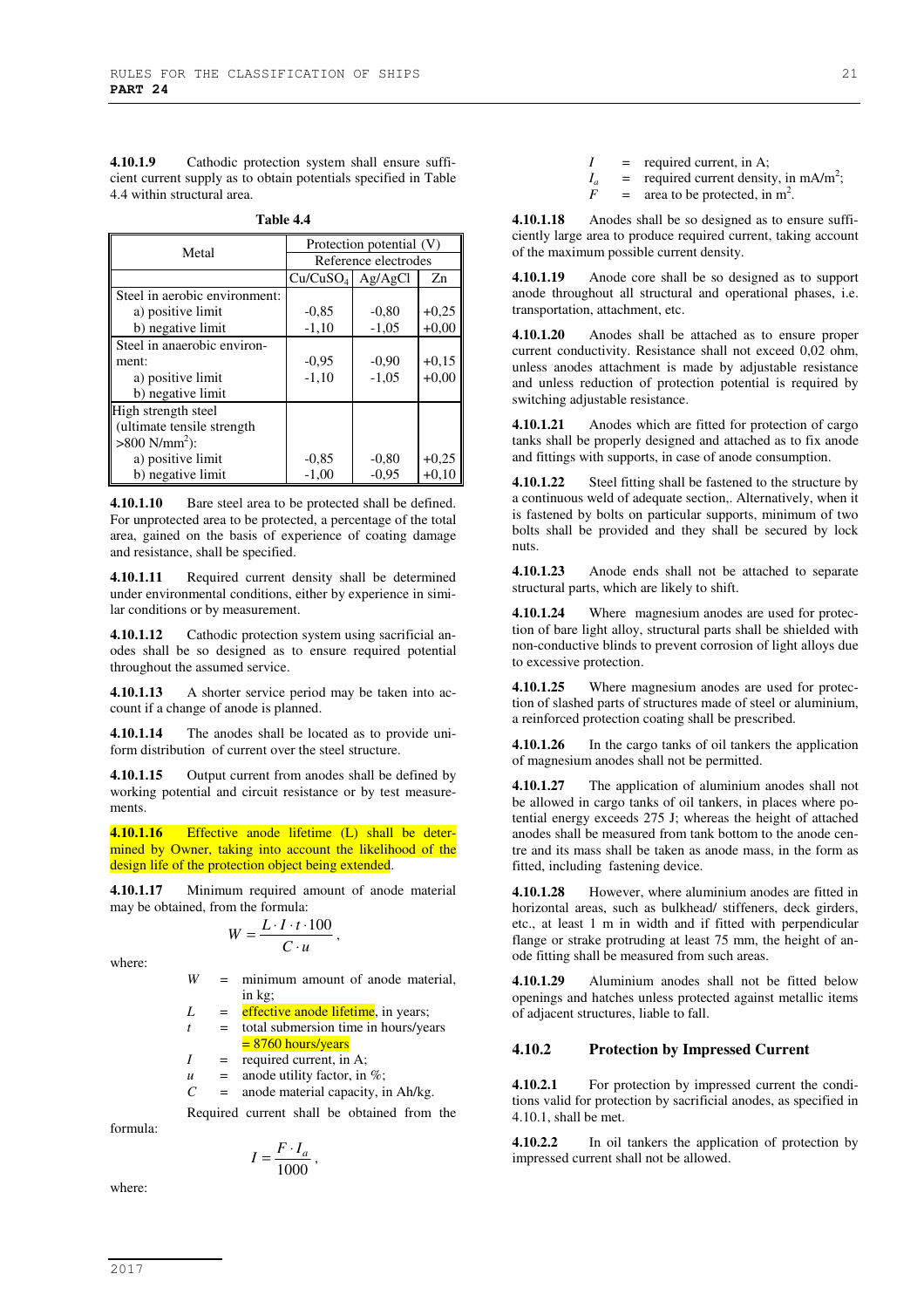**4.10.2.3** Plan of protection by impressed current shall be submitted to the *Register* for approval. The following data shall be included in the plan:

area to be protected;

- electrically connected systems;
- required current density;
- general protection plan;
- anodes, anode shields, rectifiers, cables, cable connections and electric circuits,
- monitoring system;.

**4.10.2.4** Impressed current anodes shall be located and shielded as to ensure uniform distribution of current throughout the steel surface.

**4.10.2.5** Special consideration shall be paid to detrimental effect of chlorine, especially if combined with hydrogen developed due to excessive protection.

**4.10.2.6** Installed monitoring system for measuring of required potential shall be provided.

**4.10.2.7** Power source shall be tested as to ensure the correctness of electric connections and to identify any damage.

**4.10.2.8** Cables and connections shall be carefully inspected as to identify any possible damage of insulation. Damages shall be properly removed.

**4.10.2.9** Compatibility of anode material and anode size related to specification, shall be checked.

**4.10.2.10** Equipment, cables etc., shall be approved for the application in individual hazardous zones.

#### **4.10.3 Testing of System Efficiency**

**4.10.3.1** Tests shall be carried out after a particular cathodic protection system has been set to operate, as to ensure that the steel potential is within prescribed limits.

**4.10.3.2** Test equipment, procedure and scope of potential measurement shall be submitted to approval.

**4.10.3.3** Reference electrode shall be fitted as close as possible to the selected position of the area where measurement will be performed.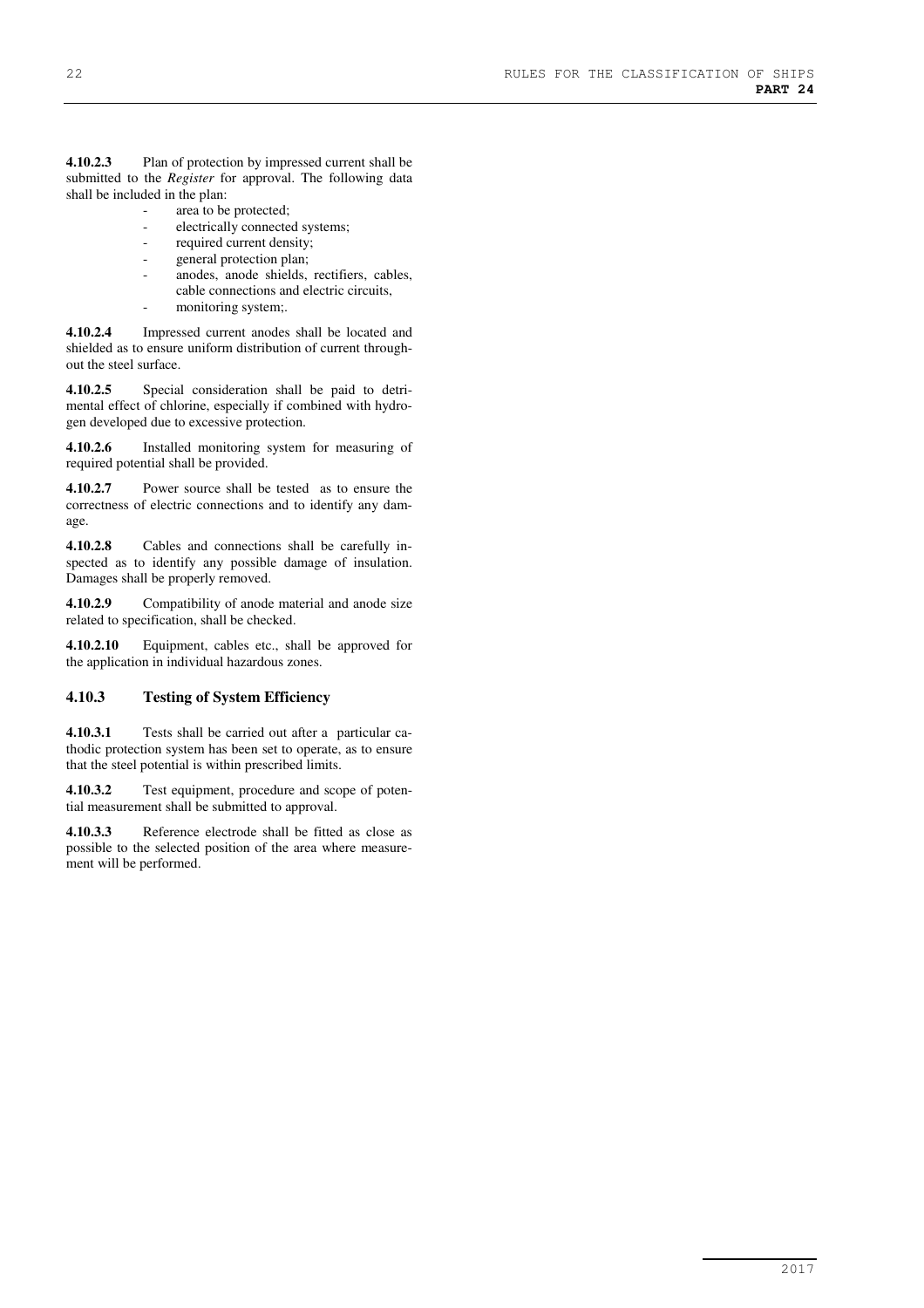# **5 SOLID WOOD - PLYWOOD**

## **5.1 QUALITY AND GRADES OF SOL-ID WOOD**

**5.1.1** This Section applies to the quality of wood applied for the construction of ship's hull parts or shipboard equipment, which are subject to the supervision of the *Register*.

**5.1.2** The timber used in shipbuilding shall at least satisfy the quality requirements as specified in Table 5.1.

**5.1.3** The timber species to be used for various structural elements, with regard to their determined properties such as (strength, density, working and bonding capabilities), in relation to different construction methods and purposes, shall be specially agreed with the *Register*.

**5.1.4** The timber shall be protected with proper preservatives, as necessary. Preservatives shall be deposited either by immersion, spraying or free brushing namely after all works have been completed. In selection of preservatives, care shall be taken to the possible effect on paint or synthetic resin are to be applied.

**5.1.5** As to the deck planks and shell plating planks, timber is to be cut in accordance with Figures 5.1, 5.2 and 5.3.

**5.1.6** The timber is to be stored under dry condition and is to have on air dried moisture content of not more than 20% before use.

**5.1.7** Adhesives to be used for manufacture of structural elements shall be of approved type and shall ensure a bond highly resistant to atmosphere, micro-organisms, cold and boiling water, vapour and heat.

**5.1.8** Technological process of manufacture of laminated structures and finished products (boats) shall be approved, i.e. the manufacturer shall be approved for such manufacture.





**Table 5.1**  Permissible defects in massive timber



**Fig. 5.1 Fig. 5.2 Fig. a 5.3**

|    | Evaluation criteria<br>requirements | Grade I                                                                                                                                                                                                                                                                                                                                                                                                                              | Grade II | Examples |
|----|-------------------------------------|--------------------------------------------------------------------------------------------------------------------------------------------------------------------------------------------------------------------------------------------------------------------------------------------------------------------------------------------------------------------------------------------------------------------------------------|----------|----------|
|    | General<br>properties               | Permissible for artificially<br>Permissible: blue stains, dam-<br>seasoned timber: blue stains<br>age of surface due to insects,<br>hard brown and red stripe.<br>and hard brown stripe.<br>Not permissible: frost shakes<br>Not permissible: frost shakes<br>frost heart shakes insects inju- damage by mistletoe ring<br>ries, damages by mistletoe<br>shake, red rot, white rot<br>ring shake, red rot, white rot,<br>red stripe. |          |          |
| 2. | Quality of cutting                  | Depending on the application, reduced criteria for estimation<br>shall be agreed with the <i>Register</i> .                                                                                                                                                                                                                                                                                                                          |          |          |
| 3. | Annual ring width                   | For external annual rings measured at a distance of 50% of<br>cross-section of the area-mostly 4 mm.<br>Where there is a difference in a width of annual rings at the<br>end cross sections the largest width of annual rings shall be<br>considered during measurement.                                                                                                                                                             |          |          |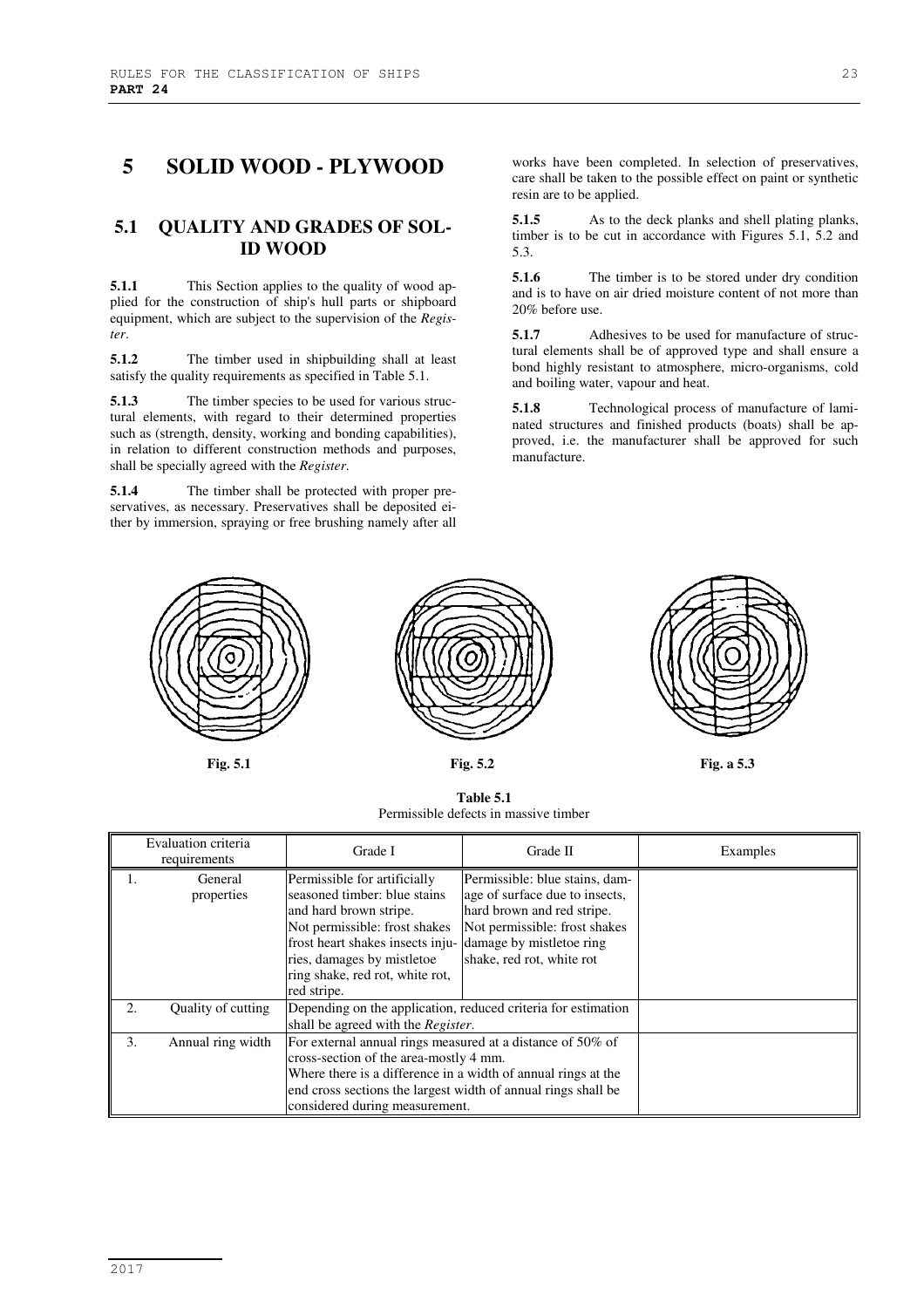| $\mathbf{1}$                                   | $\overline{2}$                                                                                                          | 3                                                                                      | $\overline{4}$        |
|------------------------------------------------|-------------------------------------------------------------------------------------------------------------------------|----------------------------------------------------------------------------------------|-----------------------|
| Knots<br>4.                                    | Tight and sound knots shall be taken into account only if their<br>diameter in planks exceeds 10 mm and in beams 20 mm. |                                                                                        |                       |
| Single knots<br>4.1                            | The values specified in 4.1.1 through 4.1.3 shall not be ex-<br>ceed.                                                   |                                                                                        |                       |
| Beams<br>4.1.1                                 | $\frac{d_1}{b} = \frac{d_2}{h} \leq \frac{1}{5}$<br>$d_1$ or $d_2 \leq 50$ mm                                           | $\frac{d_1}{b} = \frac{d_2}{h} \leq \frac{1}{3}$<br>$d_1$ or $d_2 \le 70$ mm           | mm<br>ь               |
| 4.1.2 Planks                                   | $\frac{a_1+a_2+a_3}{2b} \leq \frac{1}{5}$<br>$\frac{a_4 + a_5}{2b} \leq \frac{1}{5}$                                    | $\frac{a_1+a_2+a_3}{2b} \leq \frac{1}{5}$<br>$\frac{a_4 + a_5}{2b} \leq \frac{1}{5}$   | в                     |
|                                                |                                                                                                                         |                                                                                        |                       |
| 4.1.3 Round timber                             | $rac{a}{d} \leq \frac{1}{6}$                                                                                            | $rac{a}{d} \leq \frac{1}{4}$                                                           | d                     |
| Group of knots at a<br>4.2<br>length of 150 mm | Size and number of knots shall not exceed values specified in<br>4.2.1 through 4.2.3.                                   |                                                                                        |                       |
| Planks<br>4.2.1                                | $\frac{d_1 + d_2}{b} \leq \frac{2}{5}$<br>$\frac{d_3+d_4+d_5}{h} \leq \frac{2}{5}$                                      | $\frac{d_1 + d_2}{b} \leq \frac{2}{3}$<br>$\frac{d_3 + d_4 + d_5}{h} \leq \frac{2}{5}$ | Kikny<br>₩,<br>£<br>4 |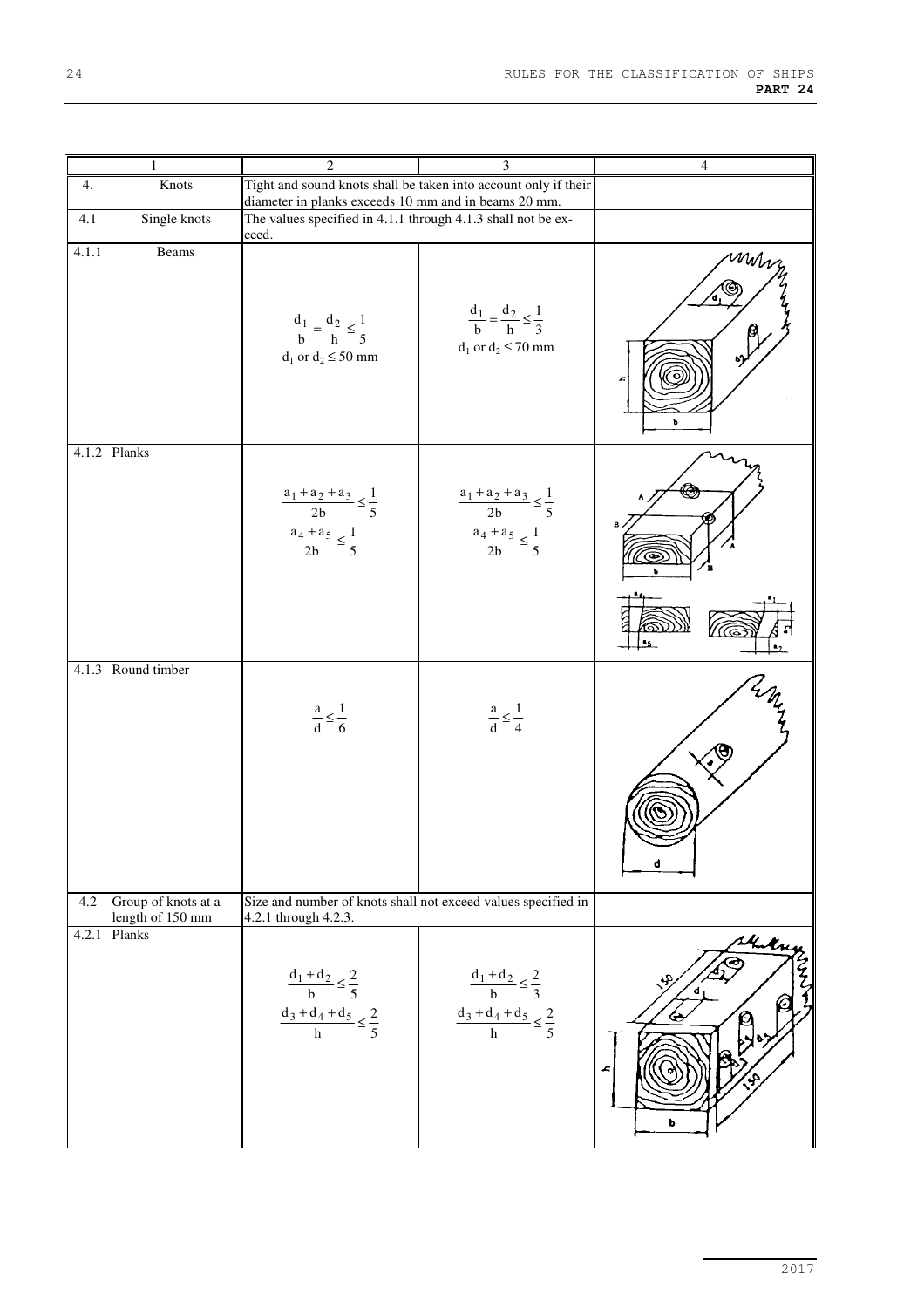|    | 4.2.2 Planks                                                               |                                                   |                                                   |    |
|----|----------------------------------------------------------------------------|---------------------------------------------------|---------------------------------------------------|----|
|    |                                                                            | $\frac{a_1 + a_2 \dots a_7}{2b} \leq \frac{1}{3}$ | $\frac{a_1 + a_2 \dots a_7}{2b} \leq \frac{1}{2}$ | С. |
|    | 4.2.3 Round timber                                                         | $\frac{a_1 + a_2 + a_3}{d} \leq \frac{1}{3}$      | $\frac{a_1 + a_2 + a_3}{d} \leq \frac{1}{3}$      |    |
| 5. | Diagonal grain<br>measured in direction<br>of grain in a length of<br>1 m. | $a\leq 100\;{\rm mm}$                             | $a \leq 200$ mm                                   | tm |
| 6. | Slope of grain meas-<br>ured in direction of<br>grain in length of 1 m.    | $A_F \leq 70~\text{mm}$                           | $A_F \leq 120~\text{mm}$                          | 1m |
| 7. | Timber moisture                                                            | $10\% \div 14\%$                                  |                                                   |    |
|    | content                                                                    | no gluing to 16%.                                 |                                                   |    |

**5.1.9** The application of adhesives guaranteeing a lower degree of resistance shall be approved for each particular case separately.

**5.1.10** Timber for gluing shall be clean and dry , the joining surface shall be properly prepared, free from dust and grease. Gluing should be performed in accordance with the manufacturers' recommendations.

**5.1.11** The layers forming the lamination shall be made of the same timber species and same moisture content. The grain of the layers shall be approximately parallel to the elements' length. The thickness of individual layers shall be such as to prevent appearance of excessive stress in the element.

**5.1.12** The glues to be applied for lamination shall be of approved type and shall ensure WBP resistance degree.

## **5.2 PLYWOOD**

#### **5.2.1 General Requirements**

**5.2.1.1** The plywood panels manufacturers shall be recognised by the Register and the products type approved.

**5.2.1.2** The present requirements apply to veneer properties, construction and method of gluing of plywood panels, used in the shipbuilding.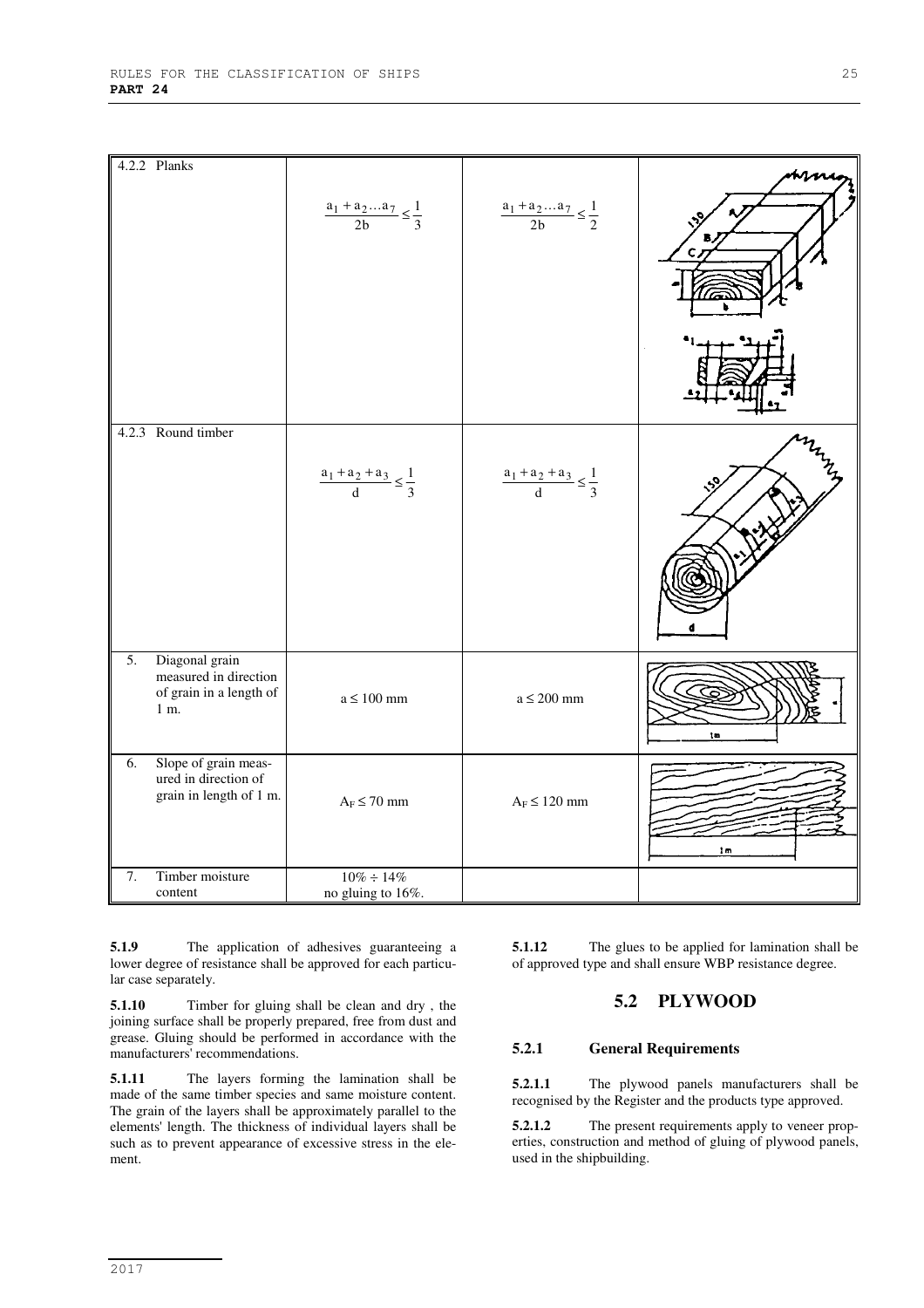**5.2.1.3** Plywood is considered a wood based panel consisting of on assembly of plies boned together, some or all of which are of wood. The plies are cross-grained in relation to the direction of grain, and outer and inner plies are positioned symmetrically on each side of the central ply or core.

#### **5.2.2 Classification of plywood panels**

The plywood panels are classified as follows:

| 5.2.2.1 | Construction:<br>veneer plywood<br>a)<br>core plywood<br>b)<br>combined plywood<br>c)                                             |
|---------|-----------------------------------------------------------------------------------------------------------------------------------|
| 5.2.2.2 | Bond performance<br>for interior use<br>a)<br>b)<br>for exterior use                                                              |
| 5.2.2.3 | Surface treatment<br>a)<br>non-sanded plywood<br>sanded plywood<br>b)<br>scraped plywood<br>c)<br>further processed plywood<br>d) |
| 5.2.2.4 | Durability (protection)<br>untreated plywood<br>a)<br>treated plywood<br>b)                                                       |
| 5.2.2.5 | Form<br>flat<br>a)<br>shaped<br>b)                                                                                                |
| 5.2.2.6 | Plies species:<br>homogenous plywood<br>a)<br>mixed plywood.<br>b)                                                                |
| 5.2.2.7 | Quality of face plies                                                                                                             |
| 5.2.2.8 | Application<br>raw plywood<br>a)<br>special plywood<br>b)<br>structural plywood<br>c)                                             |
|         |                                                                                                                                   |

## **5.2.3 Veneer plywood**

#### **5.2.3.1 Wood species and construction of panels**

- .1 Wood species and construction of panels (number of veneer plies) shall be selected according to the purpose. For highly loaded supporting elements, the relevant panel class of durable hardwood shall be applied, the structure of which is to be composed of several thin veneer plies.
- .2 For less loaded elements as well as for plating panels, the less resistant wood species may be used, a veneer may be thicker and number of plies reduced. Such panels shall be well surface protected.
- .3 In general the thickness of outer veneer ply amounts 1,5 mm. Where , an additional surface treatment of panel by sanding is provided that ply may be thicker but in any case the thickness shall not exceed 2,6, mm.
- .4 In the case of panels with thickness to 15 mm. the veneer shall not have thickness exceeding 2,6 mm, and in the case of panels over 15 mm - mostly 3,8 mm in thickness.
- .5 The specified veneer thickness may be exceeded only if specially approved by the Register. Standard constructions of plywood panels are shown in Table  $1.2.3.1.$
- .6 The arrangement of individual veneer plies, relative to the specie and thickness of wood, shall be symmetrical.
- .7 The layers may be made of rotary cut or sliced veneer in a form of strips with perpendicularly cut edges, arranged closely to each other so that joints are parallel to grain direction. The outer slices are to be made of the strips of the same specie and colour of wood. Pressed veneer side shall be placed at the panel face. Symmetrical inner plies of veneer in plywood having more than three plies shall be made of the same wood specie and thickness.
- .8 Directions of wooden grains of two adjacent veneer plies in a panel shall make a right angle. In the case of panels with inner plies made of other specie of wood in relation to the outer plies, the relevant particulars should be specified in the description of construction and marking of panels.

#### **Table 5.2**  Standard constructions

| Panel            | Minimum   | Minimum      | Maximum      |
|------------------|-----------|--------------|--------------|
| thickness        | number of | thickness of | thickness of |
|                  | plies     | outer plies  | inner plies  |
| (mm)             |           | (mm)         | (mm)         |
| $t \leq 6$       | 3         | $1,5-1,9$    |              |
| $6 < t \le 10$   | 5         | 1,5          | 2,6          |
| $10 < t \le 15$  | 7         |              |              |
| $15 < t \leq 20$ | 7         |              |              |
| $20 < t \le 26$  | 9         |              |              |
| $26 < t \leq 34$ | 11        |              |              |
| $34 < t \leq 40$ | 13        | 1,5          | 3,8          |
| $40 < t \leq 48$ | 15        |              |              |
| $48 < t \le 55$  | 17        |              |              |
| $55 < t \leq 60$ | 19        |              |              |
| $60 < t \leq 70$ | 21        |              |              |

#### **5.2.3.2 Quality of panels**

- .1 According to the properties of the veneer face and back the panels are classified into one of five quality grades, namely E, I, II, III, IV.
- .2 These present five grades correspond approximately to the following intended final uses:
	- E grade: natural surface intend to remain visible;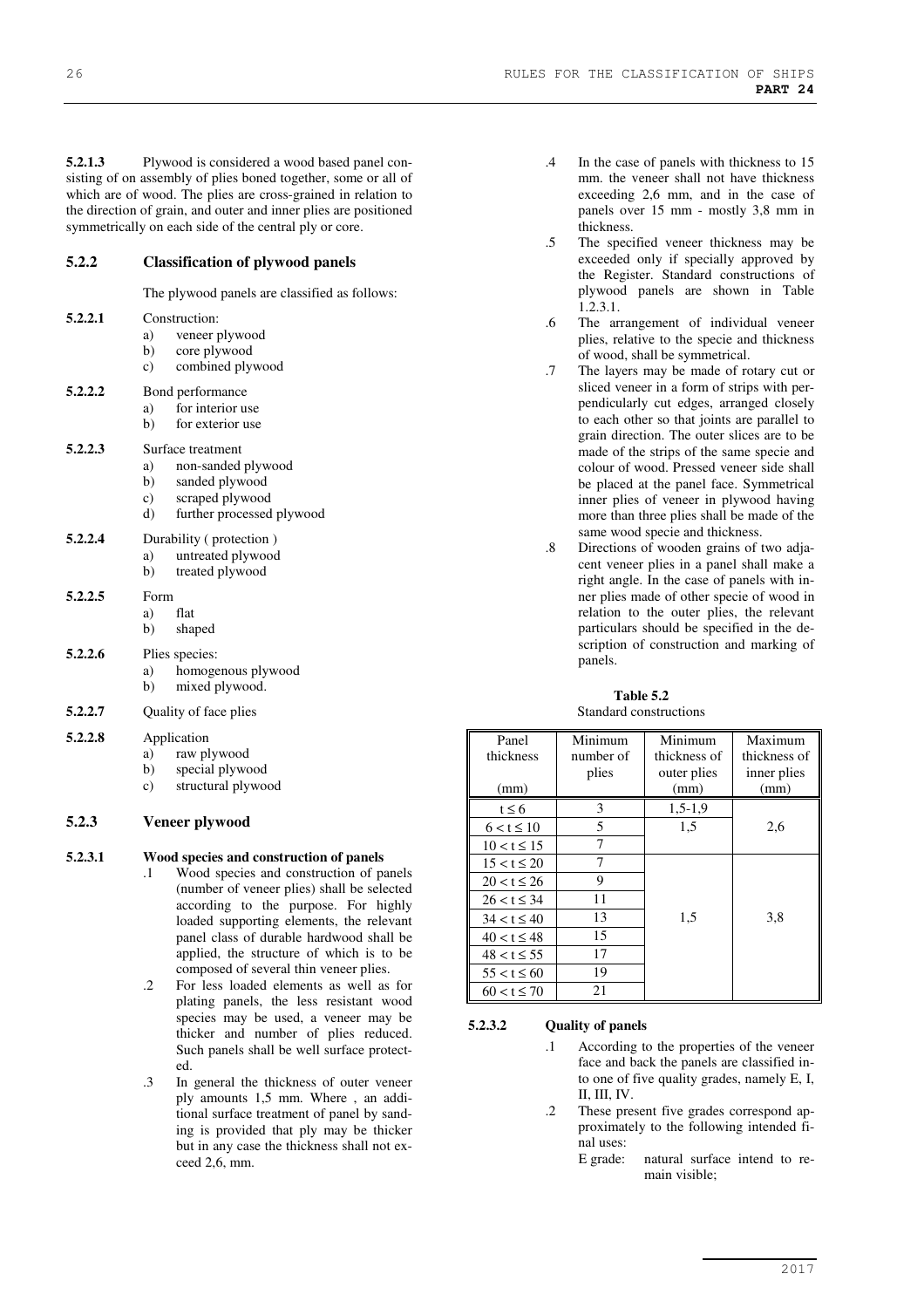- I grade: surface which may remain visible;
- II grade: surface which may be directly painted or coated;
- III grade: surface generally intended to be unseen, painted or coated;
- IV grade: no requirements for surface quality.
- .3 The limit of permissible defects for each of specified grades shall be determined individually for panels with outer plies of temperate hardwood species, of tropical hardwood species and coniferous species. Both surfaces may be of same or different grade.
- .4 Panel quality grade according to outer properties of plywood shall be expressed in quality grades of both surfaces. Both surfaces may be of equal or different quality grade.
- .5 Where the surfaces have different quality, the surface of better quality will be the face namely the first element of quality grade and the opposite surface is back namely the second element of quality grade.
- .6 Defects that are limited in number, cumulative size or extent relative to square meter of panel surface or to the meter of sheet breadth, shall be calculated as the average of their appearance throughout the total area or with of the face or back, under evaluation. Resulting value shall be rounded to the nearest whole number, i.e.  $0.5 = 1.$
- .7 The number of categories of defects on one surface shall not exceed the values stated in Table 5.3.

| Table 5.3                                 |
|-------------------------------------------|
| Permitted limits of categories of defects |

| Grade by appearance of the<br>surface of the panel | Maximum number of catego-<br>ries of permitted defects<br>unlimited |
|----------------------------------------------------|---------------------------------------------------------------------|
| н                                                  |                                                                     |
|                                                    |                                                                     |
|                                                    |                                                                     |
|                                                    |                                                                     |
|                                                    | unlimited                                                           |

.8 If the number of categories of defects permissible exceeds maximum number stated in Table 5.3 for defined grade, the estimated surface be classified in the next relevant lower grade.

#### **5.2.3.3 Bond performance**

- .1 For the manufacture of veneer plywood phenol or amino-plastic base resins adhesives or their combination, may be used.
- .2 The applied adhesives shall be approved by the *Register*.

.3 The application of synthetic adhesives of other chemical composition and their compliance with specified requirements for a type of plywood bond, shall be considered and agreed by the *Register* for each particular case.

The veneer plies shall have a proper adhesion.

- .4 During gluing procedure all conditions providing proper adhesion shall be taken into account, such as: moisture of wood, pressure, pressing time, pressing temperature, quantity of adhesive.
- .5 Bonds of veneer plywood shall be of the following types;
	- WBP highly resistant to weather, micro-organisms, cold and boiling water and wet and dry heat during excessive exposure;
	- CBR resistant to weather during limited exposure, good resistant to boiling water, and excessive exposure to cold water and highly resistant to micro-organisms;
	- MR resistant to weather only for a period of several years, resistant to hot water for a limited time resistant to micro-organisms and resistant for long period exposure to cold water;
	- INT resistant to cold water, long term resistant under dry climatic conditions.
- .6 Bond of veneer plywood shall be acceptable if one of combination of shear strength and percentage of wood failure is obtained, in accordance with Table 5.4 for each of the procedures which require the test pieces to be subjected in order to determine the type of bond.

#### **Table 5.4**

Requirements for shear strength and wood failure

| Average shear<br>strength | Average wood<br>failure | Minimum average<br>wood failure in any<br>test piece |
|---------------------------|-------------------------|------------------------------------------------------|
|                           | $\%$                    | $\lceil \% \rceil$                                   |
| $0.35$ t $0.7$            | 75                      | 25                                                   |
| 0.7 t 1.7                 | 50                      | 15                                                   |
| $1.7t$ 2.5                | 25                      |                                                      |
|                           |                         |                                                      |

#### **5.2.3.4 Durability (resistance)**

- .1 Veneer plywood shall be classified into four durability (resistance) classes with respect to the resistance to fungal decay and to destroying effect of insects, namely:
	- G Plywood for general purpose not specified with respect to durability (resistance);
	- E Plywood having a high resistance to wood borer attack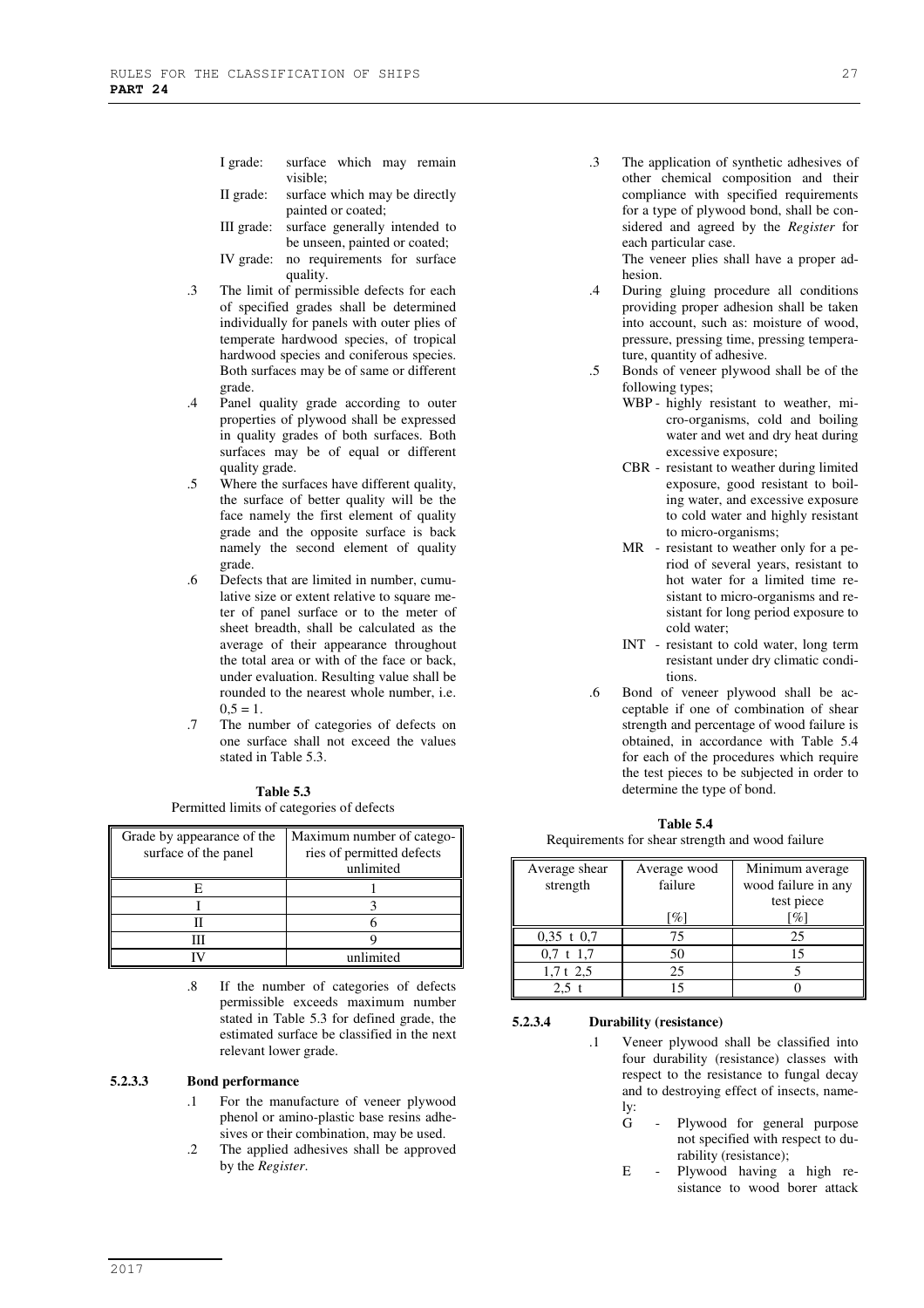(not termites) but not-resistant to decay;

- M Plywood moderately resistant to decay but not resistant to certain types of wood borer attack, e.g. termites, unless treated.
- H Plywood having a high resistance to decay but not resistant to cer-

tain types of wood borer attack, e.g. termites, unless protected.

.2 No plywood shall allow the inclusion of live wood boring insects.

| Timber species                             | Origin  | Botanical name, gender/family                  | Density at 15%<br>moisture<br>$\text{kg/m}^3$ | <b>Natural</b><br>durability | Colour                             |
|--------------------------------------------|---------|------------------------------------------------|-----------------------------------------------|------------------------------|------------------------------------|
| <b>AFROMOSIA</b>                           | Africa  | Afromosia<br>elata/leguminosae                 | 700                                           | very durable                 | white                              |
| <b>AFZELIA</b>                             | Africa  | Afzelija<br>africana/leguminosae               | 800                                           | very durable                 | light yellow                       |
| AGBA (PINK MAHOGA-<br>NY)                  | Africa  | Gossweilerodendron<br>balsamiferum/leguminosae | 500                                           | durable                      | yellow pink                        |
| <b>LARCH</b>                               | Europe  | Larix decidua/Pinaceae                         | 550                                           | moderately<br>durable        | brownish<br>white                  |
| <b>DOUGLAS FIR</b>                         | America | Pseudotsuga<br>menziesis/Pinaceae              | 500                                           | moderately<br>durable        | yellowish<br>white                 |
| <b>DUCA</b>                                | Africa  | Dumoria<br>africana/Saporaceae                 | 700                                           | very durable                 | reddish brown                      |
| <b>IDIGBO</b>                              | Africa  | Terminalia<br>ivorensis//Combretaceae          | 530                                           | durable                      | yellowish                          |
| <b>GUAREA</b>                              | Africa  | Guarea spp/Meliaceae                           | 580                                           | durable                      | brown to dark<br>red               |
| OAK, AMERICAN WHITE                        | America | Quercus spp/Fagaceae                           | 730                                           | durable                      | yellowish<br>white                 |
| OAK. ENGLISH                               | Europe  | Quercus robur/Fagaceae                         | 710                                           | durable                      | yellowish<br>brown                 |
| <b>IROKO (AFRICAN</b><br>TEAK)             | Africa  | Chlorophera excelsa/Maraceae                   | 650                                           | very durable                 | yellowish<br>white                 |
| <b>CHESTNUT</b>                            | Europe  | Castanea spp/Fagaceae                          | 600                                           | durable                      | light<br>brown                     |
| <b>AMERICAN MAHOGANY</b>                   | America | Swietania<br>macrophylle/Meliaceae             | 550                                           | durable                      | light to dark<br>red brown         |
| <b>KAJA MAHOGANY</b><br>(MAHOGANY AFRICAN) | Africa  | Khaya ivorensis/ Meliaceae                     | 520                                           | moderately<br>durable        | reddish brown                      |
| <b>MAHOGANY OMU</b>                        | Africa  | Etandrophragma<br>Candollei/Meliaceae          | 680                                           | moderately<br>durable        | red brown<br>with violet<br>shades |
| <b>MAHOGANY SAPELE</b>                     | Africa  | Etandrophragma<br>cylindricum/Meliaceae        | 650                                           | moderately<br>durable        | pink reddish<br>brown              |
| MAHOGANY-TIJAMA                            | Africa  | Etandrophragma<br>angolense/Meliaceae          | 550                                           | moderately<br>durable        | pink reddish<br>brown              |
| <b>MAHOGANY UTILE</b>                      | Africa  | Etandrophragma<br>utile/Meliaceae              | 640                                           | durable                      | pink                               |
| <b>MAKORE</b>                              | Africa  | Dumoria<br>hecaelli/SapoRaceae                 | 620                                           | very durable                 | red                                |
| <b>LIGHT RED MERANTI</b>                   | Asia    | Shorea spp/Dipterocarpaceae                    | 520                                           | moderately<br>durable        | pink                               |
| <b>GABDON (OKOUME)</b>                     | Africa  | Acoumea Klaineana/<br><b>Burseraceae</b>       | 440                                           | non durable                  | pink                               |

#### **Table 5.5**  Natural properties of wood for manufacture of special plywood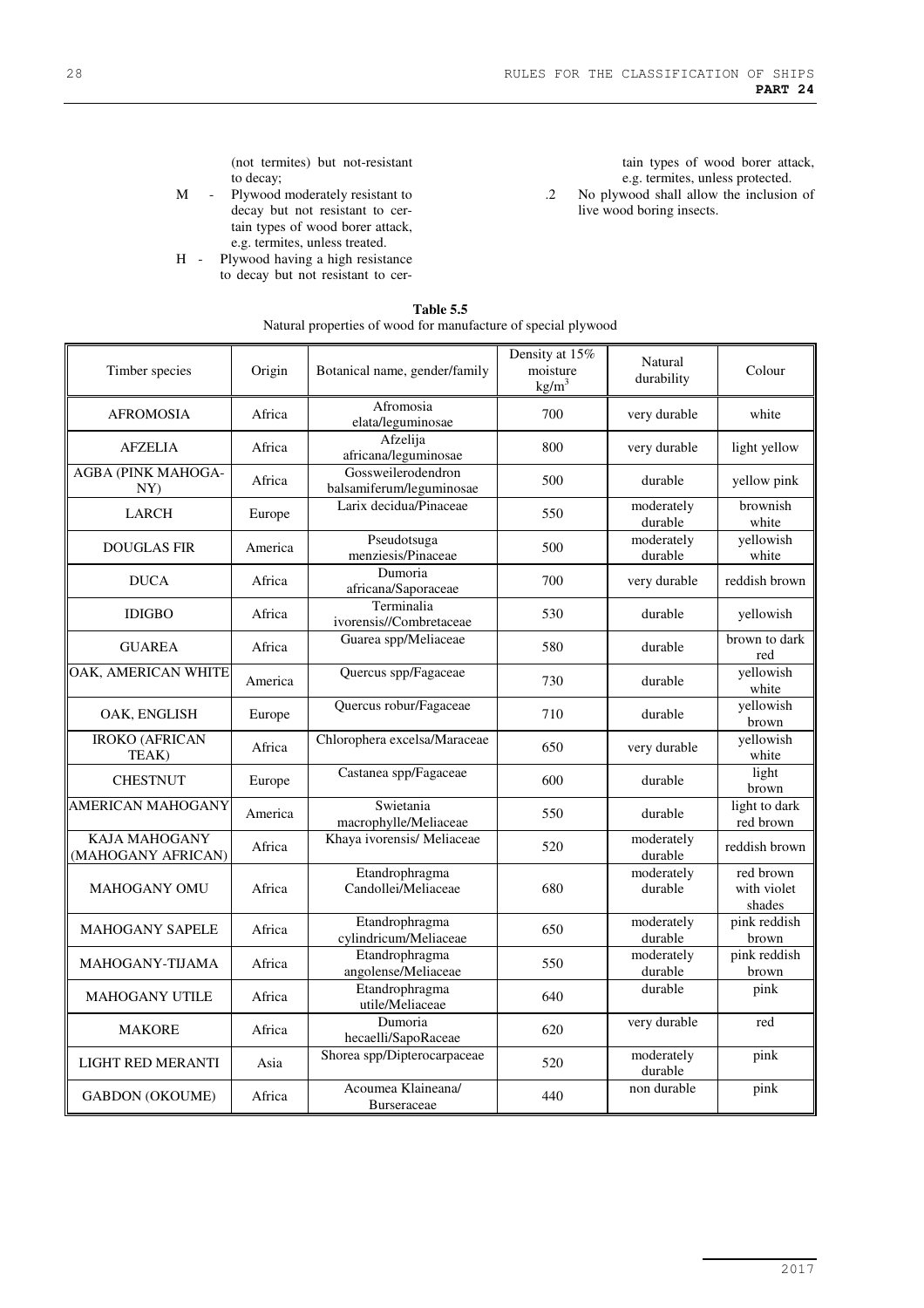#### **5.2.3.5 Special plywood**

- .1 For the construction of different structures in shipbuilding, veneer plywood sheets shall be manufactured of wood having sufficient hardness, which is not subject to the effect of decay and which is resistant to all atmospheric influences, including tropic climate too, and also resistant to extended exposure in fresh or sea water.
- .2 The resistance to the effect of decay and insects (including termites) may be obtained by additional treatment with appropriate preservative, either veneer or finished panels.
- .3 Bonding between the veneers and every other bonding shall be W.B.P. boding type.
- .4 Table 5.5 shows all types of wood which are considered appropriate for the manufacture of veneer plywood intended for shipbuilding.

#### **5.2.3.6 Moisture content**

- .1 In the time of leaving the factory, finished boards shall have a moisture content of 6 % to 14 % with respect to the mass of wood dried in an oven.
- .2 Where the moisture content has changed due to time of transport or storage, prior to subsequent treatment the moisture content should be checked relating to compliance with usage conditions.

#### **5.2.3.7 Joining of boards**

During manufacture of boards exceeding the pressing machine dimensions, a scarf joint through the thickness of the board shall be permitted. All scarf joints shall be made with an inclination not steeper than 1 to 8 and shall be bonded with an adhesive having properties similar to that applied in a board.

#### **5.2.3.8 Repair of boards**

- .1 Inferior defects of limited extent not affecting the quality of finished boards may be repaired.
- .2 The repair is to be done by bonding with an adhesive having properties similar to that applied in a board. Colour and grain of insertions and also colour of fillers for the quality grades I and II shall correspond to the surrounding wood.

### **5.2.3.9 Surface treatment**

.1 The surface treatment of boards for the purpose of determined purpose, decoration, increasing of durability or fire spread retarding, shall be specially agreed with the *Register*.

## **5.2.3.10 Tolerances on dimensions of plywood**

- The panel dimensions shall comply with the applied standards and conditions of order.
- .2 Difference between determined thickness and nominal thickness may be  $\pm$  0,5 and the maximum permissible difference of individual measurements may be 0,8 mm. Average panel thickness shall be expressed to an accuracy of 0,1 mm.
- .3 The deviation in edge straightness shall not exceed ± 1 mm per metre length of the edge of panel being assessed.
- .4 The out of squareness of the panel shall not exceed  $\pm$  1,5 mm by metre of the edge of the panel being assessed.
- .5 The deviation from the maximum length and breadth of a panel shall be within limits of  $\pm$  4 mm.

## **5.2.3.11 Testing**

- .1 The testing results shall comply with the manufacturer's specification of products and it shall comply with before mentioned requirements or standards specified in documentation accepted during type approval of products.
- .2 For the purpose of type approval of veneer plywood, the following testing shall be performed:
	- a) density test according to manufacturer's specification;
	- b) moisture content of final product;
	- c) tensile strength test average test value shall not be less than the value stated by the manufacturer, nor the value of individual test shall be less than 86% of the specified one;
	- d) bend strength test average value shall not be less than the value specified by the manufacturer, nor the value of individual testing shall be less than 75% of the stated value;
	- e) test of the bond performance according to BS  $1203$ , or any other equivalent standard;
	- f) test of fire behaviour properties if required, shall be determined according to BS476 Part 7 (Chapter 2) or any other equivalent standard;
	- g) test of resistance to micro-organisms and insects (if required) shall be determined according to BS 1203.

#### **5.2.3.12 Sampling**

- .1 The material from which samples are taken for type approval purposes shall be selected under supervision of the Register, namely in the manufacturer's warehouse or directly from the manufacture.
- .2 For each type of panel for which type approval is required, two samples shall be taken from one size of thickness, i.e. one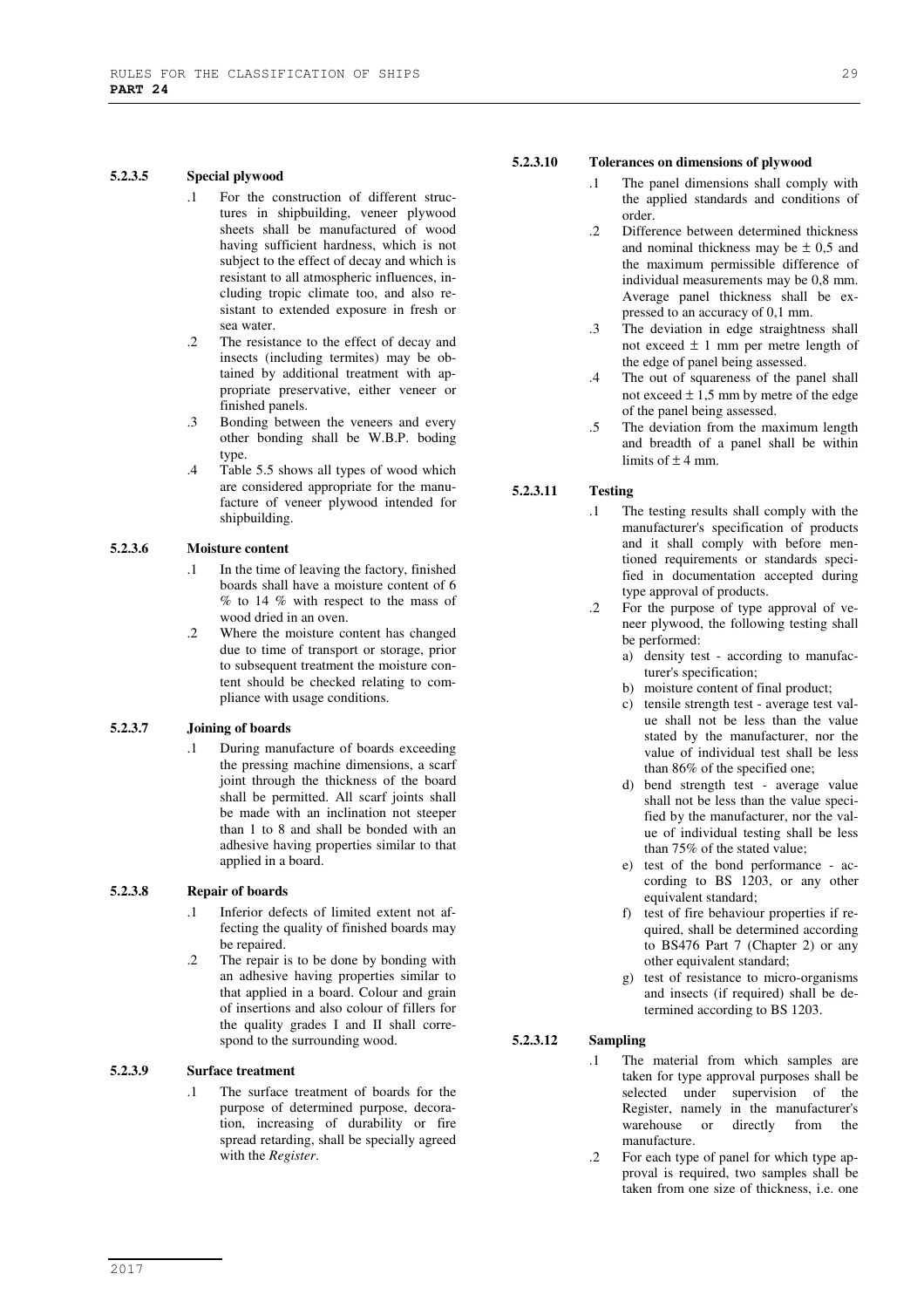pair for the least, one for medium and one for largest thickness (6 panel).

*Note:* 

Type of a panel is a batch of the products of the same composition, i.e. applying the same adhesive and eventual additional chemical treatment.

> .3 Each of the panels selected as sample shall be marked into areas from which test pieces shall by cut. Marking shall be carried out according Fig.5.4.

| 01       | ∩ว | 03 | 04       | 05    | 06          |
|----------|----|----|----------|-------|-------------|
| 07       | 08 | 09 | 10       |       | $1^{\circ}$ |
| 12<br>IJ | 14 |    | 16       | $1 -$ | 18          |
| II<br>19 | 20 |    | າາ<br>∠∠ | 23    | 24          |

#### **Figure 5.4**

- .4 At least four test pieces shall be selected at random from which the required number of test specimens shall be cut.
- .5 The number, dimensions and any special requirement in respect of the test specimens shall be chosen according to the requirement of the respective test procedure.

#### **5.2.3.13 Repeated tests**

.1 Where during testing on one or more panels from the same batch the satisfactory results are not obtained, two subsequent panels of the same batch shall be tested. If in repeated tests satisfactory results are not obtained, the batch is to be rejected.

#### **5.2.3.14 Marking**

- .1 Each panel shall be indelibly marked, near an edge on the back or on an edge, with the mark containing:
	- number of standard,
	- panel thickness,
	- appearance grade,
	- bond performance,
	- durability class and (if specially treated) treatment particulars,
	- name of manufacturer or identification mark,
	- final *Register* stamp.

#### **5.2.4 Core plywood**

**5.2.4.1** The application of this type of plywood shall be specially agreed and considered by the *Register*.

#### **5.2.5 Combined plywood panels**

**5.2.5.1** The application of this type of plywood shall be specially considered and agreed by the *Register*.

## **5.3 VENEER**

**5.3.1** Veneer applied in ship's interiors, crew accommodation and offices shall comply with the FTP Code Part 2 and Part 5, related to development of smoke, toxicity and surface combustibility.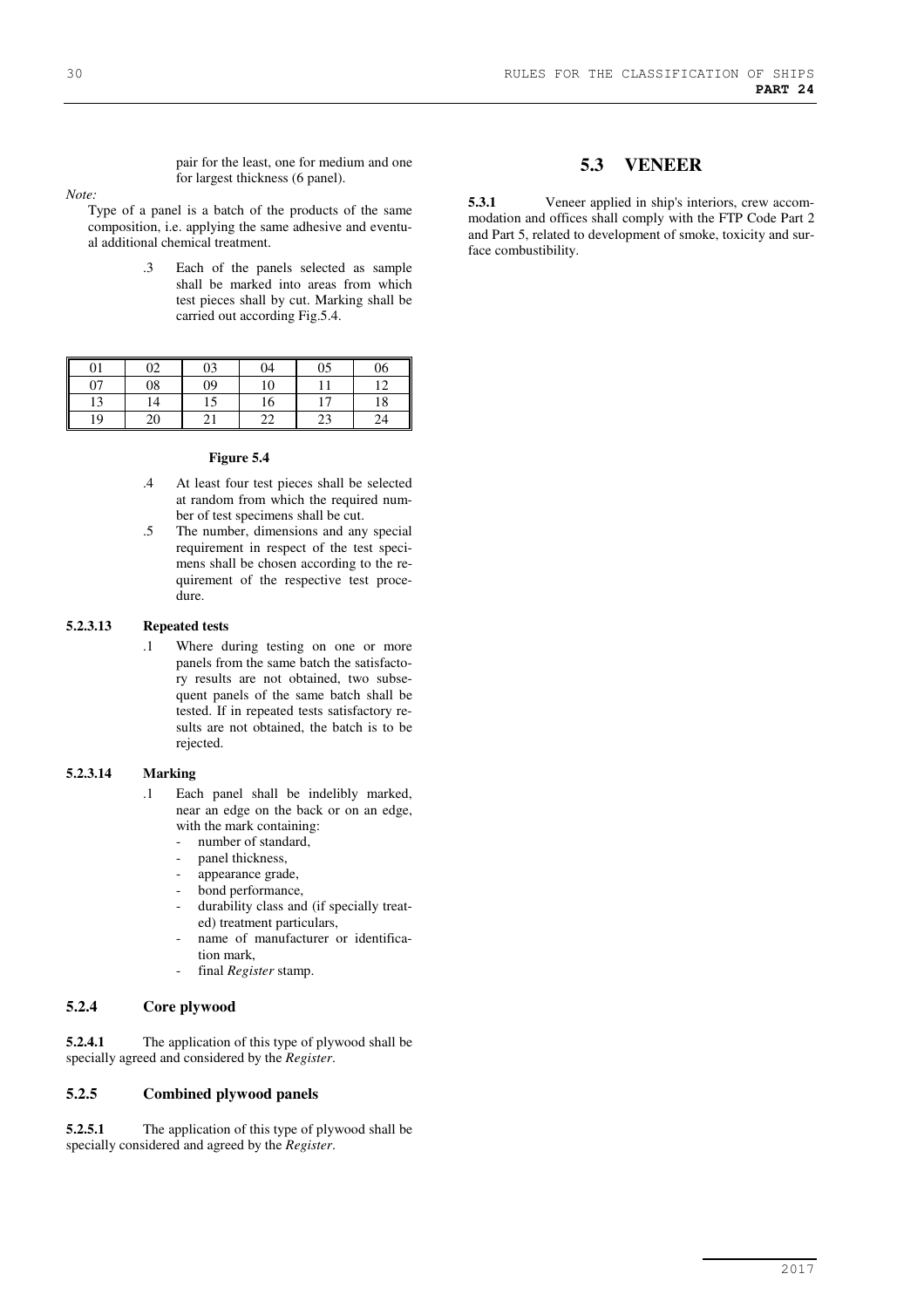# **6 FIBRE ROPES**

## **6.1 GENERAL REQUIREMENTS**

**6.1.1** This Section apply to the manufacture and supervision of ropes made of natural and synthetic fibres intended for shipbuilding and specially for towing and mooring.

**6.1.2** The fibre ropes shall be of adequate type and of strength necessary for specified purpose and shall comply with the standards accepted by the *Register*.

**6.1.3** The manufacturer (method of manufacture and quality control) shall be recognised in accordance with the *Rules* for the recognition of manufacturers testing institutions and service suppliers..

**6.1.4** During inspection of the factory the manufacturer shall prove the suitability of equipment for proper manufacture and testing.

## **6.2 ROPE STRUCTURE**

**6.2.1** In general, the fibre ropes shall be composed of strands, which may make cabled or plaited ropes.

**6.2.2** Cabled ropes shall be constructed from 3 or 4 strands. Four-strand ropes are fitted with a core made of the same material as the strands.

**6.2.3** Plaited rope is eight-strand square rope.

**6.2.4** The application of fibre ropes of other structure shall be considered and agreed by the *Register* for each particular case.

## **6.3 MANUFACTURE OF ROPES**

**6.3.1** Fibre ropes are manufactured either from natural fibres (manila, sisal, hemp or choir) or synthetic fibres (polyamide, polyester, polypropylene). Other material may be also used with agreement of the *Register*.

**6.3.2** Every rope length shall be manufactured from the same type and quality of natural or synthetic fibres. Number of yarn shall be equal for all strands in a rope. Fibres shall be as long as practicable, free from impurities and defects.

**6.3.3** Too much lubricants shall not be allowed and means for increasing rope weight shall not be provided at all.

**6.3.4** Any root-proofing or water repellence treatments shall not be deleterious to fibres nor rope weight shall be considerably increased or strength reduced. Only new fibres may be used for manufacture of ropes.

**6.3.5** Manila, hemp, sisal, polyamide, polyester and polypropylene ropes may contain adequately marker yarns throughout the rope length, in accordance with relevant standards.

**6.3.6** Rope strands and cores shall be made of material of the same type and quality. Yarns and strands shall be uniformly and adequately twisted, coiled and stretched.

**6.3.7** In order to increase abrasion resistance the rope may be provided, in addition with its basic composition, also with polyester yarn, in the outer layer. The rope shall be completely flexible.

|                     | Reference tension for<br>Nominal |                          | Nominal         |          |                          | Reference tension for |                          |
|---------------------|----------------------------------|--------------------------|-----------------|----------|--------------------------|-----------------------|--------------------------|
| Nominal<br>diameter | circumference                    | Natural fibre            | Synthetic fibre | diameter | Nominal<br>circumference | Natural fibre         | Synthetic fibre          |
|                     |                                  | rope                     | rope            |          |                          | rope                  | rope                     |
|                     |                                  | daN                      | daN             |          |                          | daN                   | daN                      |
| mm                  | in                               | Tolerance                | Tolerance       | mm       | in                       | Tolerance             | Tolerance                |
|                     |                                  | $\pm 5\%$                | $\pm 5\%)$      |          |                          | $\pm 5\%$             | $\pm 5\%$                |
| 4                   | 1/2                              | 2,9                      | $\overline{2}$  | 28       | $3^{1/2}$                | 118                   | 93                       |
| 5                   | 5/8                              | 3,9                      | 2.9             | 30       | $3^{3/4}$                | 137                   | 108                      |
| 6                   | ľ                                | 5,9                      | 3.9             | 32       | $\overline{4}$           | 157                   | 118                      |
| 7                   | 7/8                              | 7,8                      | 5.9             | 36       | $4^{1/2}$                | 196                   | 147                      |
| 8                   | 1                                | 11                       | 7.8             | 40       | 5                        | 235                   | 176                      |
| 9                   | 11/8                             | $\blacksquare$           | 9.8             | 44       | $5^{1/2}$                | 285                   | 210                      |
| 10                  | 1/4                              | 14                       | 13              | 48       | 6                        | 330                   | 240                      |
| 11                  | 3/8                              | $\overline{\phantom{a}}$ | 15              | 52       | $6^{1/2}$                | 390                   | 290                      |
| 12                  | 1/2                              | 20                       | 18              | 56       | 7                        | 440                   | 330                      |
| 13                  | 15/8                             |                          | 21              | 60       | $7^{1/2}$                | 500                   | 380                      |
| 14                  | $1^{3/4}$                        | 29                       | 24              | 64       | 8                        | 570                   | 420                      |
| 16                  | $\mathfrak{D}$                   | 39                       | 29              | 68       | $8^{1/2}$                | 630                   | $\overline{\phantom{a}}$ |
| 18                  | $2^{1/4}$                        | 49                       | 39              | 72       | 9                        | 700                   | 530                      |
| 20                  | $2^{1/2}$                        | 69                       | 49              | 76       | $9^{1/2}$                | 750                   | $\overline{a}$           |
| 22                  | $2^{3/4}$                        | 78                       | 59              | 80       | 10                       | 820                   | 650                      |
| 24                  | 3                                | 88                       | 69              | 88       | 11                       | 980                   | 770                      |
| 26                  | $3^{1/4}$                        | 108                      | 83              | 96       | 12                       | 1080                  | 910                      |

#### **Table 6.2 Load to be applied to ropes for the measurement of net mass per meter (linear density) and diameter**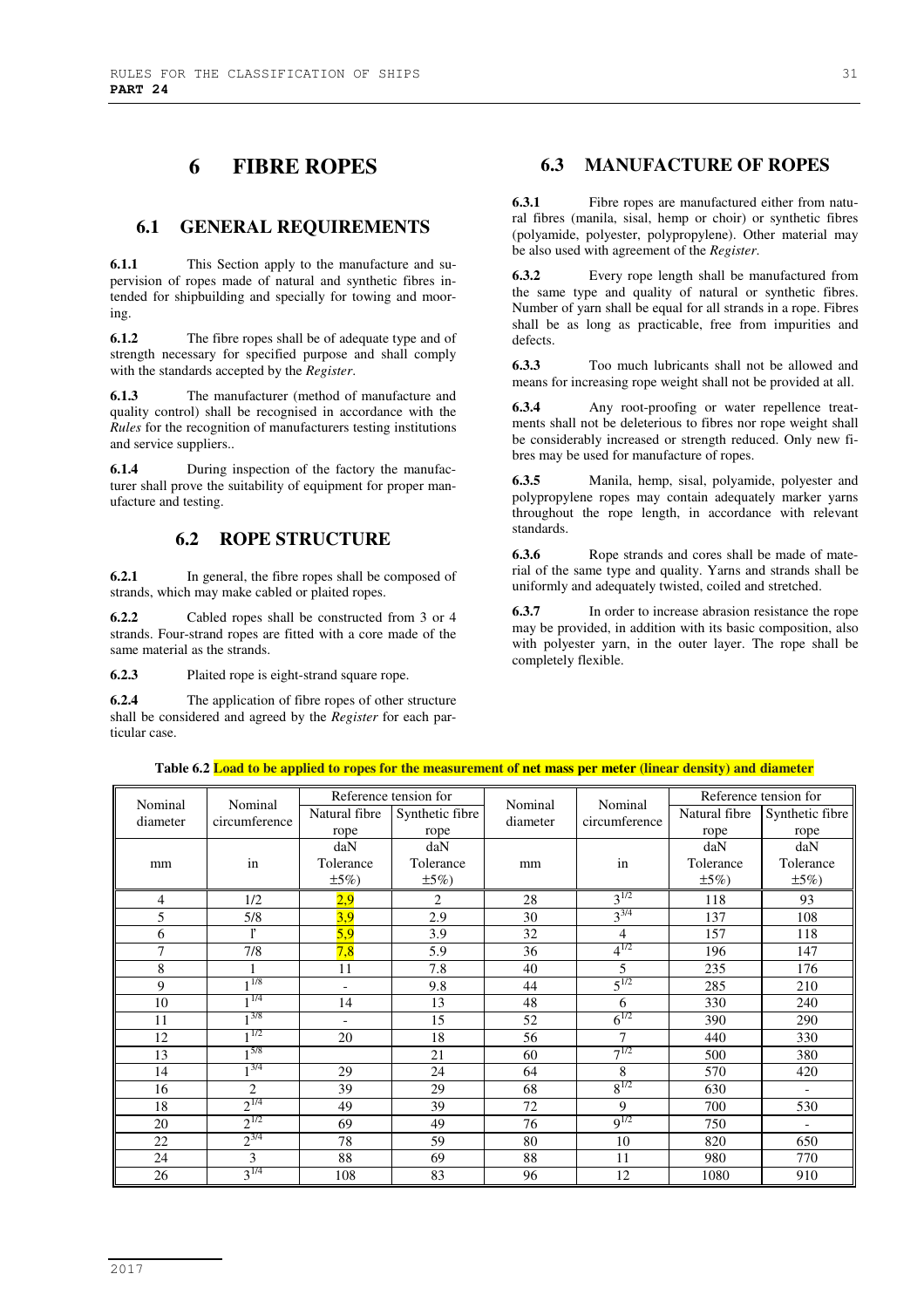|                     |                          | Realisation factor, r    |                          |                          |                        |                        |                                                 |                                         |  |
|---------------------|--------------------------|--------------------------|--------------------------|--------------------------|------------------------|------------------------|-------------------------------------------------|-----------------------------------------|--|
| Nominal<br>diameter |                          | Natural fibre ropes      |                          |                          |                        | Synthetic fibre ropes  |                                                 |                                         |  |
|                     |                          |                          | Manila or sisal          |                          |                        |                        |                                                 |                                         |  |
| mm                  | Hemp<br>3-strands        | 3-strands                | 4-strands                | 8-strands                | 3-strands<br>polyamide | 3-strands<br>polyester | 3 or 8-strands<br>polypropylene<br>monofilament | 3 or 8-strands<br>polypropylene<br>film |  |
| 24                  |                          |                          |                          |                          | 0,7500                 | 0,6222                 |                                                 |                                         |  |
| 28                  |                          | $\overline{\phantom{a}}$ |                          |                          | 0,7377                 | 0,6042                 |                                                 |                                         |  |
| 32                  | ۰                        | $\overline{\phantom{a}}$ | $\overline{\phantom{0}}$ |                          | 0,7270                 | 0,5925                 |                                                 |                                         |  |
| 36                  | $\overline{\phantom{a}}$ | $\overline{\phantom{0}}$ | $\overline{\phantom{a}}$ | $\overline{\phantom{0}}$ | 0,7177                 | 0,5840                 |                                                 |                                         |  |
| 40                  | $\blacksquare$           | $\overline{\phantom{a}}$ | $\overline{\phantom{0}}$ |                          | 0,7095                 |                        |                                                 |                                         |  |
| 44                  |                          | $\overline{\phantom{a}}$ |                          |                          | 0,7022                 | 0,5705                 |                                                 |                                         |  |
| 48                  | -                        | -                        | $\overline{\phantom{0}}$ | $\overline{\phantom{0}}$ | 0,6958                 | 0,5655                 | 0,8719                                          | 0,890                                   |  |
| 52                  | $\overline{a}$           | $\overline{\phantom{a}}$ | $\overline{\phantom{a}}$ |                          | 0,6900                 | 0,5610                 | 0,8646                                          | 0,880                                   |  |
| 56                  | $\blacksquare$           | $\blacksquare$           | $\overline{\phantom{a}}$ | $\blacksquare$           | 0,6850                 | 0,5572                 | 0,8583                                          | 0,875                                   |  |
| 60                  | 0,664                    | 0,592                    | 0,533                    | $\overline{\phantom{0}}$ | 0,6808                 | 0,5536                 | 0,8531                                          | 0,870                                   |  |
| 64                  | 0,659                    | 0,589                    | 0,530                    | 0,610                    | 0,6770                 | 0,5502                 | 0,8483                                          | 0,865                                   |  |
| 68                  | 0,653                    | 0,585                    | 0,527                    | 0,606                    |                        |                        |                                                 |                                         |  |
| 72                  | 0,647                    | 0,582                    | 0,524                    | 0,603                    | 0,6700                 | 0,5446                 | 0,8395                                          | 0,855                                   |  |
| 76                  | 0,643                    | 0,579                    | 0,521                    | 0,600                    |                        |                        |                                                 |                                         |  |
| 80                  | 0,640                    | 0,577                    | 0,519                    | 0,598                    | 0,6650                 | 0,5400                 | 0,8332                                          | 0,845                                   |  |
| 88                  | 0,638                    | 0,574                    | 0,517                    | 0,595                    | 0,6613                 | 0,5367                 | 0,8286                                          | 0,840                                   |  |
| 96                  | 0,636                    | 0,572                    | 0,515                    | 0,593                    | 0,6578                 | 0,5333                 | 0,8242                                          | 0,835                                   |  |

#### **Table 6.3 Realisation factor r**

## **6.4 TESTING OF ROPES**

#### **6.4.1**

**6.4.1.1** For each particular type of rope for which approval is required, the samples of manufactured rope having maximum diameter shall be tested and also the one mostly produced (manufactured).

**6.4.1.2** Testing shall determine:

- net mass per meter (linear density);
- lay;
	- diameter or circumference of rope;
	- breaking load and elongation.

#### **6.4.2 Sampling**

**6.4.2.1** The sample shall represent the homogenous batch of ropes to be tested as close as possible. The batch is to be homogenous i.e. composed of ropes of the same type and dimensions, manufactured in the same manufacturing cycle. An amount of test samples shall be taken from the ropes batch, of cca 2500 mm in length according to the following Table 6.1.

| Table 6.1 |  |
|-----------|--|
|-----------|--|

| Size of batch<br>m   | Number of samples |
|----------------------|-------------------|
| to 2000              |                   |
| Each batch over 2000 |                   |

**6.4.2.2** Number of samples for testing of natural fibre ropes shall not be less than one sample per every ten rope coils.

#### **6.4.3 Determination of net mass per meter (linear density)**

**6.4.3.1** Net mass per meter, m, shall be calculated according to the formula:

$$
m = \frac{m_o}{L}
$$

where:

where:

- *mo* = mass of test piece within limits;
	- $=$  test piece length in meters, under determined load (Table 6.2) calculated according to formula:

$$
L = \frac{D_p \cdot L_o}{D_o}
$$

*Do* = initial spacing between reference marks located symmetrically around mean test piece position if freely placed on flat plate;

- $D_p$  = spacing between reference marks measured under determined load (Table 6.2);
- *Lo* = initial total length of test piece freely placed on flat plate.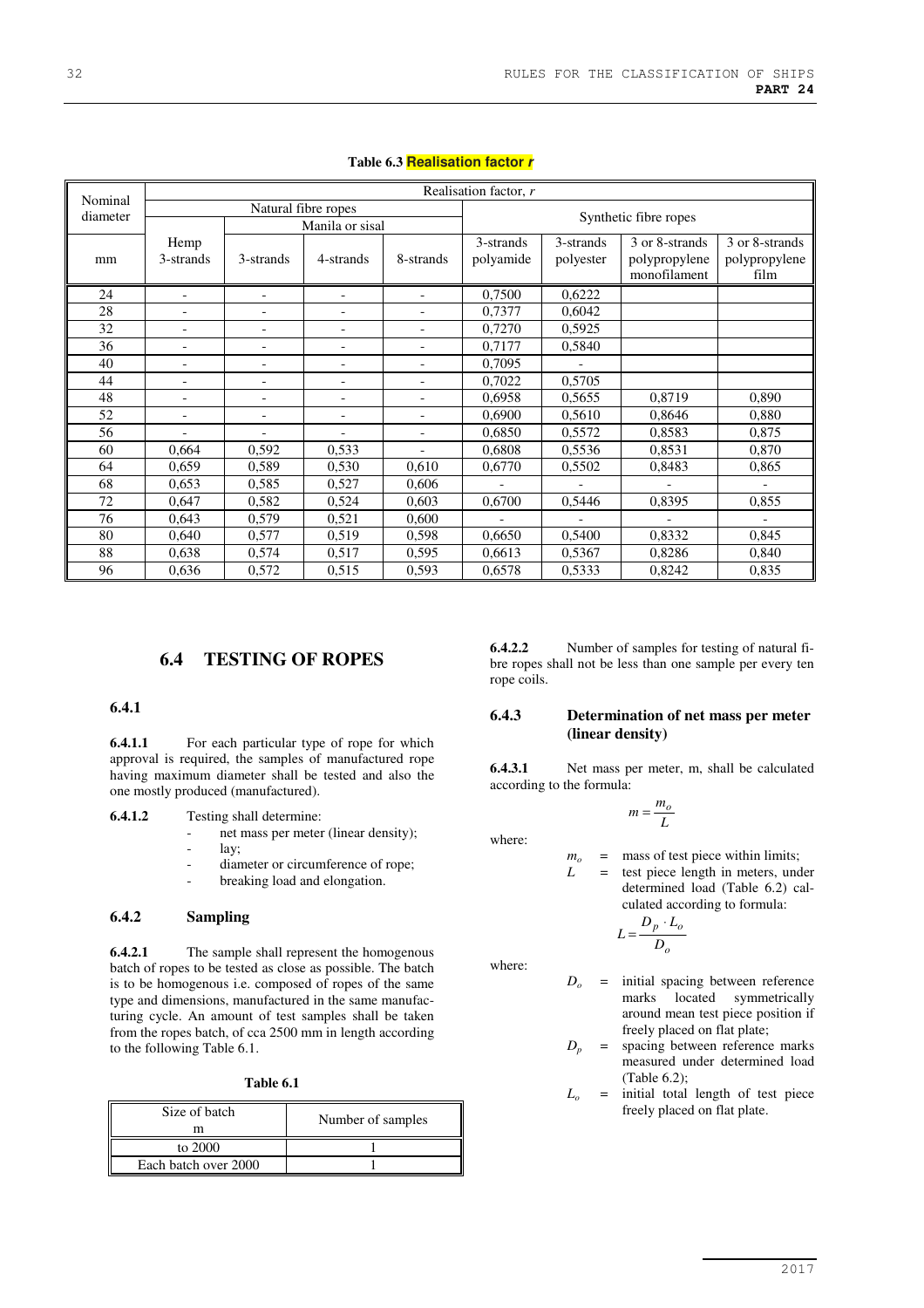#### **6.4.4 Determination of rope diameter and circumference**

**6.4.4.1** The sample shall be subjected to adequate load (Table 6.2) and then diameter to be measured. Obtained values shall be within limits  $\pm$  4% from the nominal value.

#### **6.4.5 Determination of lay (uniformity of twisting)**

**6.4.5.1** The sample shall be subjected to the respective load (Table 6.2) and then a length of 10 lays shall be measured. The maximum determined length shall comply with the values specified in relevant standards.

#### **6.4.6 Determination of breaking strength**

**6.4.6.1** Breaking strength of rope shall be determined by tensile test of specimen in full section.

**6.4.6.2** The test specimen shall be loaded to the initial loading as stated in Table 6.2 and diameter and uniformity of twisting shall be checked. After that loading shall be increased uniformly and continuously until the rope breaks.

**6.4.6.3** It is important to determine the position of rope breakage in order to ascertain if obtained result shows the actual rope strength.

**6.4.6.4** If the breakage occurs beyond defined marks, the rope is considered to satisfy provided that obtained value is not less than 90% of the value required by the relevant standard .

**6.4.6.5** The report shall specify only the actually obtained value, with position of the breakage.

**6.4.6.6** If there is no technical possibility to examine the test specimen of manufactured rope in total for the ropes having breaking strength above 25.000 daN can be calculated from the breaking strengths of the particular yarn, provided the rope has fulfilled the specified requirements in all other respects.

**6.4.6.7** Number of individual yarns shall comply with at least half rope diameter. The yarn shall be uniformly taken from the outer layer, inner layer and middle of rope strands. For plaited rope, half the yarns shall be selected from right twist strands and the other half from left twist strands.

**6.4.6.8** Breaking strength of rope *FMC* from which yarns are taken shall be determined according to formula:  $F_{MC} = F_Y \cdot n \cdot r$ ,

where:

| $F_{MC}$ = |     | rope breaking strength, daN; |
|------------|-----|------------------------------|
| $F_Y$      | $=$ | average yarn strength, daN;  |

*n* = number of yarns in the rope;  $r =$  realisation factor (Table 6.3).

**6.4.6.9** The test report shall include testing results of particular yarns. Obtained breaking strength shall comply with the values stated in the relevant standards.

## **6.5 MARKING**

**6.5.1** Every tested rope coil shall be fitted with an attached identification table, comprising the following:

- manufacturer's mark;
- type of material;
- structure;
- diameter;
- length;
- date of manufacture :
- stamp and number of the *Register*.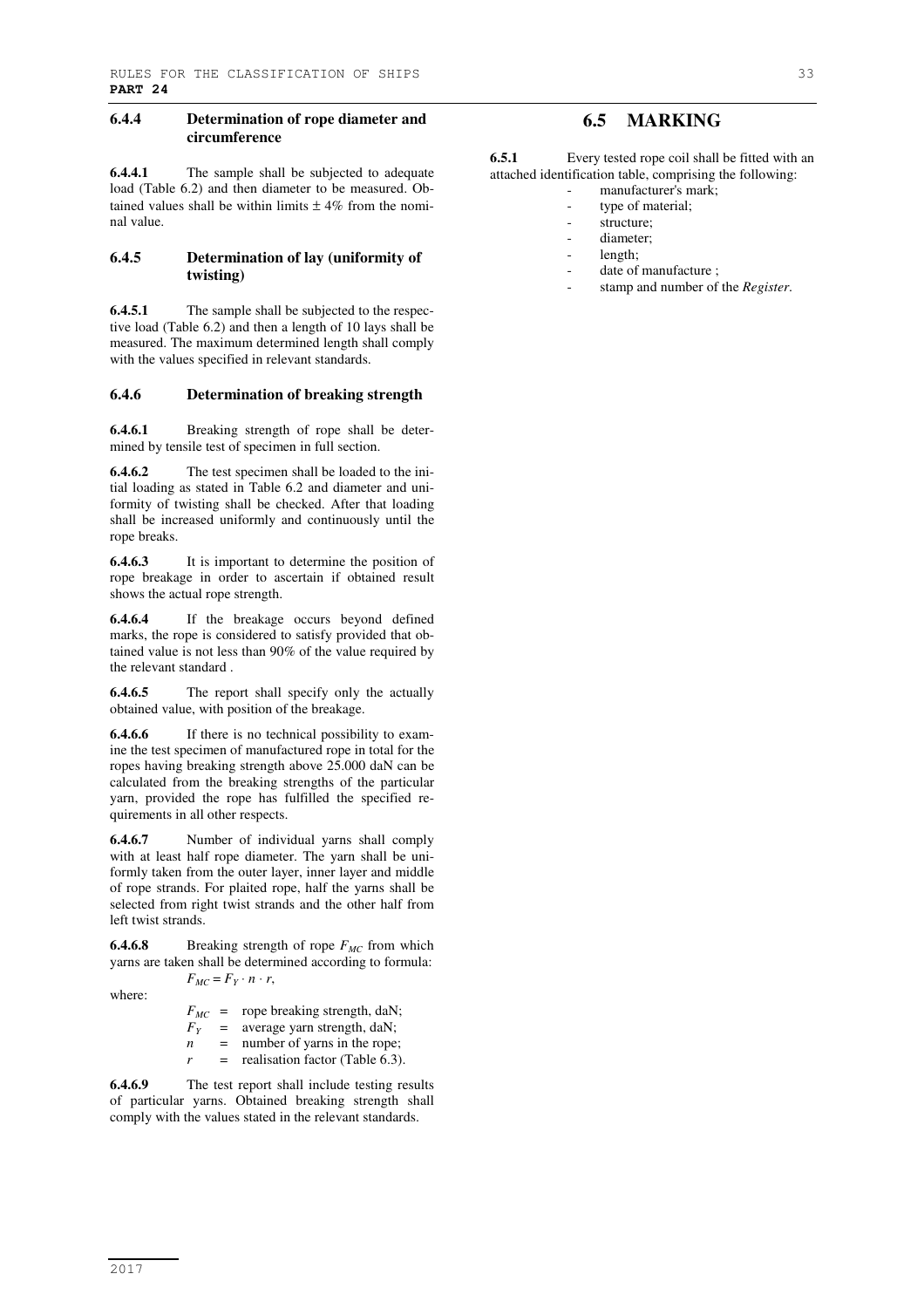# **7 GLASS FIBRE REINFORCED PLASTICS**

## **7.1 GENERAL REQUIREMENTS**

**7.1.1** This Section applies to the manufacturer and products of glass fibre-reinforced plastic manufactured from unsaturated polyester resins reinforced with low alkaline glass fibres, as well as to the manufacturers of raw materials and to the raw materials.

**7.1.2** The manufacturer, method of manufacture and products of glass-reinforced plastics shall be approved by the *Register*.

**7.1.3** Resins and reinforcements used shall be of approved type.

**7.1.4** Type and content of catalyst and accelerator shall be selected in accordance with the recommendations of the resin manufacturer for each individual application separately, as to ensure the process of resin hardening within a specified period of time, without additional heating.

**7.1.5** Added pigments shall not affect the resin hardening process.

**7.1.6** Pigments added to the resin by the manufacturer shall be dispersed in the same or any other compatible resin.

**7.1.7** The content of added pigment shall not exceed 5% of the resin weight.

**7.1.8** The amount of fillers that may be added to resins shall not substantially affect the resin viscosity, i.e. the content shall not exceed 10% in relation to resin weight.

**7.1.9** It shall be allowed to add 3% of thixotropic filler to the resin. Up to 5% of flame retardant filler shall be permitted to be added.

**7.1.10** Filler shall not be added to the resins, intended for the manufacture of oil fuel or water tanks.

**7.1.11** The fillers shall be of approved type.

**7.1.12** Details of resin system, additives and application of reinforcement layers shall be submitted to the *Register* for approval, in each particular case.

## **7.2 MANUFACTURE OF LAMI-NATES**

**7.2.1** The present requirements apply to the manufacture of laminates either by hand lay up or by spraying, or alternatively by applying both methods.

**7.2.2** Other technologies of manufacture may be applied only when specially approved.

**7.2.3** When laminates are manufactured by spraying, the proper functioning of the equipment for application of resin and glass fibre shall be identified as well as the operator's capability.

**7.2.4** The moulds used during manufacture shall be of appropriate material, properly stiffened as to maintain the prescribed shape and line. Used materials shall not affect the resin system.

**7.2.5** The mould surface shall enable the manufacture of a product, the surface of which meets the assumed purpose.

**7.2.6** Mould shape and mould handling shall enable free access and undisturbed operation throughout the area.

**7.2.7** Prior to commencement of the manufacture of glass reinforced plastics product, the moulds shall be cleaned, dried and conditioned to the room temperature. The release agent shall not affect the resin hardening process.

**7.2.8** Gelcoat may be applied by brush, roller or by spraying, as to obtain uniform film of 0,4 to 0,8 mm in thickness.

**7.2.9** After curing period, the gelcoat shall not be left free longer than necessary but in no case overnight.

**7.2.10** Light glass mat (not exceeding  $300 \text{ gr/m}^2$ ), shall be applied as the first laminate layer close to gelcoat, with ratio resin-glass of at least 2,5:1.

**7.2.11** The laminate shall be manufactured as to apply particular reinforcement layers according to the approved scheme and in proper direction. Each individual layer shall be properly impregnated as to obtain required glass content.

**7.2.12** In composite laminates, attention shall be paid to alternate application of mat and woven roving as to reach required interlaminar sheer strength.

**7.2.13** Material quantity to be applied at once (number of laminate layers) shall be such as to prevent excessive production of heat.

**7.2.14** Lamination process may be continued in a way that a glass mat layer shall be applied to the cured resin area.

**7.2.15** Reinforcement joints shall be performed by overlapping, whereas the overlaps shall be arranged throughout the laminate area.

**7.2.16** Changes of laminate thickness shall be gradual and not less than 25 mm per  $600 \text{ gr/m}^2$ .

**7.2.17** After completed manufacture, the laminate shall be left in mould for a sufficient period of time as to achieve curing of resin, but not less than 12 hours or in accordance with the recommendation of resin manufacturer.

**7.2.18** After being taken off the mould, the manufactured items shall not be exposed to open space before required hardness is reached (Barcol).

**7.2.19** Artificial curing may be applied at the earliest 24 hours after the manufacture.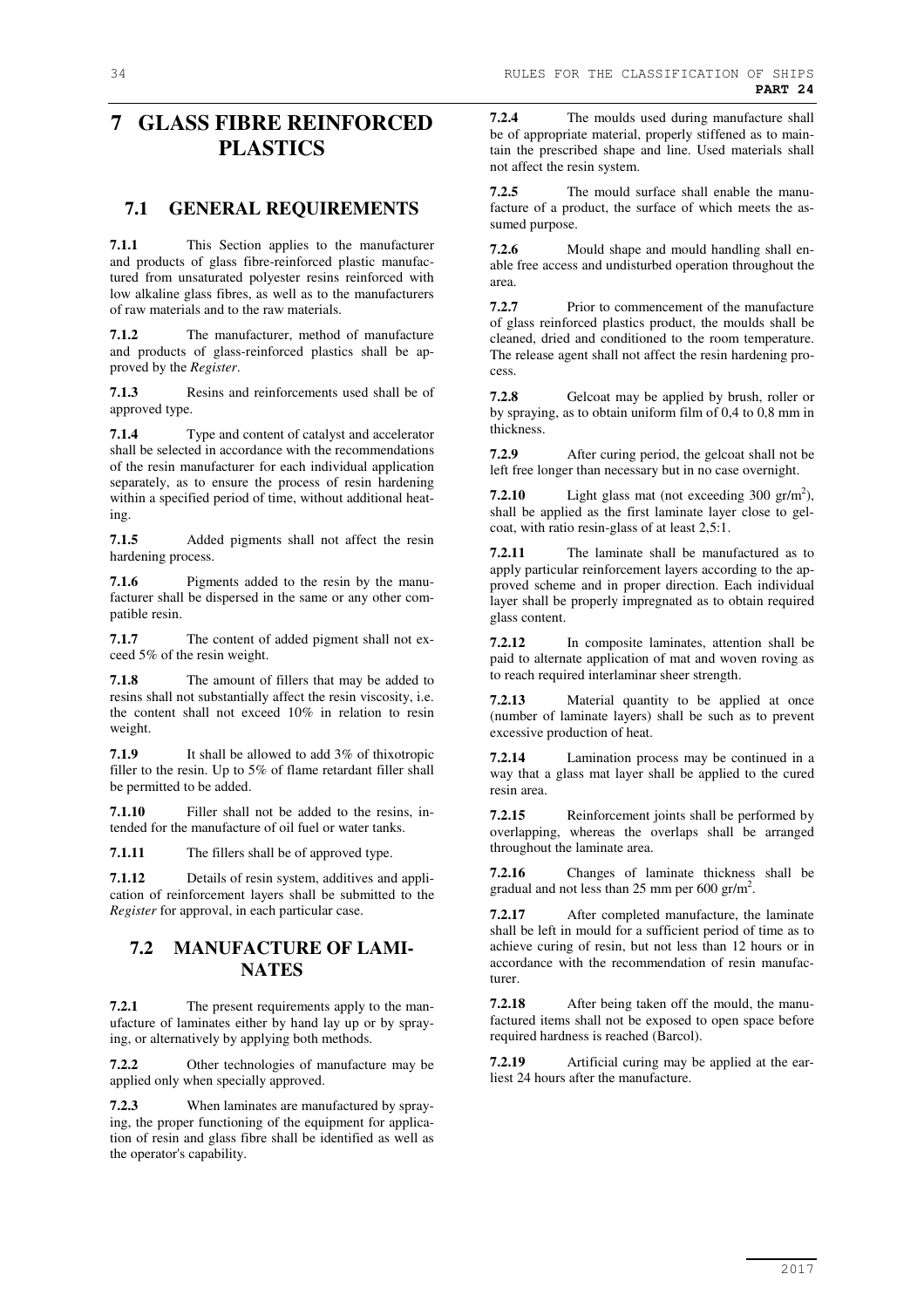## **7.3 CONDITIONS OF MANUFACTURE**

**7.3.1** Workshop for the manufacture of glass fibre reinforced plastic laminates shall be equipped as to maintain the temperature of at least  $16^{\circ}$ C and not exceeding 28<sup>o</sup>C, throughout the curing time.

**7.3.2** The workshop relative humidity shall be less than 70%.

**7.3.3** The workshop conditions shall be followed and recorded by applying adequate equipment.

**7.3.4** Working spaces shall be clean, without dust and free of direct sunlight effect.

**7.3.5** Forced ventilation shall not cause increased evaporation of monomer from the resin.

**7.3.6** The resins shall be stored in dry, good ventilated rooms with temperatures not exceeding  $25^{\circ}$ C, and not below  $0^{\circ}C$ .

**7.3.7** When the resin temperature in the store falls below  $16^{\circ}$ C prior to commencement of the manufacture, the resin shall be conditioned at the room temperature.

**7.3.8** Catalyst and accelerator shall be stored separately in accordance with the manufacturer/s recommendation.

**7.3.9** Glass fibre reinforcements shall be stored in dry place, free of dust. Where the storage temperature is below  $16^{\circ}$ C, the glass fibre reinforcement shall be conditioned at the room temperature, prior to operation.

**7.3.10** The application procedure as well as handling with materials shall not cause their damage or contamination.

**7.3.11** Materials whose validity has expired shall not be used without special approval.

## **7.4 PROPERTIES**

**7.4.1** Glass fibre reinforced laminates with glass content of 30% by weight shall reach at least the following values of mechanical properties:

- tensile strength  $85,0$  N/mm<sup>2</sup> in accordance with **HR EN ISO 527-4**,
- tensile modulus of elasticity 6500  $N/mm^2$  in accordance with  $HR EN$ ISO 527-4,
- flexural strength 150,0 N/mm in accordance with **HR EN ISO 14125**,
- flexural modulus of elasticity 5500  $N/mm^2$  in accordance with  $HR EN$ ISO 527-4,
- pressure strength 115,0 N/mm<sup>2</sup> in accordance with **HR EN ISO 14126**,
- pressure modulus of elasticity 6000 N/mm<sup>2</sup> in accordance with **HR EN** ISO 14126,
- interlaminar shear strength 17,0  $N/mm^2$  in accordance with  $\overline{EN}$  ISO 14130.

**7.4.2** Nominal thickness of laminate for reinforcement weighing  $300 \text{ gr/m}^2$  is 0,7 mm for glass mat and 0,5 mm for woven roving.

**7.4.3** Maximum permissible glass content in laminate by weight for particular type of reinforcement shall not exceed the following values (ISO 1172):

- glass mat or chopped roving 35%,
- woven roving (fabrics) 50%,
- one-direction fibre 54%.

**7.4.4** Average total glass content in the cured laminate shall neither be less than 27% nor shall exceed 45% (by weigh).

**7.4.5** The glass reinforced plastics products, as regards their purpose, shall;

- .1 have prescribed fireproof degree (as required),
- .2 be resistant to fresh and sea water, oil and oil products and other aggressive agents (as required),
- .3 meet the hygienic and sanitary requirements (as required),
- .4 meet the requirements of the environmental protection (as required),
- .5 be resistant to rot and fungi effect and shall not adversely affect the adjoining materials.

## **7.5 SAMPLING AND TESTING**

**7.5.1** Tests for the type approval of products shall be carried out on test pieces cut from a product or laminate manufactured from the same material and under the same conditions like the product.

**7.5.2** The test plate shall kept at the room temperature for at least 24 hours and then subjected to the artificial post-curing at the temperature of  $40^{\circ}$ C for next 16 hours.

**7.5.3** All tests shall be carried out in accordance with the national or international standards, agreed with the Register when approving the type test program.

**7.5.4** In serial production the mechanical properties shall be tested at least once a year. Alternatively, the properties shall be tested at every new production.

**7.5.5** The *Register* may require determination of humidity effect to the glass reinforced plastics by 3-hours cooking of test piece in fresh water, in order to examine the quality of finished laminates.

**7.5.6** When making this test, the test piece edges, if protected on finished products, may be coated with resin.

**7.5.7** In case satisfactory results are not achieved, the following requirements shall be met:

**7.5.7.1** Where tests of one or two specimens fail to give satisfactory results, retest shall be carried out with double number of specimens.

**7.5.7.2** Where tests of three or more specimens fail to give satisfactory results, the register may require the tests to be performed with specimens cut directly from product.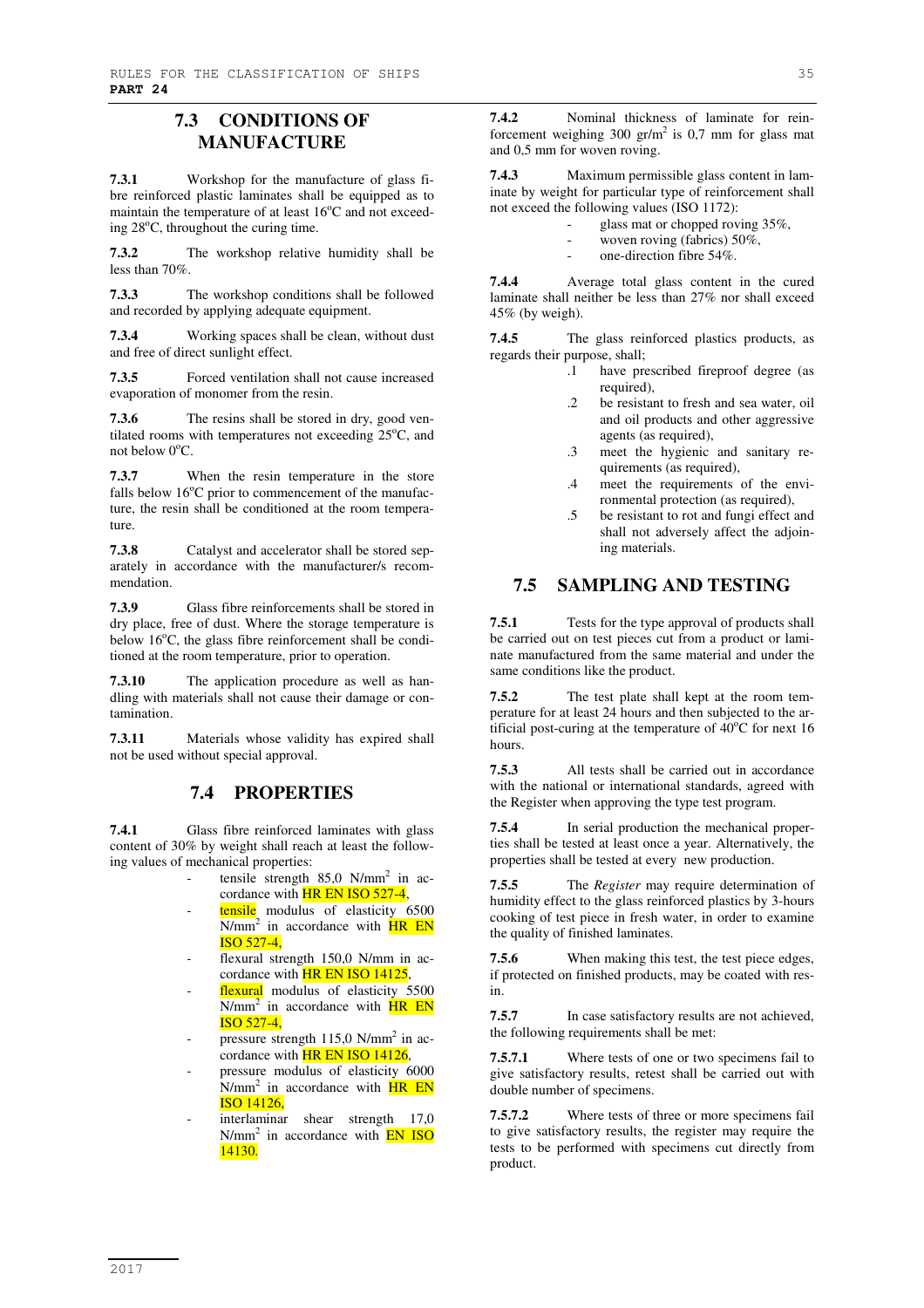**7.5.8** Where retest fail to give satisfactory results with at least one specimen, the product shall be rejected.

## **7.6 INSPECTION**

**7.6.1** Glass fibre reinforced plastic products shall be free from delamination, voids, inclusions or other defects, that may adversely affect their purpose.

**7.6.2** Where a doubt arises that appearance of internal defects occurred, the *Register* may require the products to be subjected to one of destructive or nondestructive test method.

|                            |                       |                               | Requirements                  |                 |  |
|----------------------------|-----------------------|-------------------------------|-------------------------------|-----------------|--|
| Property                   | Standard              | Grade 1                       | Grade 2                       | Grade 3         |  |
| * Density                  | ISO 1675              |                               | The manufacture nominal value |                 |  |
| * Viscosity                | ISO 2555              |                               | The manufacture nominal value |                 |  |
|                            |                       |                               | $\pm 20\%$                    |                 |  |
| * Acid number              | ISO 2114              |                               | The manufacture nominal value |                 |  |
|                            |                       |                               | $\pm 10\%$                    |                 |  |
| * Solvent content          | <b>ISO/DIS 7028-2</b> | The manufacture nominal value |                               |                 |  |
| (monomer)                  | Br. 1.4.10            | $\pm$ 5%                      |                               |                 |  |
|                            |                       |                               |                               | The manufacture |  |
| Mineral content            | DIN 16945 No.: 1.4.10 | Maximum                       | Maximum                       | nominal value   |  |
|                            |                       | 5%                            | 5%                            | $+5\%$          |  |
| * Gel time                 | ISO 2535              | Production nominal value      |                               |                 |  |
|                            |                       | $\pm 20\%$                    |                               |                 |  |
| Reactivity                 |                       | The manufacture nominal value |                               |                 |  |
| Linear shrinkage           | ASTM D 2566           | The manufacture nominal value |                               |                 |  |
| Colour                     |                       | The manufacture nominal value |                               |                 |  |
| Stability non-catalysed in |                       |                               |                               |                 |  |
| dark                       |                       |                               | At least 3 months             |                 |  |

**Table 7.1**  Resin properties under delivery condition (liquid)

|          | Requirements for cured resins |                       |         |  |
|----------|-------------------------------|-----------------------|---------|--|
|          | Standard                      | Requirements          |         |  |
| Property |                               | Grade 1               | Grade 2 |  |
|          |                               | The manufacture nomin |         |  |

**Table 7.2** 

| 1 IUPULY               | oumuu              | Grade 1                                        | Grade 2                       | Grade 3                  |  |
|------------------------|--------------------|------------------------------------------------|-------------------------------|--------------------------|--|
| Density                |                    |                                                | The manufacture nominal value |                          |  |
| Hardness (Barcol)      | <b>EN 59</b>       | Minimum                                        | Minimum                       | Minimum                  |  |
|                        |                    | 35                                             | 35                            | 35                       |  |
| Thermal stability      | ISO 75-2           | Minimum                                        | Minimum                       | Minimum                  |  |
|                        |                    | $75^{\circ}$ C                                 | $62^{\circ}$ C                | $62^{\circ}$ C           |  |
| Water absorption       | ISO 62             | Maximum                                        | Maximum                       | Maximum                  |  |
|                        |                    | 80 mg/sample                                   | 100 mg/ sample                | 100 mg/ sample           |  |
| Tensile strength       | <b>ISO 527</b>     | Minimum                                        | Minimum                       | Minimum                  |  |
|                        |                    | 50 $N/mm2$                                     | 45 $N/mm2$                    | 45 $N/mm2$               |  |
| Modulus of elasticity  | <b>ISO 527</b>     | Minimum                                        | Minimum                       | Minimum                  |  |
|                        |                    | $3500$ N/mm <sup>2</sup>                       | $3000$ N/mm <sup>2</sup>      | $3000$ N/mm <sup>2</sup> |  |
| Breaking elongation    | <b>ISO 527</b>     | Minimum                                        | Minimum                       | Minimum                  |  |
|                        |                    | $2,0\%$                                        | 1,5%                          | $1,5\%$                  |  |
| Oxygen index           | <b>ASTM D 2863</b> |                                                |                               | Minimum                  |  |
|                        |                    |                                                |                               | 23                       |  |
| Flame spread speed     | FTP Code           |                                                |                               | Self-                    |  |
|                        | Part 5             |                                                |                               | extinguishing            |  |
| Ageing (artificial, 24 |                    | Mechanical properties shall not be reduced for |                               |                          |  |
| weeks)                 |                    | more than 20%                                  |                               |                          |  |

## **7.7 MARKING**

**7.7.1** After satisfactorily performed tests, the products shall be marked with an indication, comprising: - name of manufacturer,

- mark or kind of product,
- date of manufacture,
- the *Register* mark.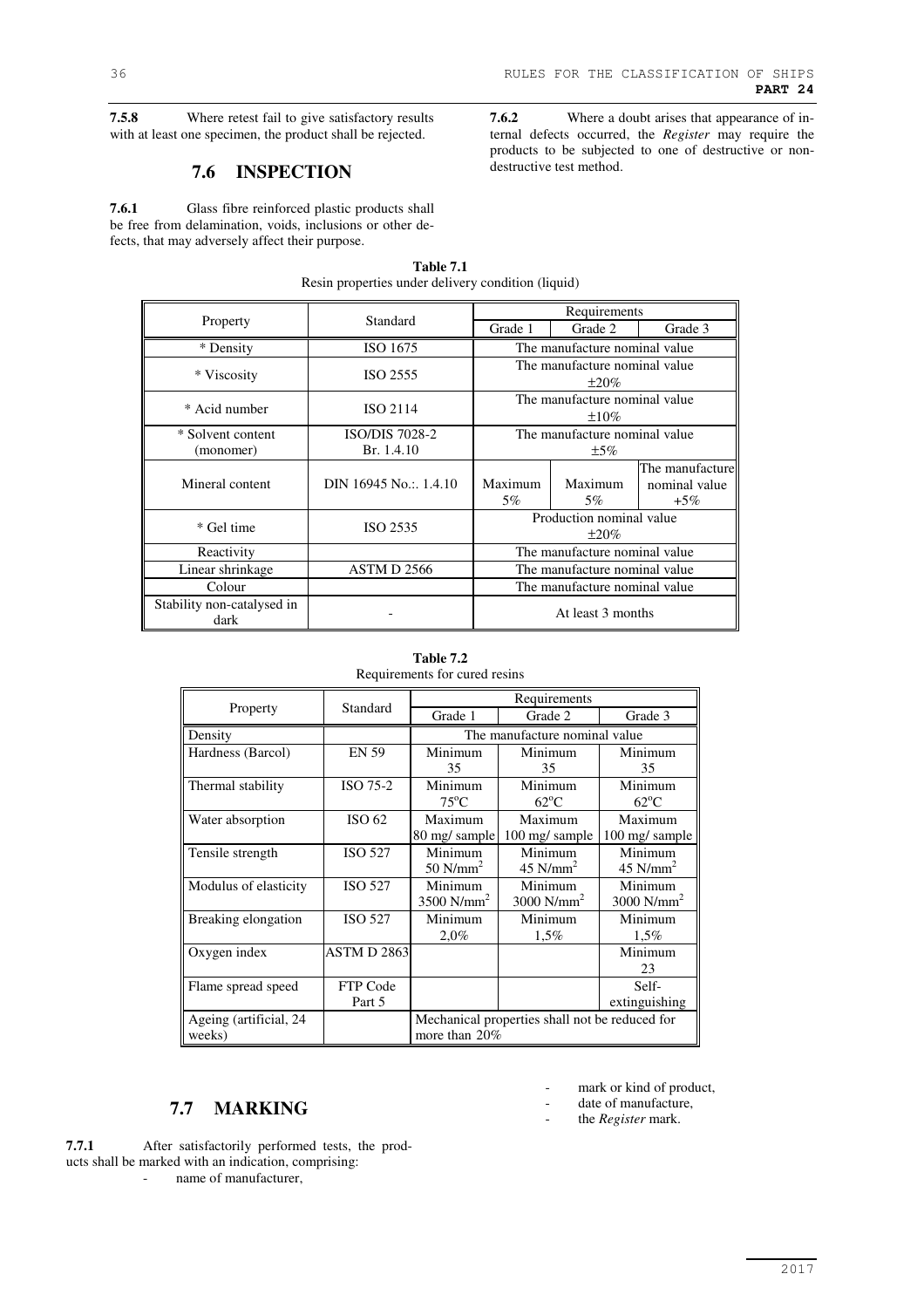## **7.8 POLYESTER RESINS**

#### **7.8.1 General**

**7.8.1.1** Resin manufacturers intended for the manufacture of glass fibre reinforced plastic products shall be approved for that production and resins shall be type approved.

**7.8.1.2** Resins shall have appropriate soaking reinforcement properties and shall be adequately cured at normal temperatures conditions.

#### **7.8.2 Classification of Unsaturated Polyester Resins**

**7.8.2.1** Polyester resins shall be classified in one of three quality grades:

Grade 1 Resins with high water resistance,

Grade 2 Resins with normal water resistance,

Grade 3 Resins with special fire resistance properties.

**7.8.2.2** Resins for special purposes and other technologies shall be specially considered by the *Register* in each particular case.

## **7.8.3 Properties of Polyester Resins**

**7.8.3.1** Properties of polyester resins which are to be type tested, shall meet the requirements specified in Table 7.1 and Table 7.2.

**7.8.3.2** Properties marked with asterisk shall be tested at every delivery. Mechanical properties of laminates shall be tested with properly manufactured laminates under normal operating conditions as well as under extreme temperature conditions, i.e. from -35 $^{\circ}$ C to +65 $^{\circ}$ C.

**7.8.3.3** All tests may be carried out in accordance with agreed international and national standards.

#### **7.8.4 Gelcoat and Topcoat**

**7.8.4.1** Gelcoat and topcoat shall be manufactured from the polyester resins, meeting the requirements referred to in Table 7.2.

**7.8.4.2** Gelcoat and topcoat shall meet the requirements referred to in Table 7.3 and Table 7,4.

|                                     | Standard         | Requirements                                |                               |         |
|-------------------------------------|------------------|---------------------------------------------|-------------------------------|---------|
| Property                            |                  | Grade 1                                     | Grade 2                       | Grade 3 |
| * Density                           | ISO 1675         |                                             | The manufacture nominal value |         |
| * Viscosity                         | ISO 2555         |                                             | The manufacture nominal value |         |
| * Acid number                       | ISO 2114         |                                             | The manufacture nominal value |         |
| * Solvent content<br>(monomer)      | ISO/DIS 17028-2  | The manufacture nominal value<br>5%         |                               |         |
| Pigment and filler                  | <b>DIN 16995</b> | Maximum                                     | Maximum                       | Maximum |
| content                             | Br. 1.4.1        | $10\%$                                      | $10\%$                        | $10\%$  |
| Thixotropic index                   |                  | The manufacture nominal value               |                               |         |
| Gel time                            | ISO 2535         | The manufacture nominal value<br>$\pm 20\%$ |                               |         |
| Stability non-<br>catalysed in dark |                  | At least 3 months                           |                               |         |
| Covering capacity                   |                  | Maximum 500 ppm                             |                               |         |

**Table 7.3**  Gelcoat and topcoat properties under delivery condition

Properties marked with asterisk shall be tested at each delivery.

#### **Table 7.4**  Gelcoat and topcoat properties in cured condition

|                       | Standard       | Requirements                          |         |         |
|-----------------------|----------------|---------------------------------------|---------|---------|
| Property              |                | Grade 1                               | Grade 2 | Grade 3 |
| Density               | ISO 1675       | The manufacture nominal value         |         |         |
| Hardness (Barcol)     | <b>EN 59</b>   | Minimum 40                            |         |         |
| Tensile strength      | <b>ISO 527</b> | Minimum 50 $N/mm^2$                   |         |         |
| Modulus of elasticity | <b>ISO 527</b> | Minimum 2,5                           |         |         |
| Fracture elongation   | <b>ISO 527</b> | Minimum $2.5\%$                       |         |         |
| Water absorption      | ISO 62         | Minimum 80 mg/sample                  |         |         |
| Ageing (artificial,   |                | There shall be neither visible cracks |         |         |
| 24 weeks)             |                | nor washings of material and major    |         |         |
|                       |                | colour changes.                       |         |         |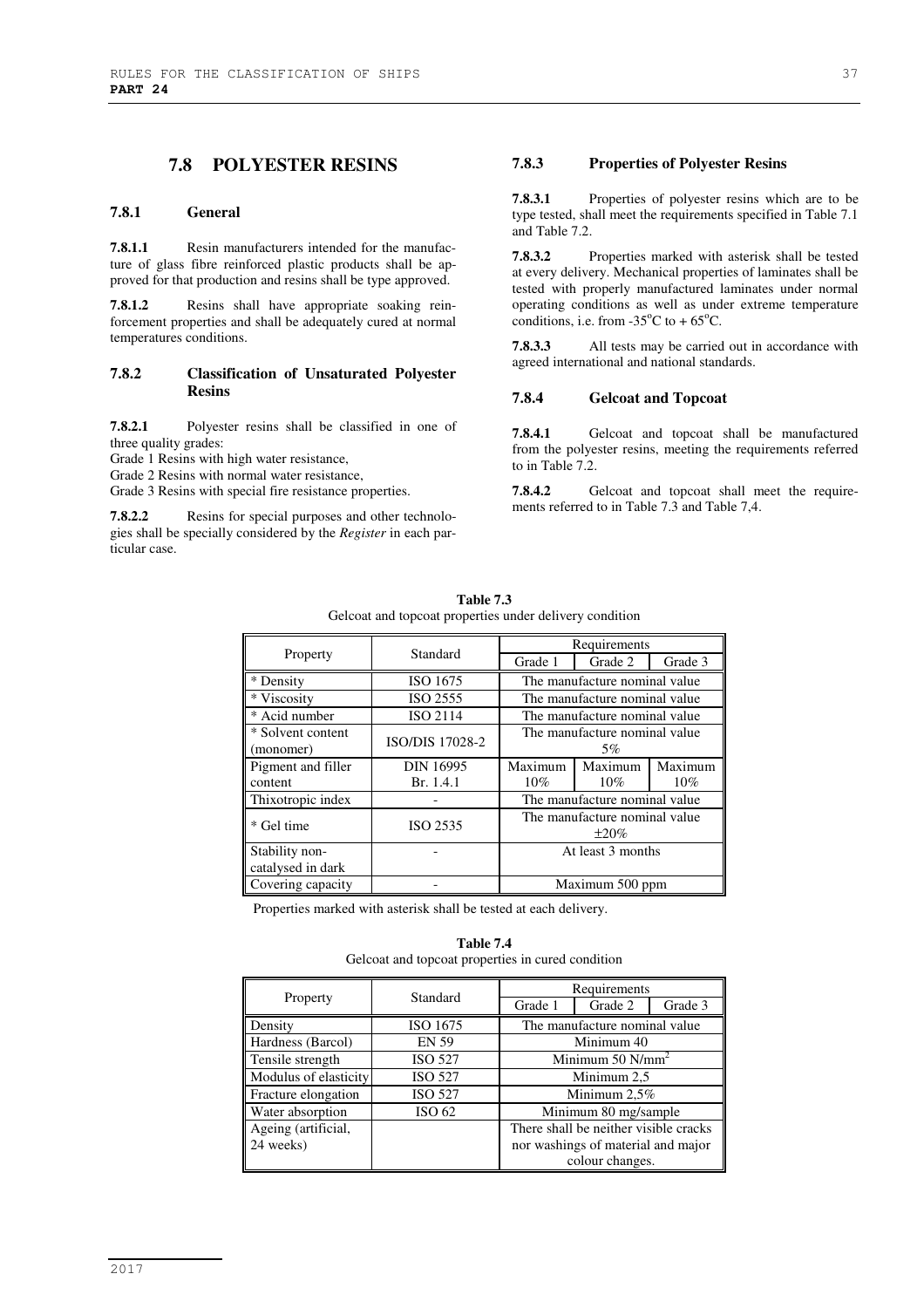**7.8.4.3** Gelcoat and topcoat intended for products with special fire resistant properties shall be tested to flame spread.

**7.8.4.4** All properties shall be determined in accordance with agreed international or national standards.

#### **7.8.5 Inspection, Delivery and Marking**

**7.8.5.1** For every batch of products, the manufacturer shall control the properties marked with \* in table 7.1 and Table 7.3 and shall file obtained data, available at periodical examination, conducted at least twice a year.

**7.8.5.2** Every delivered batch amount shall be marked as follows:

- mark of the manufacturer,
- mark of product,
- number of batch.
- date of manufacture.
- the *Register* mark.

## **7.9 GLASS REINFORCEMENT**

**7.9.1** Glass reinforcement manufacturers shall be approved for such manufacture and particular types of products shall be type approved.

**7.9.2** Glass reinforcements which may be applied for manufacture of glass reinforced plastic products shall be appropriate for hand lay-up and spray-up application, without additional pressure or temperature, exceeding room temperature.

**7.9.3** Glass products (roving, mat, woven roving and composites) shall be made of E-glass, where sum of  $Na<sub>2</sub>O$ and  $K<sub>2</sub>O$  contents is less than 1%. Alternatively, chemical composition of glass shall be within limits:  $SiO<sub>2</sub> 56\%$ , CaO 16-25%, Al<sub>2</sub>O<sub>3</sub> 12-16%, B<sub>2</sub>O<sub>3</sub> 6-12%, Na<sub>2</sub>O+K<sub>2</sub>O 0-1% and MgO 0-6%.

**7.9.4** Glass fibres shall be processed with agents based on silan or complex chromium compounds.

**7.9.5** Glass fibres shall be manufactured as continuous fibres and their properties shall be determined by testing products made of them.

**7.9.6** The type approval shall determine the following basic properties, where applicable:

- type of reinforcement,
- type of fibre for each particular direction,
- $n$ number of tex,
- treatment of fibres.
- number of strands
- width of manufactured reinforcement,
- weight per unit area,
- weight per linear meter,
- compatibility (appropriate for polyesters, epoxid, etc.),
- structural scheme,
- type of weave,
- type and composition of binder.

**7.9.7** Control of mechanical properties shall be performed on the laminate samples, which are manufactured from:

- approved type of resin,
	- at least three layers of reinforcement to get thickness of at least 4 mm.

**7.9.8** Weights of resins and reinforcements shall be recorded, as well as obtained laminate thickness.

**7.9.9** The following weight ratios glass/resin shall be applied for individual glass reinforcements:

| Glass ratio in laminate |
|-------------------------|
| 0,6                     |
| 0,3                     |
| 0.5                     |
| 0,5                     |
| 0,45                    |
| 0,33                    |
| 0.5                     |
|                         |

**7.9.10** The roving provided for processing by winding shall be tested as directed fibre.

**7.9.11** The following tests shall be carried out on finished products:

| Tensile strength at break,           |
|--------------------------------------|
| Tensile modulus,                     |
| Breaking elongation,                 |
| Compression strength at break,       |
| Breaking bend strength,              |
| Inter-layer shear strength,          |
| Glass content (weight percentage and |
| volume ratio).                       |
| Water absorption.                    |
|                                      |

**7.9.12** Mechanical properties shall be examined under normal dry conditions and in directions according to Table 7.5.

**Table 7.5** 

| Type of reinforcement                         | Direction of samples testing    |
|-----------------------------------------------|---------------------------------|
| directed fibres                               | ∩∘                              |
| mat and chopped roving                        | any direction                   |
| woven roving, woven cloth<br>composite roving | $0^{\circ}$ and $90^{\circ}$    |
| multi-axis weave roving                       | $0^{\circ}$ , 45°, 90° and -45° |

**7.9.13** In addition the properties in one direction shall be tested after exposure of laminates in fresh water for a period of 28 days, at the temperature of  $35^{\circ}$ C.

**7.9.14** All tests shall be carried out in accordance with agreed international or national standards.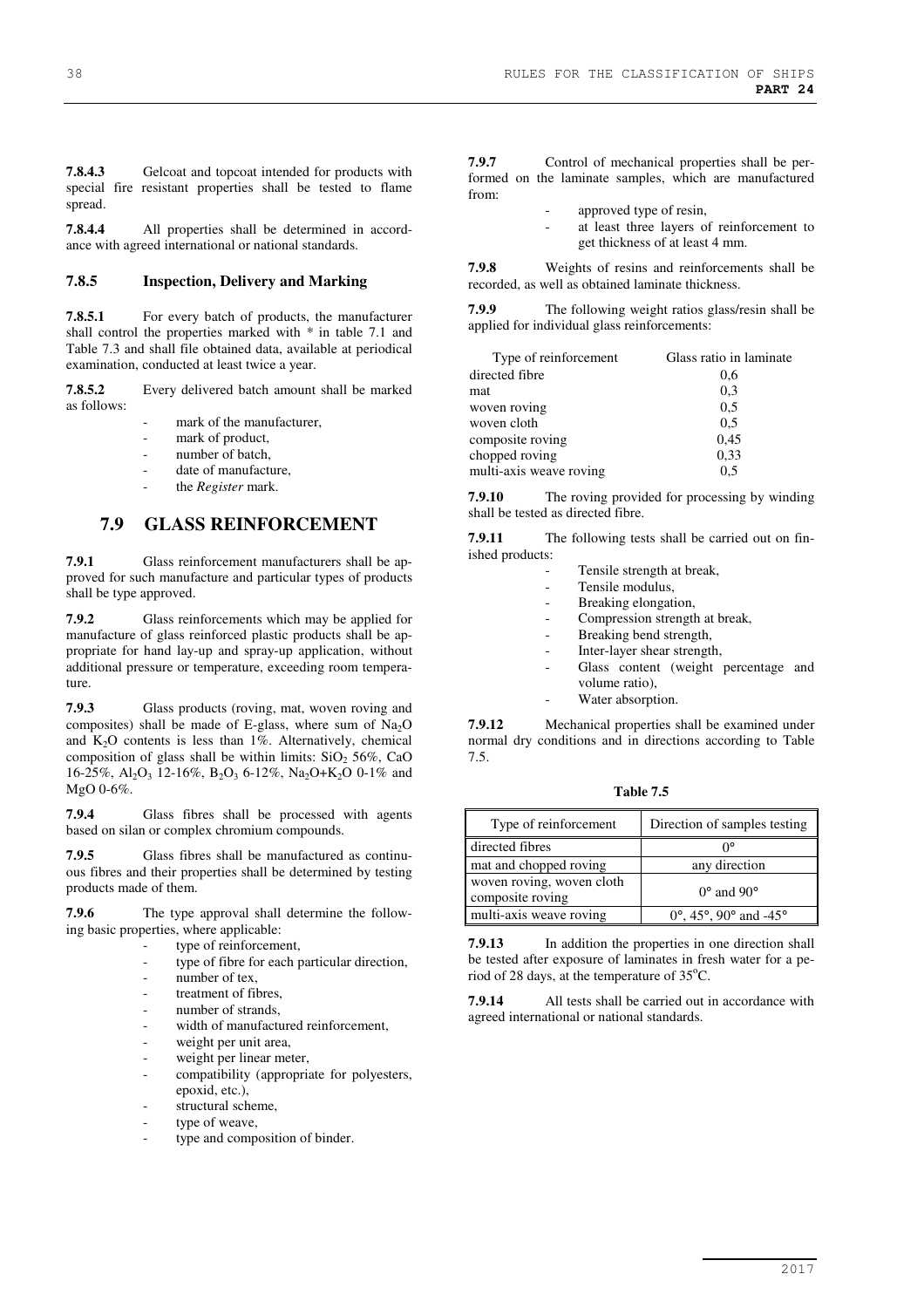# **8 RUBBERIZED OR PLASTI-CIZED TEXTILES (TEXTILES WITH POLYMERIC COATINGS)**

## **8.1 GENERAL REQUIREMENTS**

**8.1.1** This Section prescribes general requirements for rubberised or elasticised textiles (textiles with polymeric coatings).

**8.1.2** Manufacturers of rubberised or elasticised textiles used for the manufacture of life-saving appliances, inflatable boats and other products, manufactured under supervision of the *Register*, shall be approved for the production in question and particular types of products shall be type approved.

**8.1.3** Produced rubberised or elasticised textiles shall meet the approved specification comprising:

- details of basic textile (fibre material, type and structure, physical properties,
- details of plastification (rubberisation) process, type of covering material, structure, covering material weight, finished textile weight, physical properties and quality.

**8.1.4** Basic textile shall be resistant to rotting.

**8.1.5** Covering material shall be of natural or synthetic rubber or other polymeric material, which meets the prescribed requirements.

**8.1.6** Adhesives used in the manufacturing process of rubberised or plasticised textiles shall be approved by the *Register* accordingly.

| Property                                        | Requirements                                                          |                                                           |  |  |
|-------------------------------------------------|-----------------------------------------------------------------------|-----------------------------------------------------------|--|--|
|                                                 | Main buoyancy tubes, floor, tubes, supports for                       | Outer canopy                                              |  |  |
|                                                 | canopies, seats                                                       |                                                           |  |  |
| Tensile strength                                | Minimum 2kN/5cm by width                                              | Minimum 2kN/5cm by width                                  |  |  |
| Elongation                                      | Maximum 35%                                                           |                                                           |  |  |
| Tear strength                                   | Minimum 40 N,                                                         | Minimum 10 N,                                             |  |  |
|                                                 | $\alpha$                                                              | $\alpha$ r                                                |  |  |
|                                                 | for main buoyancy tubes supports for canopy at                        | Minimum 450 N in warp and weft                            |  |  |
|                                                 | least 800 N in warp and weft direction                                | direction                                                 |  |  |
|                                                 | For floor:                                                            |                                                           |  |  |
|                                                 | minimum 700 N in warp and weft direction.                             |                                                           |  |  |
| Ageing resistance                               | No signs of tackiness, cracks or other damages shall be visible.      |                                                           |  |  |
|                                                 | Tensile strength shall be at least 90% of the strength before ageing. |                                                           |  |  |
|                                                 | Difference in dimensions before and after ageing                      |                                                           |  |  |
|                                                 | shall not exceed 2%.                                                  |                                                           |  |  |
| Joint strength                                  | No cracks shall be visible where joints are exposed to tension.       |                                                           |  |  |
| Oil resistance                                  | No permanent tackiness or any other damage                            |                                                           |  |  |
|                                                 | shall be visible.                                                     |                                                           |  |  |
| Coldness resistance                             |                                                                       | No permanent cracks or any other damage shall be visible. |  |  |
| Coating adhesion                                | Minimum 10 N/1 cm by width<br>Minimum 5 N/1 cm by width               |                                                           |  |  |
| Folding resistance                              | Separation of basic textile and covering material                     |                                                           |  |  |
|                                                 | shall not appear.                                                     |                                                           |  |  |
|                                                 | Tensile strength after folding shall not be less                      |                                                           |  |  |
|                                                 | than 90% of strength before folding,                                  |                                                           |  |  |
|                                                 | or                                                                    |                                                           |  |  |
|                                                 | No cracking or other damage shall appear after                        |                                                           |  |  |
|                                                 | 200.000 cycles.                                                       |                                                           |  |  |
| Watertightness (hydraulic test)                 |                                                                       | No cracks, leakage or any other                           |  |  |
|                                                 |                                                                       | damage shall appear.                                      |  |  |
| Test for porosity                               | Less than 3l/m2/24 using hydrogen                                     |                                                           |  |  |
|                                                 | or,                                                                   |                                                           |  |  |
|                                                 | No air bubbles shall appear after 5 min.                              |                                                           |  |  |
| Ozone resistance                                | No cracks shall appear                                                |                                                           |  |  |
| Wear resistance                                 | Basic textile shall not be visible after 1000 cycles.                 |                                                           |  |  |
| Sea water resistance                            | No separation of piles (peeling) or colour changes                    |                                                           |  |  |
| shall appear, and during tensile test no cracks |                                                                       |                                                           |  |  |
|                                                 | shall appear at joints.                                               |                                                           |  |  |
| Weight of unit area                             | Manufacturer's specification                                          |                                                           |  |  |
| <b>Thickness</b>                                | Manufacturer's specification                                          |                                                           |  |  |
| Dimensions                                      | Manufacturer's specification                                          |                                                           |  |  |

#### **Table 8.1**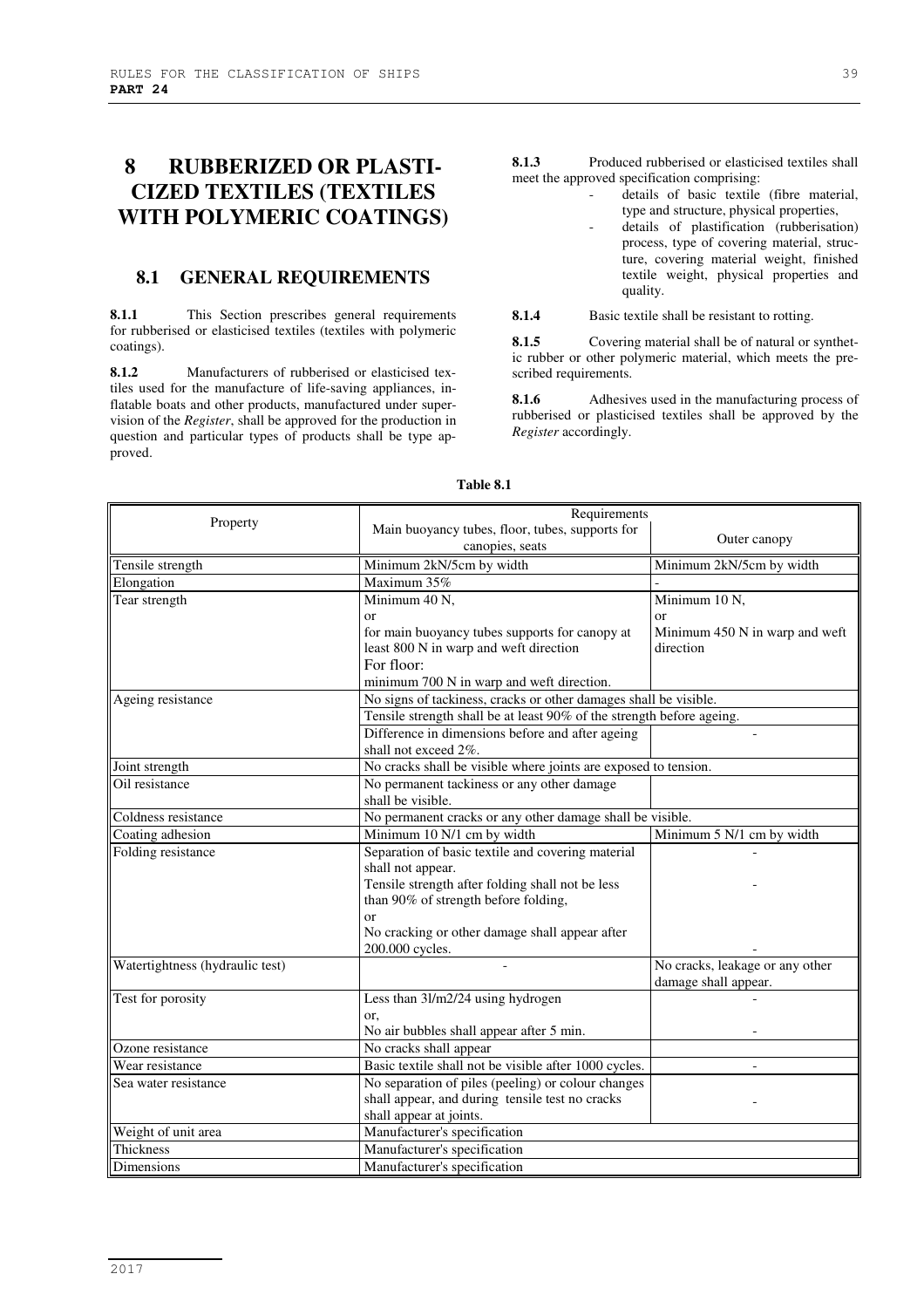# **8.2 FABRICS FOR THE**

# **MANUFACTURE OF LIFERAFTS AND INFLATABLE BOATS**

#### **8.2.1 General Requirements**

**8.2.1.1** Fabrics used for the manufacture of main buoyancy tubes, tubes, floor, supports for canopies, seats and outer canopies, shall, in addition to general requirements, meet the requirements referred to in table 8.1.

#### **8.2.2 Sampling, Conditions, Scope and Frequency of Tests**

**8.2.2.1** The required number of test specimens shall be taken from a roll of fabric at appropriate distance from the edges in warp and weft direction.

**8.2.2.2** The roll from which the specimens are taken shall be made (vulcanised) at least 24 hours and mostly three months before taking specimens.

**8.2.2.3** Prior to tests, the specimens shall be maintained under standard conditions at least for 16 hours.

**8.2.2.4** Unless otherwise specified, the test conditions shall be:  $20^{\circ}$ C  $\pm$  2<sup>o</sup>C, and relative humidity (65  $\pm$  5)%. Test conditions shall be stated in the Test report.

**8.2.2.5** All tests specified in table 8.1 shall be performed during type approval. The *Register* may require other tests to be carried out other than those referred to in Table 8.1.

**8.2.2.6** Tensile strength, elongation, tear strength, weight of unit area and dimensions shall be performed during delivery of particular batches.

**8.2.2.7** All tests shall be carried out in accordance with national or international standards agreed with the *Register* at the approval of type test program.

#### **8.2.3 Tests**

#### **8.2.3.1 Tensile Strength and Elongation**

- Tensile strength shall be determined with five test specimens in warp and weft direction.
- .2 The specimens shall be 50 mm in width and shall have length as to ensure spacing between grips of 200 mm. The test shall be carried out at the speed of 100  $mm/min \pm 10 mm/min$ .
- .3 Prior to commencement of tensile test the specimens in the testing machine shall be subjected to load of:
	- a) 2N for fabrics weighing  $\lt$  -200 g/m<sup>2</sup>,
	- b) 5N for fabrics weighing over 200 g  $(m^2 \text{ to } 500 \text{ g/m}^2,$
	- c) 10 N for fabrics weighing over 500  $g/m<sup>2</sup>$ .
- 40 RULES FOR THE CLASSIFICATION OF SHIPS **PART 24** 
	- .4 The test shall be carried out in accordance with ISO 1421:1977.

#### **8.2.3.2 Tear Strength**

- .1 Tear strength shall be determined according to one of two alternative methods: ISO 4674:1977 or ISO 1421:1977 at the speed up to 70 mm/min  $\pm$  10 mm/min.
- .2 Test shall be carried out with specimens taken from both warp and weft direction.

#### **8.2.3.3 Ageing Resistance**

- .1 Ageing test includes dimension test, folding test and tensile strength test.
- .2 Dimension test and folding test shall be carried out with four square specimens, with dimensions of at least 100 mm x 100 mm.
- .3 For tensile strength test six specimens shall be taken in warp and weft direction, three of which shall be placed in the oven at temperature of  $70^{\circ}$ C  $\pm$ 1<sup>o</sup>C and three shall be placed above water in a closed vessel at temperature of  $70^{\circ}$ C  $\pm$ 1°C. Test specimens shall be kept under specified conditions for 336 hours.
- .4 After the period of exposure any change of dimensions shall be tested and after performed folding the specimens shall be tested for possible cracks, separation of piles , tackiness or brittleness.
- .5 Tensile strength shall be tested in accordance with 8.2.3.1.

#### **8.2.3.4 Joining Strength**

- .1 Joining strength shall be tested with five specimens in warp and weft direction . test specimens with 50 mm in width and 300 mm in length shall be mutually joined with an overlap of 25 mm.
- .2 Joining strength shall be determined in the pull direction. The test shall be carried out under normal conditions and after the specimen is exposed in the oven at temperature of  $70^{\circ}$ C  $\pm$ 1<sup>o</sup>C for 336 hours.

#### **8.2.3.5 Oil Resistance Test**

.1 The oil resistance test shall reveal any signs of tackiness or surface softening. The test shall be carried out by depositing a surface of round specimen of at least 70 mm in diameter at the temperature of  $20^{\circ}$ C  $\pm 2^{\circ}$ C to the test mixture (oil No. 1 ISO 1817:1985). The test shall be carried out by means of the apparatus shown in Figure 8.1.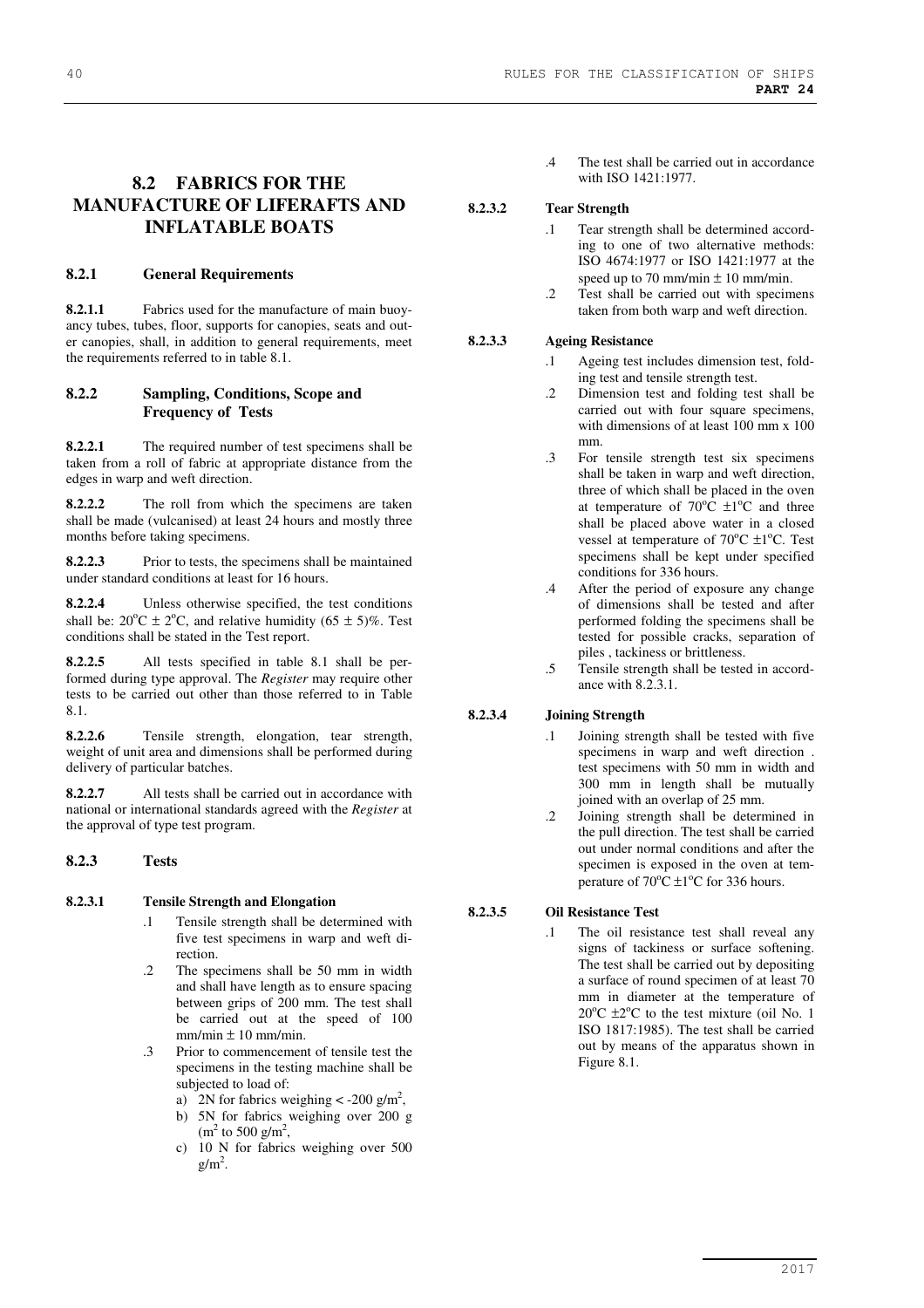

#### **Figure 8.1**

Dimensions are given in mm

- A basic plate<br>B open cyling
- B open cylindrical chamber<br>C specimen
- specimen
- D wing screw<br>F tightening s
- $E$  tightening screw<br>P cover
- cover

#### **8.2.3.6 Low Temperature Resistance**

.1 Low temperature resistance shall be determined by exposing test specimens to the temperature of  $-30^{\circ}$ C  $\pm$  5<sup>o</sup>C for 1 hour. Fabrics for manufacture of main buoyancy chambers shall be tested additionally after exposure to temperature of –  $60^{\circ}$ C  $\pm$  5<sup>o</sup>C for 20 min. The test shall be carried out in accordance with ISO 4675:1990.

#### **8.2.3.7 Coating Adhesion**

.1 This test shall be carried out in accordance with ISO 2411:1991 at a speed of 100 mm/min.

#### **8.2.3.8 Folding Resistance**

.1 Fabrics resistance to frequent folding shall be tested either by Scott method (after 500 cycles) or by De Mattia method (after 200.000 cycles). The test shall be carried out with test specimens in warp and weft direction.

#### **8.2.3.9 Waterproofness Test**

.1 Fabrics for the manufacture of outer canopy shall be tested for waterproofness. A test specimen with dimensions of 200 mm x 200 mm shall be subjected to hydraulic test at 0,02 MPa for 3 min. After the test no leakage or any other damage shall occur.

#### **8.2.3.10 Air Tightness Test**

.1 Air tightness shall be tested either by low pressure method, i.e. measuring hydrogen content passing through fabric surface of 1 m<sup>2</sup> for 24 hours or by high pressure method, assessing folding effect to the fabrics permeability, expressed by number of produced air bubbles for 5 min.

#### **8.2.3.11 Ozone Resistance**

.1 Ozone resistance shall be tested in accordance with ISO 3011:1991 with three specimens for 1 hour, at the temperature of 30 $^{\circ}$ C  $\pm$  2 $^{\circ}$ C and ozone concentration 50 pphm  $\pm$  5 pphm.

#### **8.2.3.12 Sea Water Resistance**

.1 A specimen with dimensions of 300 mm x 300 mm joined in the middle shall be immersed 500 mm under water level (artificial sea water) and shall be kept for four hours at the temperature of  $40^{\circ}$ C  $\pm$  $1^{\rm o}{\rm C}.$ 

#### **8.2.3.13 Weight of Unit Area**

.1 Weight of unit area shall be determined in accordance with ISO 2286 : 1986.

#### **8.2.4 Marking**

**8.2.4.1** Tested rubberised or elasticised fabrics shall be marked as follows:

- Manufacturer's mark,
- Type of fabrics,
- Date of manufacture,
- Weight of unit area,
	- *Register* mark.

## **8.3 RUBBERIZED OR PLASTICIZED FABRICS FOR OTHER PURPOSES**

**8.3.1** The rubberised or plasticised fabrics for the manufacture of products other than referred to in 8.2 shall meet the requirements related to type and conditions of such products.

**8.3.2** The *Register* may require the tests of other properties fabrics as to its purpose,

**8.3.3** Program and scope of test shall be determined during type test approval.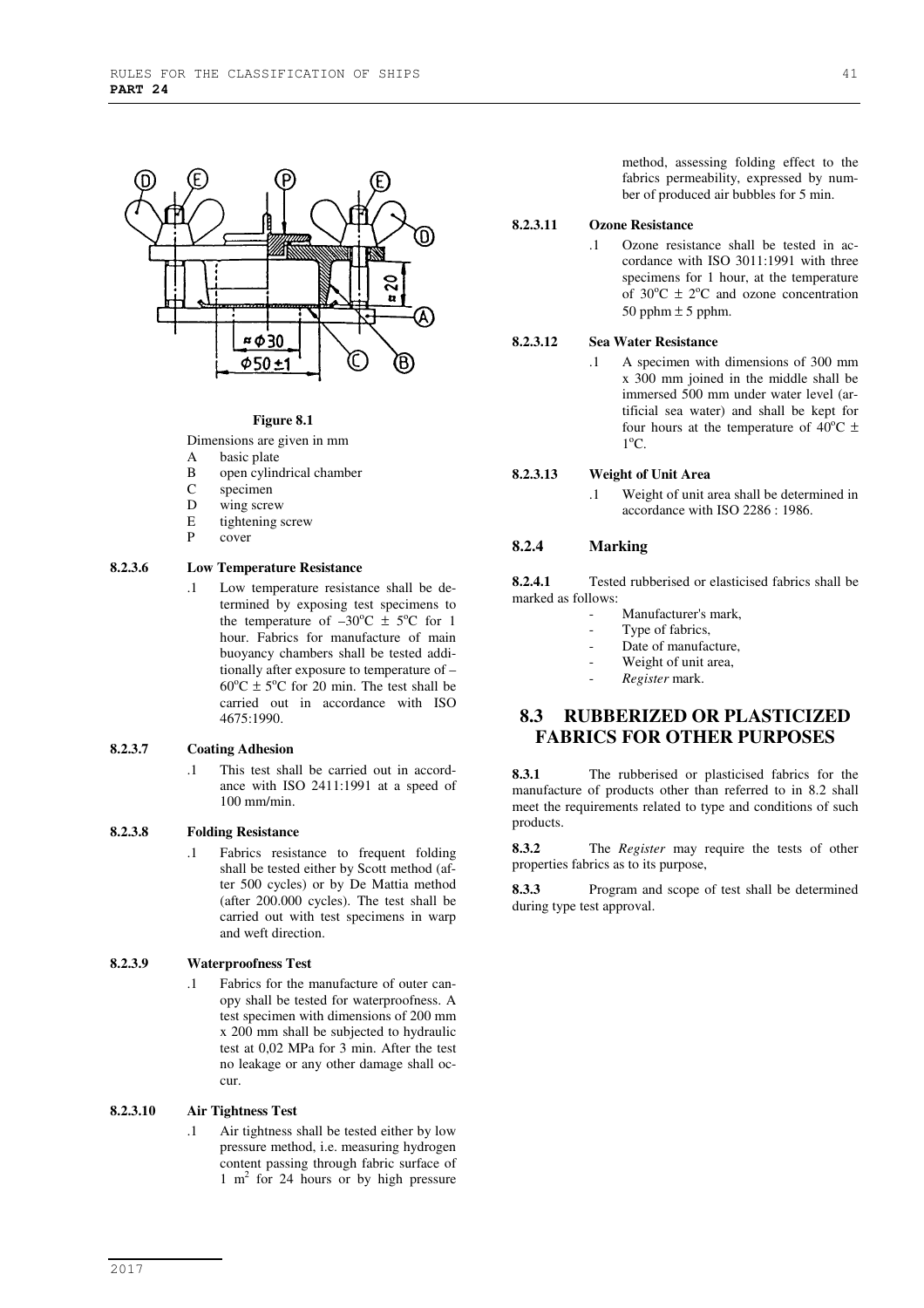# **9 INSULATING MATERIAL**

## **9.1 GENERAL REQUIREMENTS**

**9.1.1** This Section specifies the requirements for material for sound and thermal insulation for fire divisions and for other applications, referred to in the *Rules, Part 17 – Fire Protection*.

## **9.2 REQUIREMENTS, MATERIALS AND MANUFACTURE**

**9.2.1** The manufacturer and manufacturing process shall be approved by the *Register* and special types of product shall be type approved.

**9.2.2** For the approval of manufacturers and type approval of particular products, the manufacturer shall submit the following data to the *Register*:

- description of manufacture,
- specification of product (including type of material, additives, density, ageing resistance, moisture and vapours resistance, fire resistance),
- description of the quality control system,
- test results regarding methods, standards, etc.,
- application.
- limit conditions of application,
- procedure of joining and installation,
- marking of products,
- possible past practice.

**9.2.3** Insulating materials, other than those applied in cargo holds and refrigerated spaces shall be incombustible, i.e. shall meet the requirements of FTP Code, Part 1.

**9.2.4** Possible covering layer together with applied adhesives shall be moisture vapour resistant and shall meet the requirements of FTP Code, Part 2 and Part 5.

**9.2.5** Test of incombustible properties (FTO Code, Part 1) shall be performed once in two years.

**9.2.6** Manufacture and quality control system shall be surveyed for the purpose of approval of manufacturers.

## **9.3 TESTS**

**9.3.1** On the basis of submitted data, the agreed type test program shall be carried for control of specified properties and for compliance with special requirements, as regards type of material and anticipated application.

**9.3.2** Scope and procedures of tests shall be defined in accordance with type and purpose of material.

**9.3.3** Tests may be performed either in a testing institution approved by the *Register* or in a laboratory of the manufacturer, witnessed by the *Register* surveyor.

**9.3.4** During manufacturing process of insulating materials, all tests and checks, identified in approved technical documentation, shall be carried out and relevant records shall be filed.

## **9.4 THE REGISTER CERTIFICATES**

**9.4.1** Upon approval of submitted report (three copies) and successfully performed supervision over production and quality control system, the *Register* shall issue to the manufacturer the Certificate on Approval of Manufacturer and shall enlist the same in the *Register* of Type Approved Products and Approved Manufacturers, Testing Institutions and Service Stations.

**9.4.2** After successfully performed type approval program, the *Register* shall issue to the manufacturer the Certificate on Type Approval and shall enlist the approved type of product in the *Register* of Type Approved Products, and Approved Manufacturers, Testing Institutions and Service Stations.

**9.4.3** For each produced quantity of insulating material, upon completion of tests and checks the *Register* shall issue a special Certificate for Insulation.

## **9.5 MARKING**

**9.5.1** The manufacturer shall mark insulating materials in the manner specified in the Certificate on Type Approval.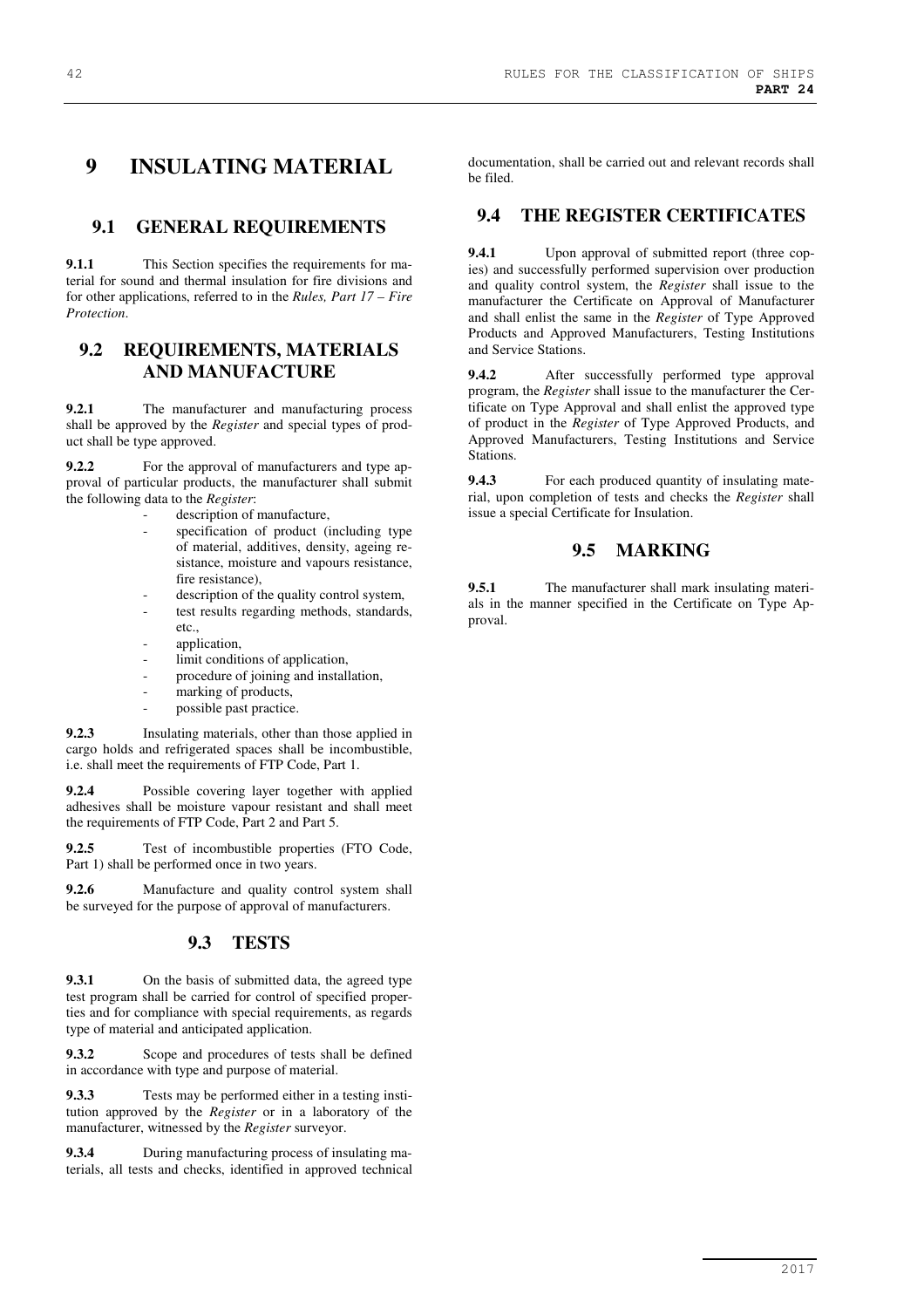# **10 PIPES AND PIPE CONNECTIONS (FITTINGS) OF POLYMERIC MATERIALS**

## **10.1 GENERAL REQUIREMENTS**

**10.1.1** This Section applies to the pipes and pipe connections (fittings) made of polymeric materials with or without reinforcement (glass reinforced plastic-GRP, polyvinyl chloride-PVC, polyethylene-PE, polyethylene-PP and acronitryl butadiene - ABS), intended for shipbuilding, as specified in the *Rules, Part 8 – Piping,* 1.7.

## **10.2 REQUIREMENTS, MATERIALS AND MANUFACTURE**

10.2.1 The manufacturer, manufacturing process, assembling and installation shall be approved by the *Register* and special product types shall be type approved.

Personnel engaged in installation and assembling of pipes and pipe connections (fittings) shall be adequately trained.

**10.2.3** The manufacturer of pipes shall provide the personnel engaged for assembling and installing of pipes and pipe connections on board, with adequate individual certificate, including:

- name of holder,
- qualification certificate,
- description of production process,
- date of issue and validity term,
- seal and signature of the authorised person.

**10.2.4** Pipes and pipe connections of polymeric materials shall meet the requirements of IMO Resolution A.753(18) and FTP Code part 2 and Part 5.

**10.2.5** All basic materials shall be of approved type and their individual application shall be approved.

**10.2.6** Charge test of basic material specifications shall be conducted by incoming control of pipe manufacturers and relevant files shall be recorded.

**10.2.7** Specifications of fittings shall be verified by a pressure test, in a way that connected pipes shall be subjected to a hydrostatic test pressure equal to the pressure 5 times the nominal pressure, for 5 min.

10.2.8 For approval of manufacturers and type approval of special products, the manufacturers shall submit to the *Register* the following data:

- description of production process,
- specification of product,
- nominal working pressures (outer and inner),
- temperature limit of application,
- dimension and permissible deviations,
- specification of basic materials (with identified properties),
- description of quality control system,
- application,
- limit conditions of application,
- assembling and installing procedure,
- personnel training procedure for assembling and installing,
- marking of products, and
- methods of former application.

**10.2.9** Manufacture and quality control system shall be surveyed for the purpose of the approval of manufacturer.

**10.2.10** On the basis of submitted data the agreed type test program shall be carried for checking specified properties and meeting special requirements as regards type of material and prescribed application.

## **10.3 TESTING**

#### **10.3.1 Type Test**

| 10.3.1.1   | The following properties shall be tested during |
|------------|-------------------------------------------------|
| type test: |                                                 |

- appearance and dimensions,
- hydraulic test (maximum working pressure and bursting pressure),
- temperature area of application, (high and low temperature),
- mechanical properties,
- ageing resistance,
- erosion resistance,
- medium resistance (absorption of medium and effect of medium),
- behaviour in fire and
- electric conductivity.

**10.3.1.2** Tests may be performed either in a testing institution approved by the *Register* or in a laboratory of the manufacturer witnessed by the *Register* surveyor.

#### **10.3.2 Inspections and Tests during Manufacture**

**10.3.2.1** During manufacture of pipes, all inspections and tests prescribed by approved technical documentation shall be performed and relevant records shall be filed.

**10.3.2.2** The following shall be tested separately, on finished products (every pipe), namely:

- appearance,
	- dimensions,
	- hydrostatic test and
	- electric resistance.

## **10.4 THE REGISTER CERTIFICATES**

10.4.1 Upon approval of submitted report (three copies) and successfully performed supervision over production and quality control system, the *Register* shall issue to the manufacturer the Certificate on Approval of Manufacturers and shall enlist the same in the *Register* of Type Approved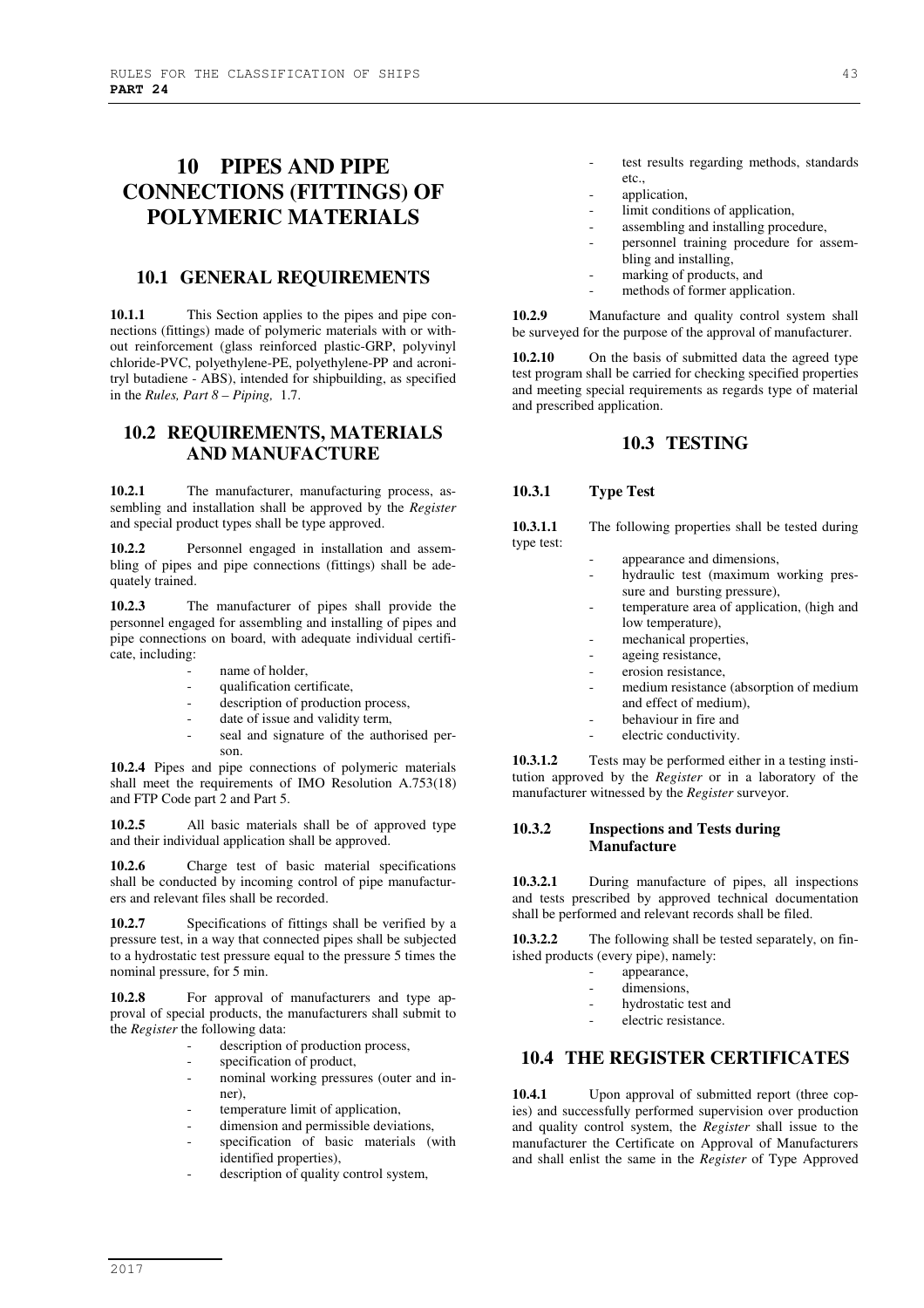Products and Approved Manufacturers, Testing Institutions and Service Stations.

**10.4.2** After successfully performed type test program, the Register shall issue to the manufacturer the certificate on Type Approval and approved type of product shall be recorded in the *Register* of Type Approved Products and Approved Manufacturers, Test Institutions and Service Stations.

**10.4.3** For every produced quantity of pipes and pipe connections, after completion of tests and checks the *Register* shall issue a special Certificate for pipes of polymeric materials.

## **10.5 MARKING**

**10.5.1** The manufacturer shall mark the pipes and pipe connections of polymeric materials in the manner specified in the Certificate on Type Approval.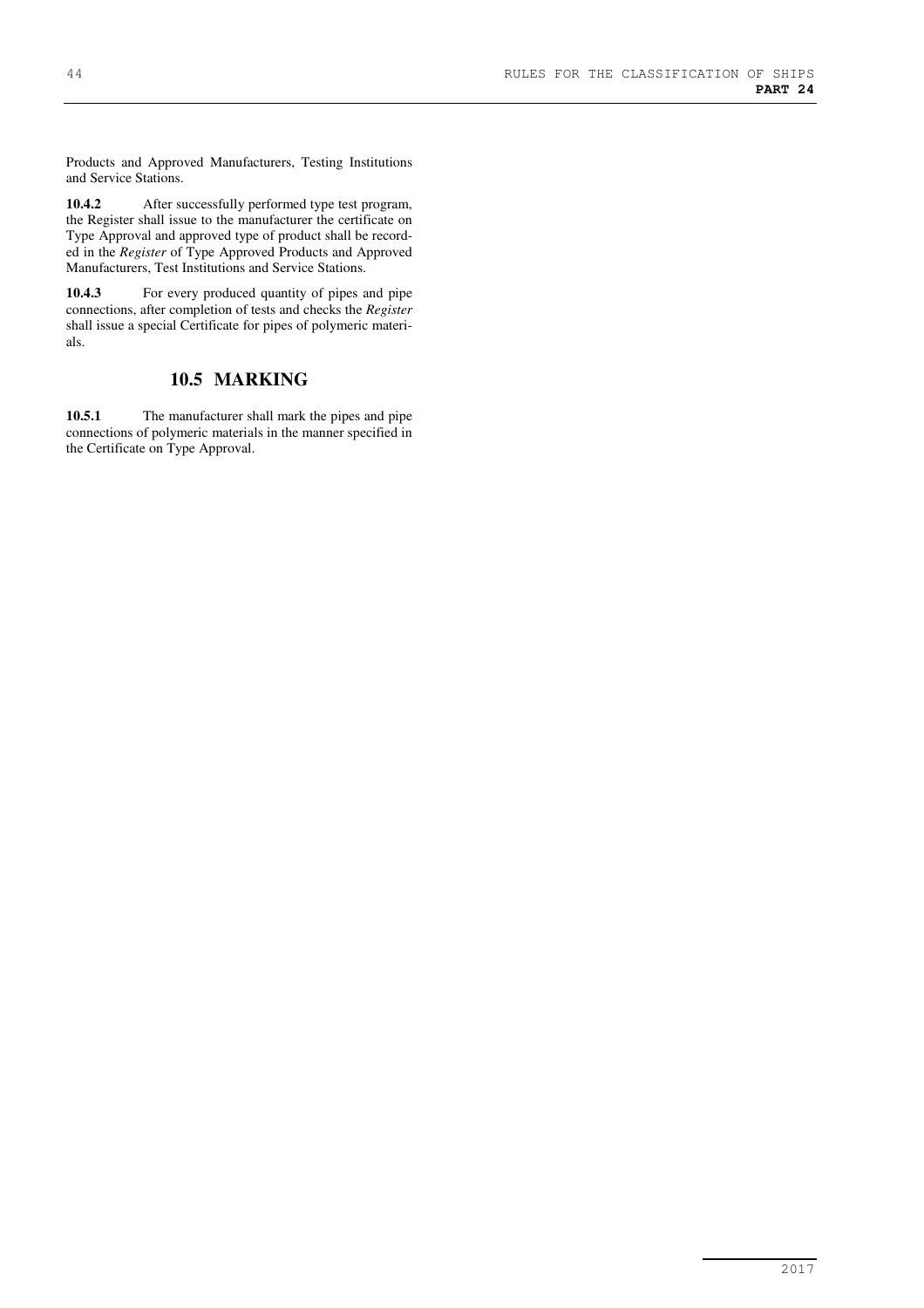# **11 FLEXIBLE HOSES AND PIPES**

## **11.1 GENERAL REQUIREMENTS**

**11.1.1** This Section prescribes the general requirements for flexible hoses and pipes, made of rubber with or without reinforcement (metallic braid), intended for the application in shipbuilding, as specified in the IACS UR P 2.12 (Rules, Part 8 – Piping, 1.3.8; 1.11).

**11.1.2** Working age of the rubber hose shall be mostly 5 years.

11.1.3 **Scope of application, design, construction and** installation are specified in the Rules, Part 8 – Piping, 1.3.8.

**11.1.4** Testing amd marking are prescribed in the Rules, Part 8 – Piping, 1.11.

## **11.2 APPROVAL OF HOSE MANU-FACTURER**

**11.2.1** The manufacturer and production process of the flexible hose shall be approved by the Register and special hose types shall be type approved as well.

**11.2.2** The manufacturer of flexible hoses fitted with connections, intended for the application in the services specified in the special Parts of the Rules, shall be approved for such production (manufacture) and special pipe types shall be type approved as well.

**11.2.3** For the approval of manufacturer and type approval of hoses, the manufacturer shall submit to the Register the following data:

- description of production process,
- description of quality control system,

specification of product (description, construction, chemical composition and specification of properties),

- test results related to testing methods, standards, etc.,

- application,
- limit conditions of application,
- marking of products.

**11.2.4** Manufacture and quality control system shall be surveyed for the purpose of the approval of manufacturer. **11.2.5** Flexible hose assemblies are to be selected for the intended location and application taking into consideration ambient conditions, compatibility with fluids under working pressure and temperature conditions consistent with the manufacturer's instructions and requirements of Rules, Part 8, Piping

## **11.3 THE REGISTER CERTIFICATES**

**11.3.1** After approval of the submitted documentation (in triplicates) and satisfactorily performed supervision during production and quality control system, the *Register* shall issue to the manufacturer the Certificate on approval of the manufacturers and shall enlist the same in the *Register* of the type approved products and approved manufacturers, testing institutions and service stations.

11.3.2 After satisfactorily executed type testing program, the *Register* shall issue to the manufacturer the Certificate on type approval and shall enlist the approved product type in the *Register* of the Type Approved Products and Manufacturers, Testing Institutions and Service Stations.

**11.3.3** Upon completion of the performed testing and examinations, for every produced quantity, the *Register* shall issue a particular Certificate for flexible rubber pipes.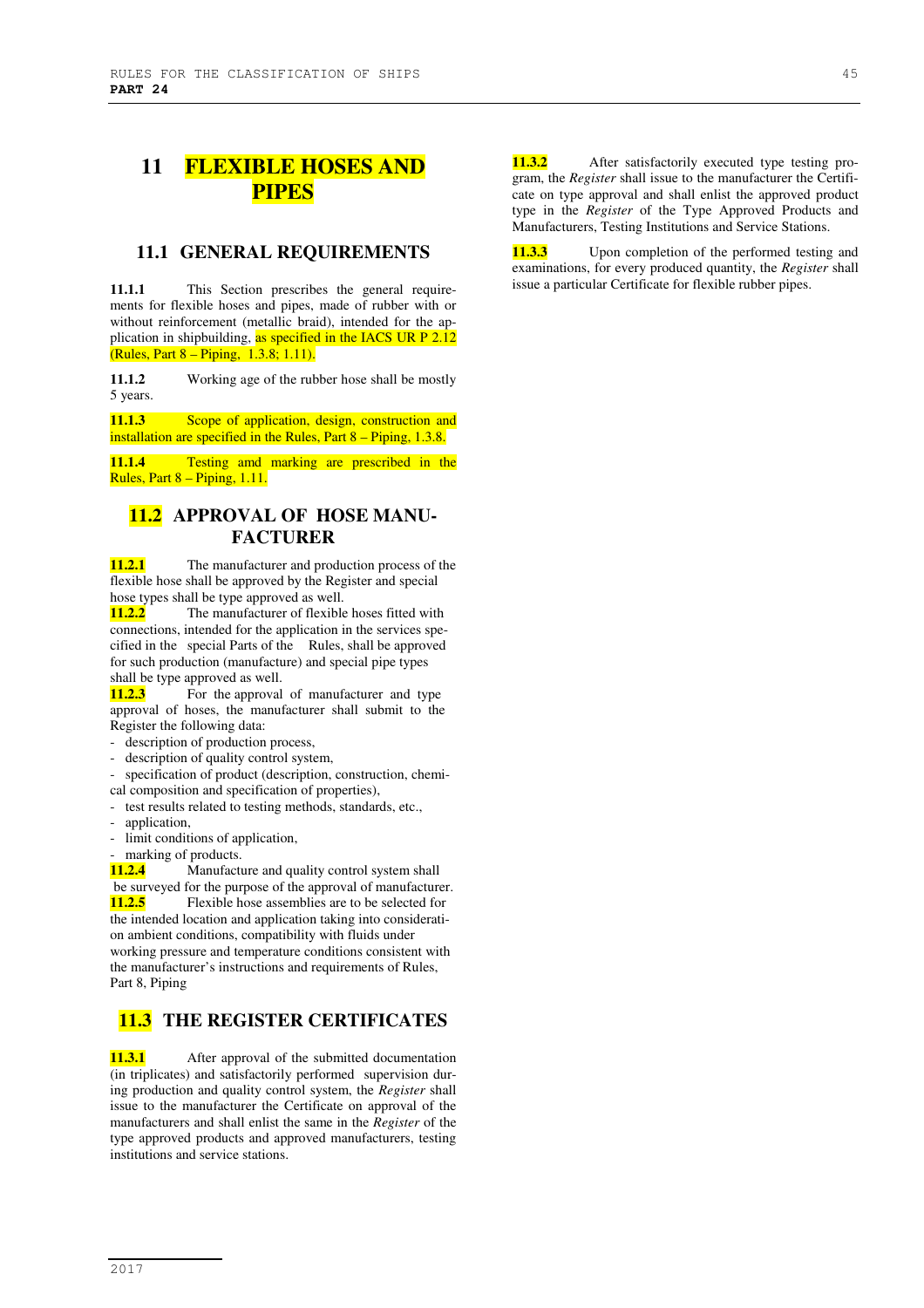# **12 PLASTIC FOAMS**

## **12.1 GENERAL REQUIREMENTS**

**12.1.1** This Section applies to rigid, semi-rigid and flexible plastic foams used in shipbuilding as materials for core of sandwich structure, buoyancy materials or thermal and sound insulating materials as well as for other special purposes.

**12.1.2** Manufacturers of plastic foams shall be approved by the *Register* for such manufacture and special types shall be type approved accordingly.

**12.1.3** For approval of manufacturers and type approval of special products, the manufacturers shall submit to the *Register* the following data:

- description of production process,
- description of quality control system,
- description, generic type and material property specification,
- list of procedures and property test results,
- scope and method of application.

## **12.2 PLASTIC FOAMS FOR MANUFACTURE OF CORES**

**12.2.1** Plastic foams used for the manufacture of sandwich structure cores, in addition to general requirements, shall meet the requirements specified in Table 12.1.

**12.2.2** Plastic foams for manufacture of cores shall be classified in one of two quality grades.

**12.2.3** Quality grade 1 shall be required for hull structures and quality grade 2 shall be required for less loaded structures.

|                                              | Requirements                     |             |  |
|----------------------------------------------|----------------------------------|-------------|--|
| Property                                     | Grade 1                          | Grade 2     |  |
| Tensile strength                             | Minimum 0,8                      | Minimum 0,6 |  |
| (N/mm <sup>2</sup> )                         | $N/mm^2$                         | $N/mm^2$    |  |
| Tensile modulus                              | Minimum 30                       | Minimum 20  |  |
|                                              | $N/mm^2$                         | $N/mm^2$    |  |
| Compression                                  | Minimum 0,7                      | Minimum 0,4 |  |
| strength $23^{\circ}$ C                      | $N/mm^2$                         | $N/mm^2$    |  |
| Compression mod-                             |                                  |             |  |
| ulus at $28^{\circ}$ C                       | Minimum 30 N/mm2                 |             |  |
| Compression                                  | Minimum 50% of value obtained at |             |  |
| strength at $48^{\circ}$ C                   | $23^{\circ}$ C                   |             |  |
| Shear strength                               | Minimum 0,3                      | Minimum 0,2 |  |
|                                              | $N/mm^2$                         | $N/mm^2$    |  |
| Shear modulus                                | Minimum 12                       | Minimum 9   |  |
|                                              | $N/mm^2$                         | $N/mm^2$    |  |
| Water absorption                             |                                  |             |  |
| $(7 \text{ days at } 40^{\circ}\text{C in})$ | Maximum 1,5 kg/m <sup>2</sup>    |             |  |
| artificial sea water)                        |                                  |             |  |

**Table 12.1** - continued

| Water resistance<br>$(28 \text{ days at } 40^{\circ}\text{C in})$<br>artificial sea water | Reduction of tensile strength and<br>compression strength maximum |     |
|-------------------------------------------------------------------------------------------|-------------------------------------------------------------------|-----|
|                                                                                           | 25%                                                               | 30% |
| Density                                                                                   | Nominal value $+15\%$<br>$-0\%$                                   |     |
| Oxygen index                                                                              | Identified value                                                  |     |
| Resistance to styrene                                                                     | No signs of damage (resistant)                                    |     |

**12.2.4** All necessary tests shall be carried out in accordance with national or international standards, in agreement with the *Register*, at the approval of type test program.

**12.2.5** Properties referred to in Table 12.1 shall be tested during type approval of product and density and compression strength shall be tested at every delivery.

#### **12.3.1 Buoyancy Plastic Foams**

**12.3.1.1** Buoyancy plastic foams shall be subjected to the tests referred to in 12.2 and specified in Table 12.1.

12.3.1.2 In addition to tests referred to in 12.2 for Grade 2 buoyancy plastic foams shall be subjected to tests required to determine:

- thermal material stability subjected to alternative effect of low and high temperatures (-30 $\degree$ C and +65 $\degree$ C: 10 cycles),
	- resistance to high-octane gasoline (24 hours),
	- water absorption  $-$  loss of buoyancy (7) days),
- buoyancy loss after exposure to oil (14 days).

**12.3.1.3** After these tests, the samples shall be free from any signs of outside structural changes, damages or any changes of sample mechanical properties.

**12.3.1.4** Buoyancy loss shall not exceed 5% of the initial buoyancy.

**12.3.1.5** The tests shall be performed in accordance with IMO Resolution A689 (18).

## **12.4 INSULATING PLASTIC FOAMS**

**12.4.1** Plastic foams used for thermal insulation shall be subjected to the tests referred to in 12.1. Additional tests shall identify the following:

- heat conductivity,
- combustibility,
- flame spread characteristics (for pipe insulation).

**12.4.2** The tests shall be performed in accordance with FTP Code and agreed standards.

## **12.5 MARKING**

**12.5.1** The products shall be marked as to ensure identification of materials and references with the Certificate of type approval.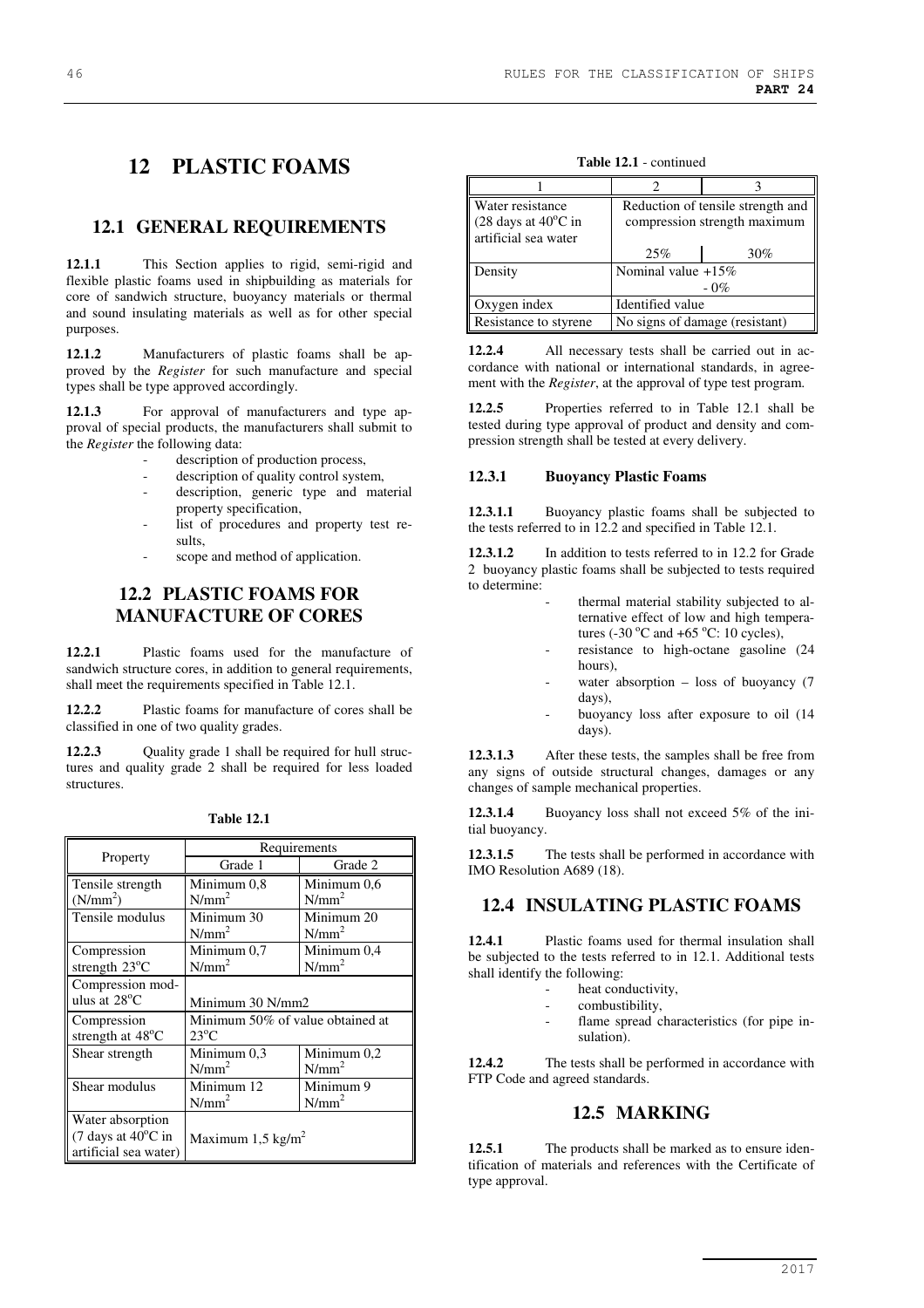# **13 ADHESIVES**

**13.1** This section prescribes the general requirements for adhesives used for connecting (joining) parts of construction or for manufacture of products intended for the application in shipbuilding.

**13.2** Manufacturers of adhesives shall be approved by the *Register* and special types of adhesives shall be type approved.

**13.3** For approval of manufacturers and type approval of particular products, the manufacturers shall submit to the register the following data:

- description of production process,
- description of quality control system,
- description, generic type and specification of product properties,
- list of procedures and test results of product properties,
- application, limit conditions and method of application.

**13.4** On the basis of submitted data the type test program of a particular product shall be agreed and conducted. Type test program shall include examination of specified properties and compliance with special requirements of the *Register Rules*.

13.5 Scope and method of testing of particular adhesive shall be determined in accordance with type and application of relevant adhesive.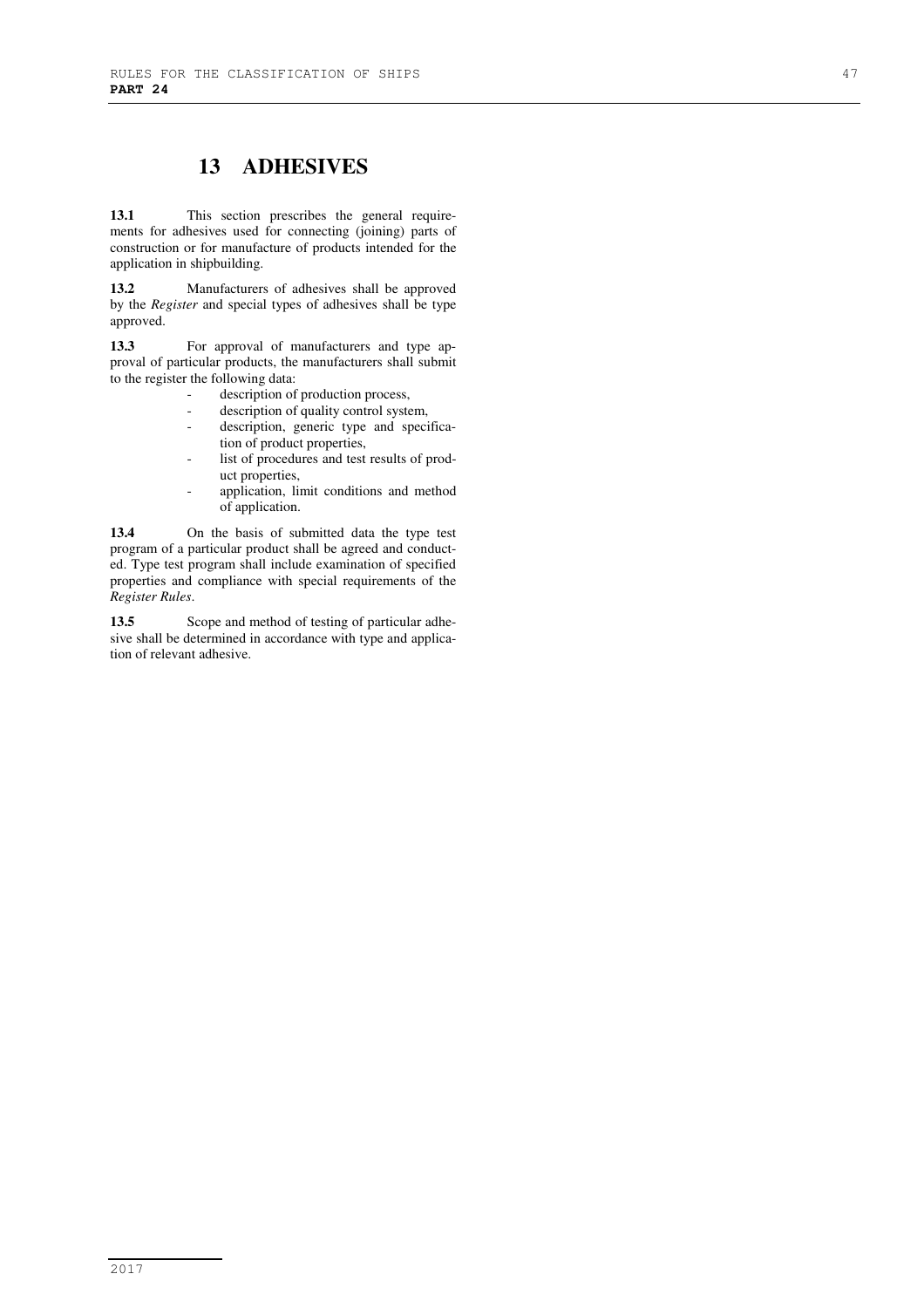# **14 DECORATIVE FABRICS AND OTHER TEXTILE MATERIALS**

## **14.1 GENERAL REQUIREMENTS**

**14.1.1** This Section prescribes general requirements for fabrics and other textile materials used for manufacture of products intended in shipbuilding.

**14.1.2** Manufacturers of fabrics and other textile materials shall be approved by the *Register* and each individual product shall be type approved.

## **14.2 REQUIREMENTS, MATERIALS AND PRODUCTION**

**14.2.1** The requirements shall be applied to upholstery, bedding components, decorative fabrics, curtains and drapery.

**14.2.2** When burning decorative fabrics shall not be produce larger quantities of toxic substances.

**14.2.3** Curtains and similar vertically supported materials shall have low flame spread properties (FTP Code Part 7).

**14.2.4** Drapery shall have low flame spread properties (FTP Code Part 5).

**14.2.5** Upholstery lining shall meet the requirements of FTP Code Part 8.

14.2.6 Bedding components shall meet the requirements of FTP Code part 9.

**14.2.7** For approval of manufacturers and type approval of special products, the manufacturers shall submit to the *Register* the following data:

- description of production process,
- description of quality control system,
- description, generic type and specification of product properties,
- list of procedures and test results of product properties,
- application, limit conditions and method of application.

**14.2.8** On the basis of submitted data the test program of a particular product shall be agreed and carried out. Type test program shall include examination of specified properties and compliance with special requirements as to the assumed application.

**14.2.9** Scope and procedures of testing of particular products shall be carried out in accordance with type and application of material.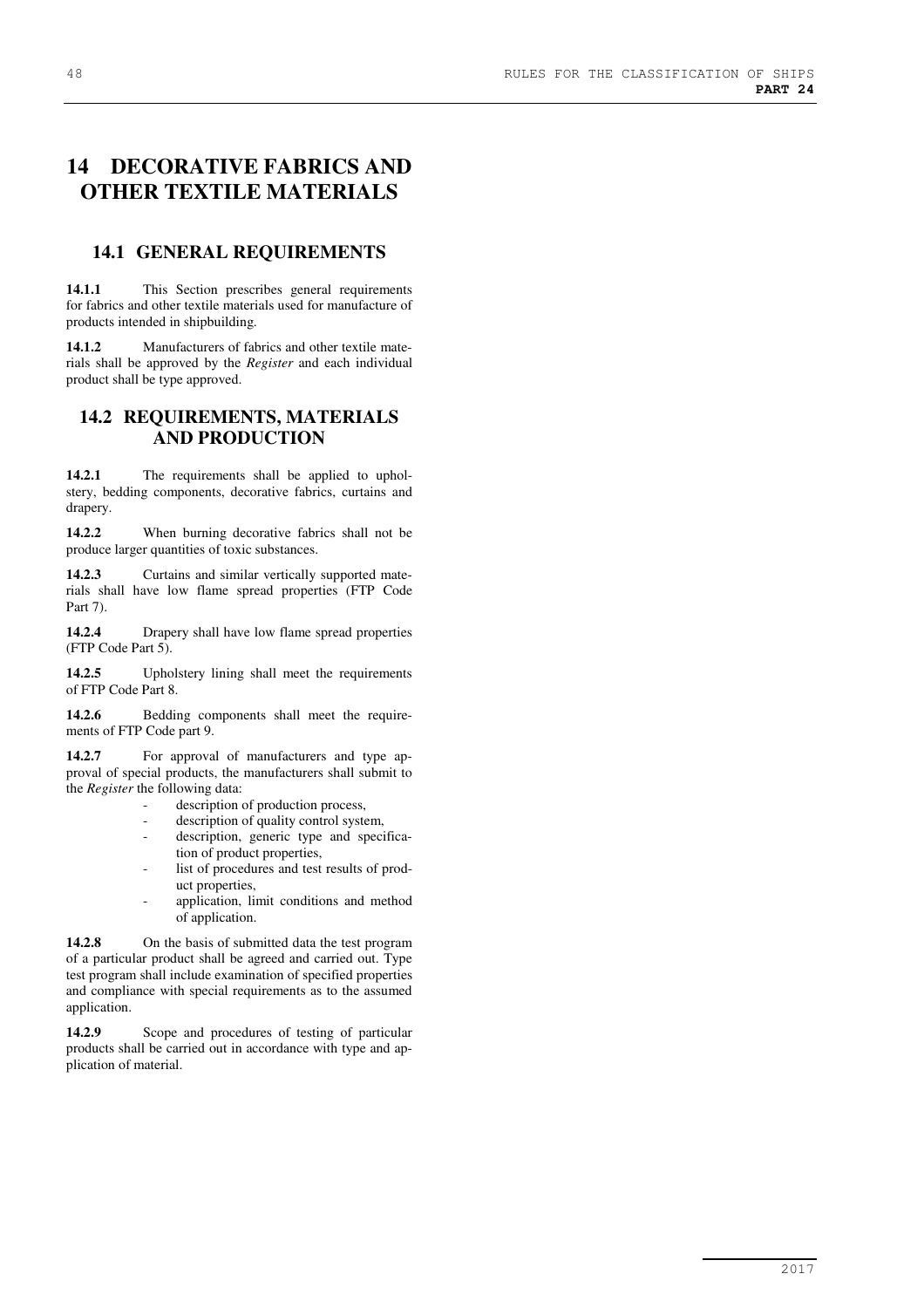# **15 FURNITURE**

## **15.1 GENERAL REQUIREMENTS**

**15.1.1** This Section of the *Rules* prescribes the general requirements applied to furniture, either upholstered or nonupholstered, intended for the application inside ship's spaces.

## **15.2 REQUIREMENTS, MATERIALS AND PRODUCTION**

**15.2.1** The furniture manufacturers shall be approved for such manufacture and special types of products shall be type approved.

**15.2.2** Structural part of the furniture shall be made of incombustible material (FTP Code Part 1).

**15.2.3** Veneer applied during manufacture of the furniture shall meet the requirements of FTP Code Part 2 and Part 5.

**15.2.4** Upholstering fabrics shall meet the requirements of Chapter 14.

**15.2.5** Bedding components (sheets, covers, blankets, pillows and mattresses)shall meet the requirements of FTP Code Part 9.

**15.2.6** For the approval of manufacturers and type approval of particular products, the manufacturers shall submit to the Register the following data:

- description of production process,
- description of quality control system,
- description, generic type and specification of product -properties,
- description of procedures and test results of product specification,
- application, limit conditions and method of application.

**15.2.7** On the basis of submitted data, the type testing program for a particular product shall be agreed and carried out. The type testing program shall cover review of specified properties and their compliance with special requirements of the prescribed application.

**15.2.8** Scope and method of testing of a particular material shall be determined in accordance with the type and application of the material.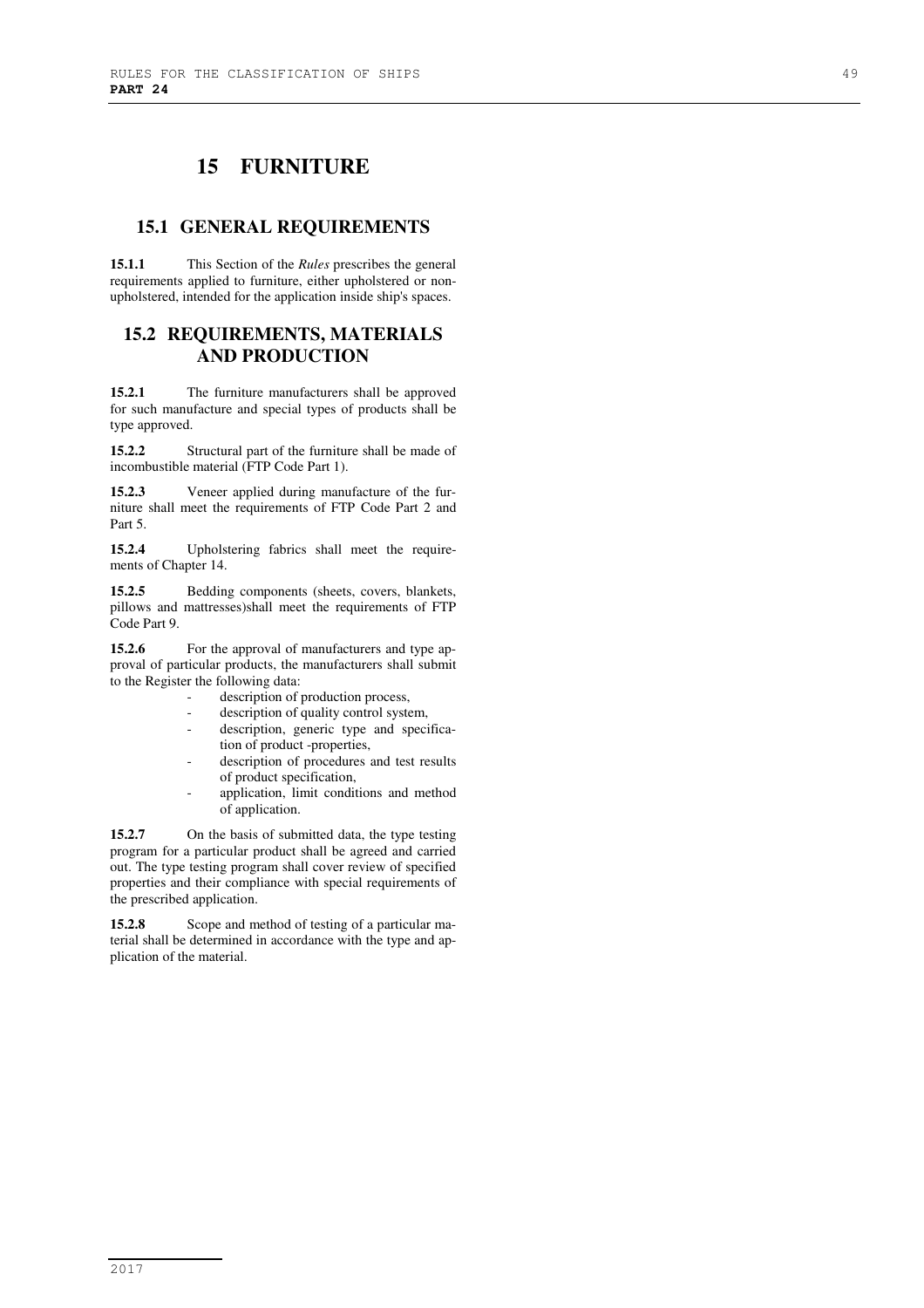# **16 PRODUCTS OF RUBBER AND ELASTOMERS**

**16.1** This Section of the *Rules* prescribes the general requirements for products made of rubber and elastomers, intended for ship's systems, subject to the supervision by the *Register*.

**16.2** The manufacturers of the rubber and ealstomers products shall be approved by the *Register* and special products shall be also type approved.

**16.3** For the manufacture of the rubber and ealstomers products, the rubber mixtures may be applied, which have been type approved and manufactured by the approved manufacturer.

16.4 For the approval of the manufacturer and type approval of particular product, the manufacturers shall submit to the *Register* the following data:

- description of the production process,
- description of the quality control system,
- description, generic type and specification of the product properties,
- list of the procedures and test results of the product properties,
- application, limit conditions and method of application.

**16.5** On the basis of the submitted data, the type testing program of a particular product shall be agreed and carried out. The type testing program shall cover the review of the specified properties and their compliance with special requirements of the prescribed application.

16.6 Scope and method of testing (procedures) of a particular product type shall be determined in accordance with the type and application of the product.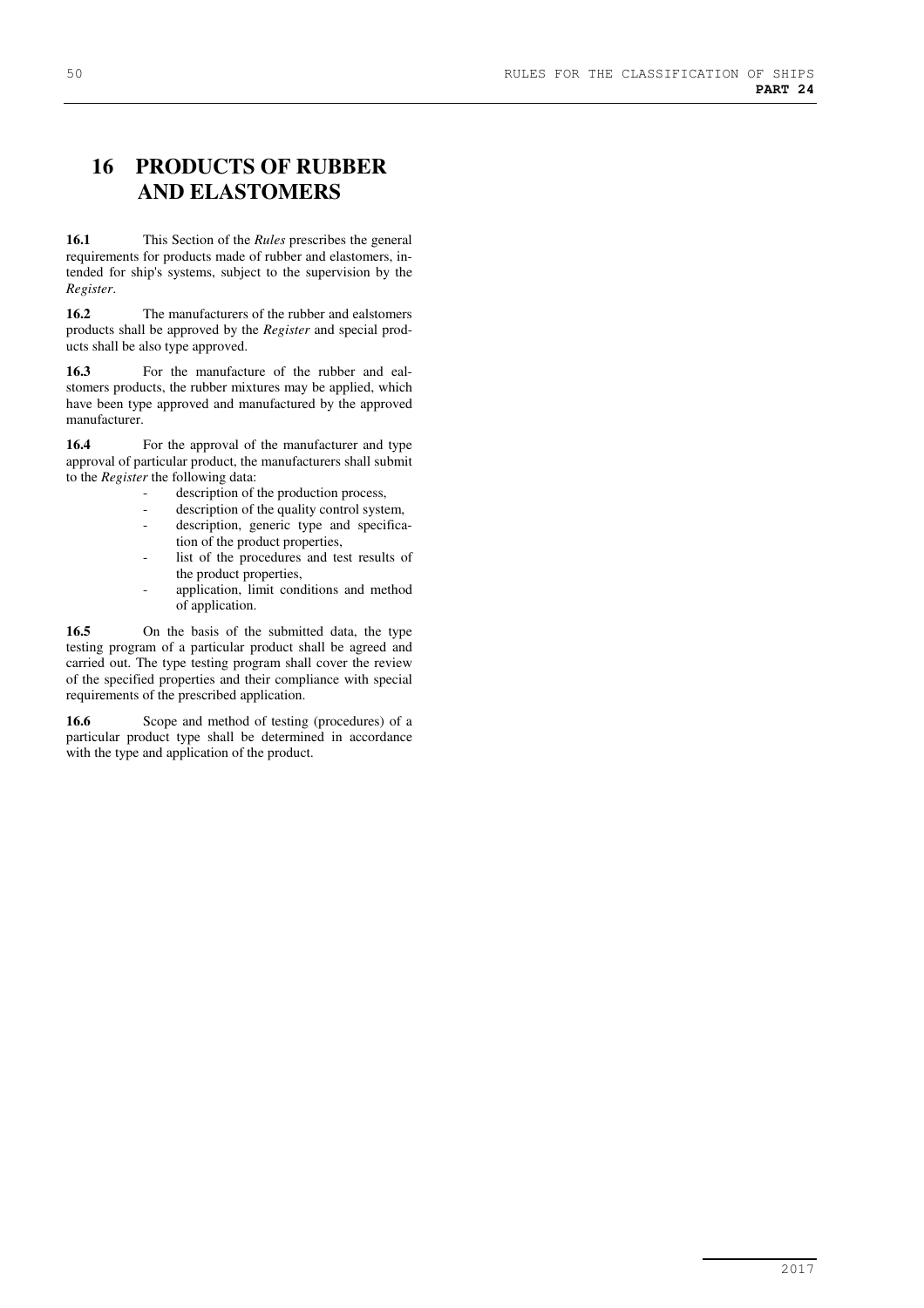# **17 DECK COVERINGS**

## **17.1 GENERAL REQUIREMENTS**

**17.1.1** This Section prescribes general requirements for deck coverings on board ships.

## **17.2 REQUIREMENTS, MATERIALS AND PRODUCTION**

**17.2.1** Manufacturers of materials intended for deck coverings shall be approved by the *Register* and each particular material shall be type approved.

**17.2.2** For approval of manufacturers and type approval of special products, the manufacturers shall submit to the *Register* the following data:

- description of production process,
- description of quality control system,
- description, generic type and specification of product properties,
- list of procedure and test results of product properties,
- application, limit conditions and method of application.

**17.2.3** On the basis of submitted data the type test program of a particular product shall be agreed and carried out. Program of type testing shall include examination of specified properties and compliance with special requirements of the *Register Rules* (FTP Code Part 5 and Part 6).

**17.2.4** Tests for type approval shall be carried out in accordance with agreed international or national standards.

## **17.3 MARKING**

**17.3.1** Products shall be marked as specified in the Certificate on type approval.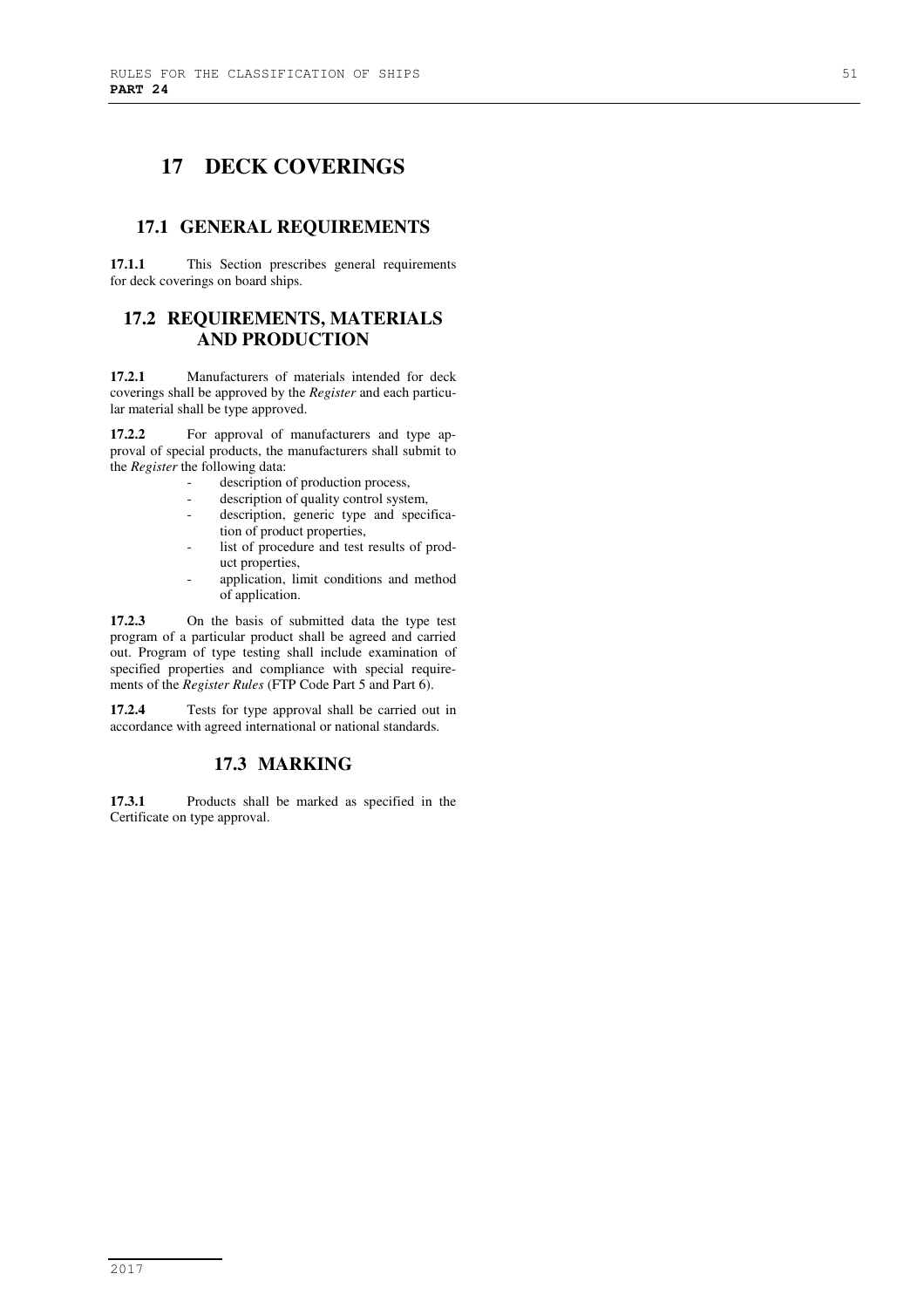# **18 PRIMARY DECK COVERINGS**

## **18.1 GENERAL REQUIREMENTS**

18.1.1 This Section defines the general requirements for primary deck coverings which are fitted on steel decks during construction.

## **18.2 REQUIREMENTS, MATERIALS AND MANUFACTURE (PRODUCTION)**

**18.2.1** Manufacturers of primary deck covering materials shall be approved by the *Register* and special products shall be type approved as well.

**18.2.2** Primary deck coverings shall neither be readily ignitable nor shall, at elevated temperatures, develop larger quantities of toxic and flammable gases.

**18.2.3** For the approval of manufacturers and type approval of particular products, the manufacturers shall submit to the Register the following data:

- description of production process,
- description of quality control system,
- description, generic type and specification of product specification,
- list of procedures and test results of product specification,
- application, limit conditions and method of application,
- mode of application.

**18.2.4** On the basis of submitted data, the type testing program shall be agreed and carried out. The type testing program shall cover the review of specified properties of the products and their compliance with special requirements of the prescribed application (FTP Code part 2 and Part 6).

18.2.5 Scope and method of testing of a particular product type shall be determined in accordance with the type and application of the product.

## **18.3 MARKING**

18.3.1 The products shall be marked as prescribed by the Certificate on type approval.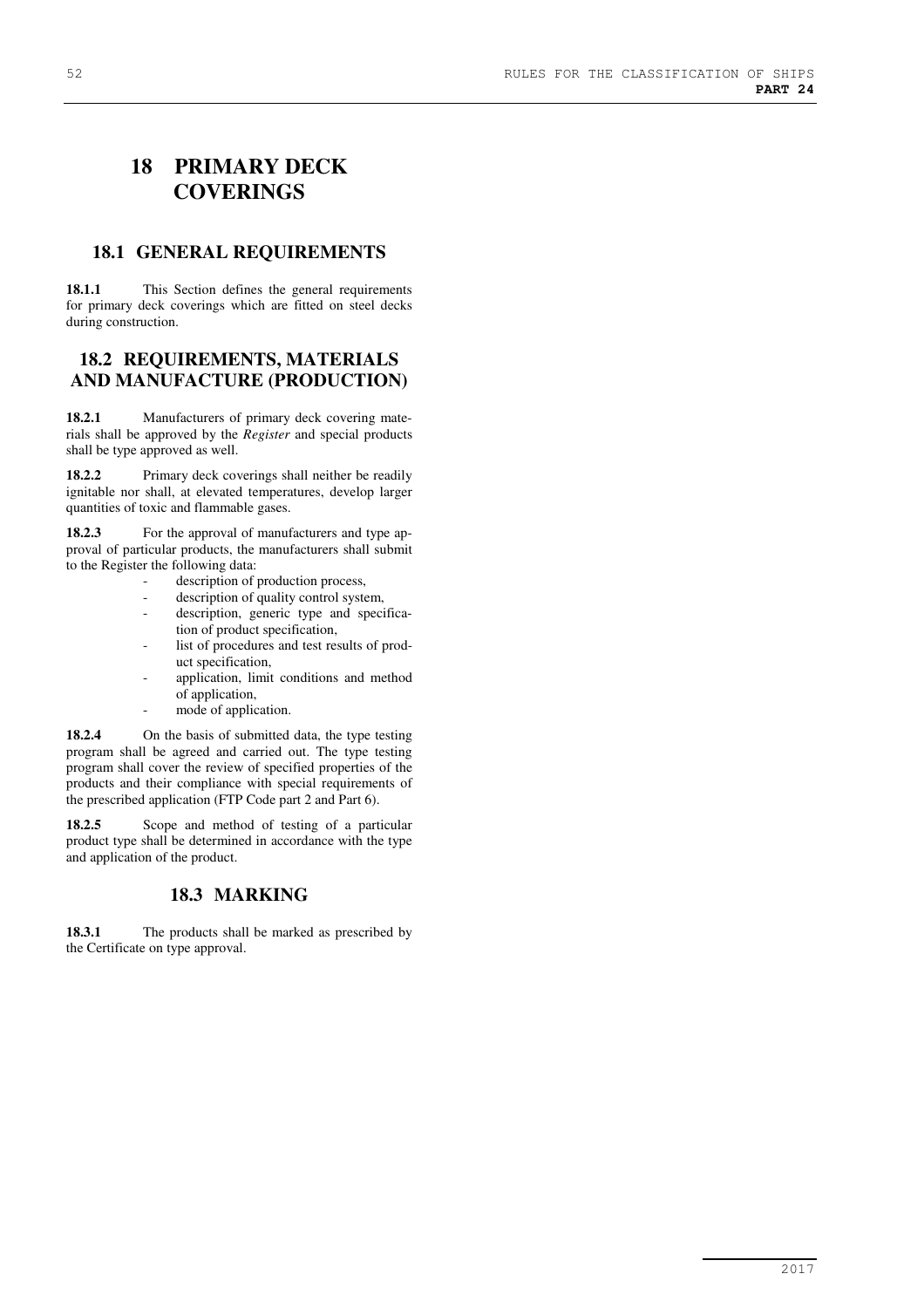# **19 DECORATIVE LININGS**

## **19.1 GENERAL REQUIREMENTS**

**19.1.1** This Section applies to the decorative lining (decorative carpets, veneer, decorative laminates) intended for the ship's interiors, crew accommodation and other spaces.

## **19.2 REQUIREMENTS, MATERIALS AND PRODUCTION**

**19.2.1** The manufacturers of the materials for decorative linings shall be approved by the *Register* and special products shall be type approved.

**19.2.2** As regards the fire, the decorative linings shall have the low flame spread properties and when burning shall not generate larger quantities of toxic substances.

**19.2.3** For the approval of manufacturers and type approval of special products, the manufacturers shall submit to the Register the following data:

- description of production process.
- description of quality control system,
- description, generic type and specification of product properties,
- list of procedures and test results of product specification,
- application, limit conditions and method of application.

**19.2.4** On the basis of submitted data, the type testing program of a particular product shall be agreed and carried out. The type testing program shall cover the review of specified properties of the products and their compliance with the special requirements of the SOLAS Convention and the *Register Rules* (FTP Code Part 2 and Part 5).

**19.2.5** Testing for the type approval shall be carried out in accordance with the international and national standards.

## **19.3 MARKING**

**19.3.1** The products shall be marked as prescribed by the Certificate on type approval.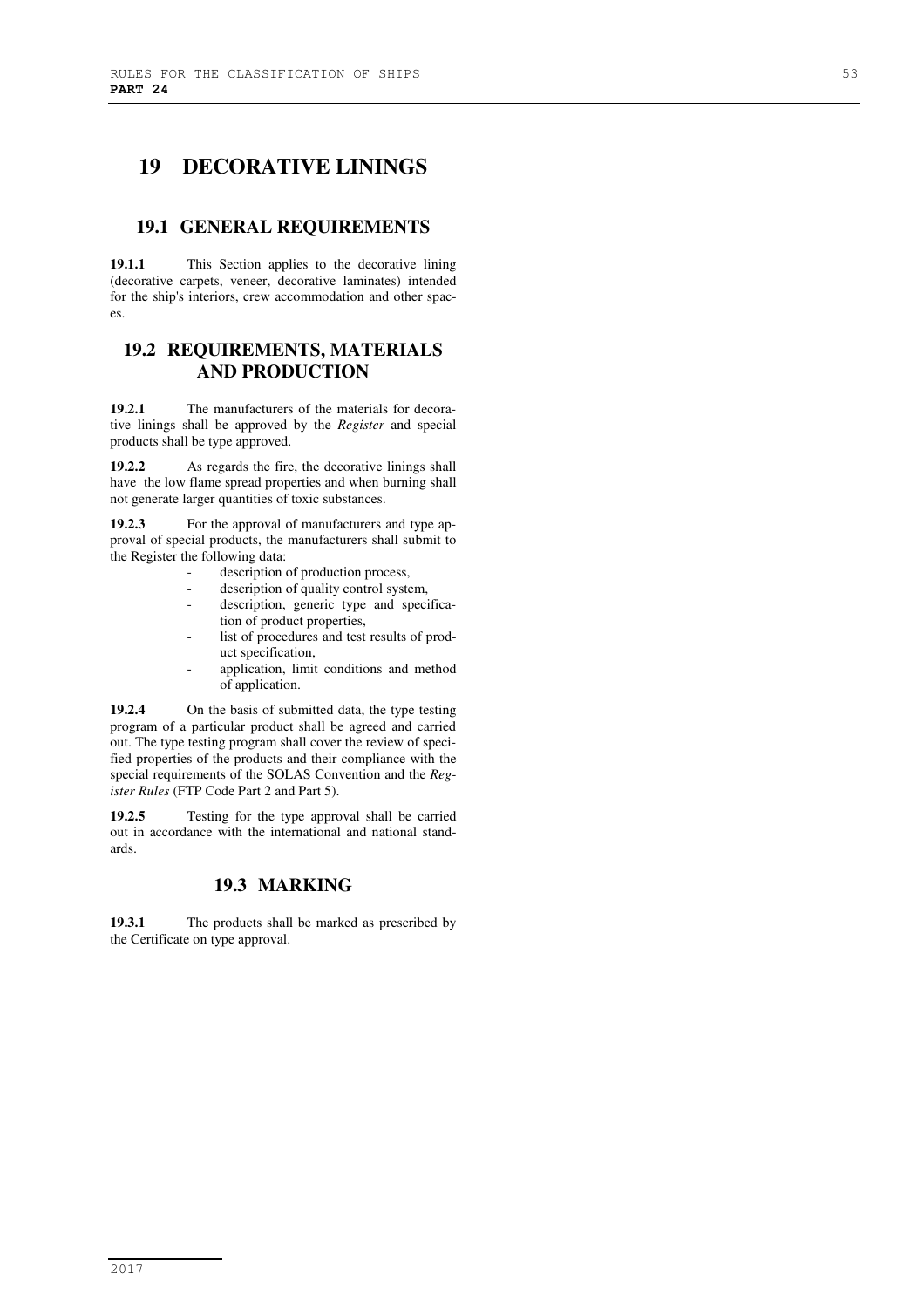# **20 FLOOR COVERINGS**

## **20.1 GENERAL REQUIREMENTS**

**20.1.1** This Section prescribes the general requirements for the floor coverings intended for the ship's interiors.

## **20.2 REQUIREMENTS, MATERIALS AND MANUFACTURE (PRODUCTION)**

**20.2.1** The manufacturers of floor coverings shall be approved by the *Register* and special products shall be type approved.

**20.2.2** Every floor covering shall be of low flame spread type and when burning shall neither produce larger quantities of toxic substances nor smoke.

**20.2.3** For the approval of manufacturers and type approval of special products, the manufacturers shall submit to the Register the following data:

- description of production process,
- description of quality control system,
- description, generic type and specification of product properties,
- list of procedures and test results of product properties,
- application, limit conditions and method of application.

**20.2.4** On the basis of submitted data, the type testing program of a particular product shall be agreed and carried out. The type testing program shall cover the review of specified properties of the products and their compliance with the special requirements of the SOLAS Convention and the *Register Rules* (FTP Code Part 2 and Part 5).

**20.2.5** Testing for the type approval shall be carried out in accordance with agreed international and national standards.

## **20.3 MARKING**

**20.3.1** The products shall be marked as prescribed by the Certificate on type approval.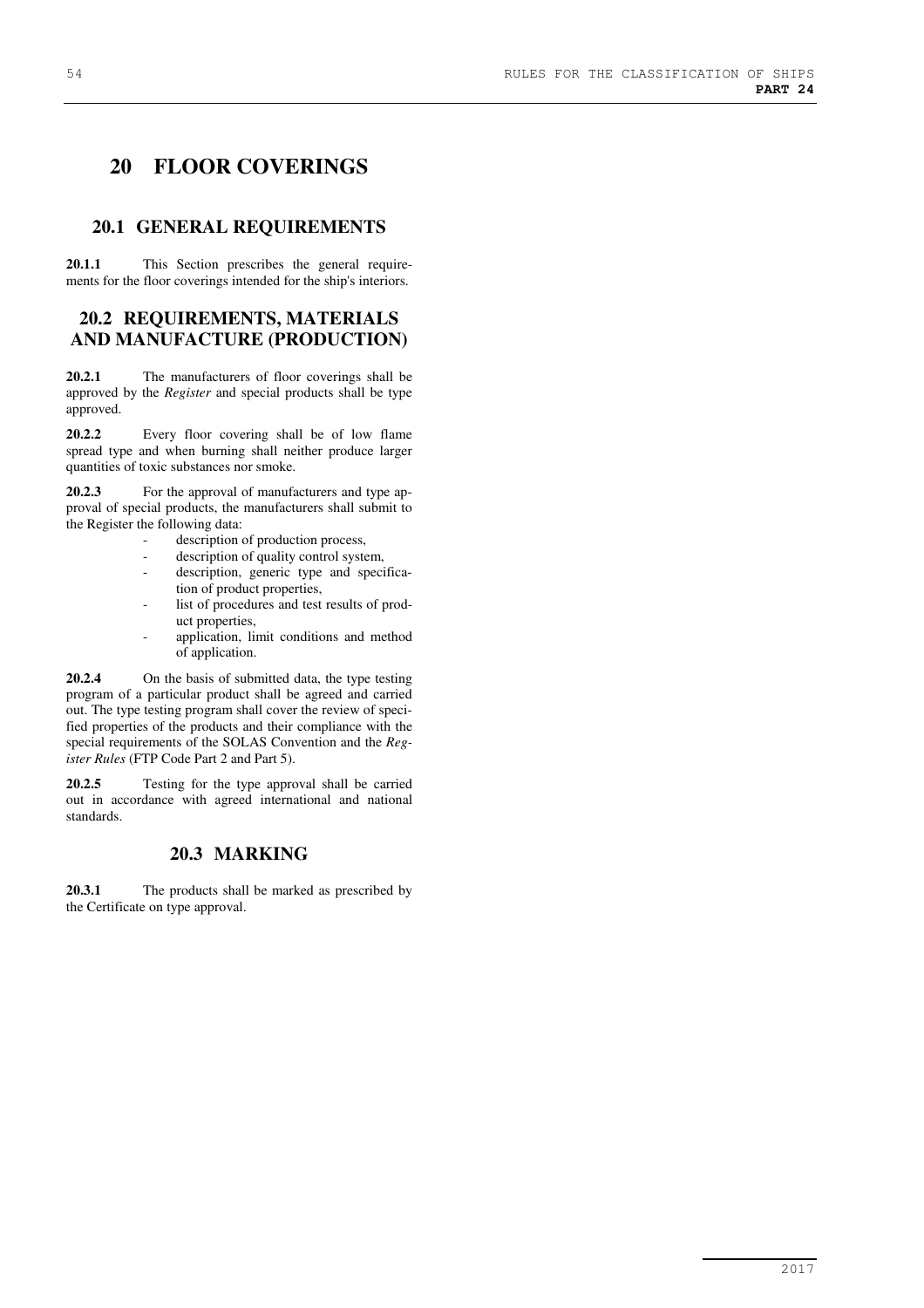# **21 LUMINESCENT MATERIALS AND GRAPHICAL SYMBOLS**

## **21.1 GENERAL REQUIREMENTS**

**21.1.1** This Section prescribes the general requirements for the luminescent materials and graphical symbols, made of retro-reflecting or photoluminescent material intended for equipping of ships and for the equipment to be installed on board ships.

## **21.2 REQUIREMENTS, MATERIALS AND PRODUCTION**

**21.2.1** The manufacturers of materials (retro-reflecting and photoluminescent) shall be approved for such production and special materials shall be type approved.

**21.2.2** The manufacturers of graphical symbols (fabricators) shall be approved for such production and special products shall be type approved.

**21.2.3** Type approval of graphical symbols shall be applied only on the type approved materials for manufacture of symbols.

**21.2.4** Retro-reflecting graphical symbols shall meet the requirements of IMO resolution MSC47(66) and IMO Resolution A.658(16).

**21.2.5** Photoluminescent materials shall meet the requirements of IMO Resolution A.752(18).

**21.2.6** Graphical symbols made of luminescent materials shall meet the requirements of IMO Resolution A.654(16), IMO Resolution A.658(16) and IMO Resolution A.752(18) and ISO 3864, as regards their purpose.

**21.2.7** For the approval of manufacturers and type approval of products, the manufacturer shall submit to the *Register* the following data:

- description of production process,
- description of quality control system,
- product specification,
- test results as regards the standards and specification,
- scope of application,
- limit conditions,
- marking of products.

21.2.8 For the approval of manufacturers, the production and quality control system are subject to the survey.

**21.2.9** On the basis of submitted data, the type testing program of a particular product shall be agreed and carried out. The type testing program shall cover the review of specified properties and their compliance with the special requirements of the SOLAS Convention and the *Register Rules*.

**21.2.10** The testing for the type approval shall be carried out in a testing institution approved by the *Register* or in a manufacturer's laboratory witnessed by the surveyor to the *Register*.

## **21.3 MARKING**

**21.3.1** The products shall be marked as prescribed by the Certificate on type approval.

2017